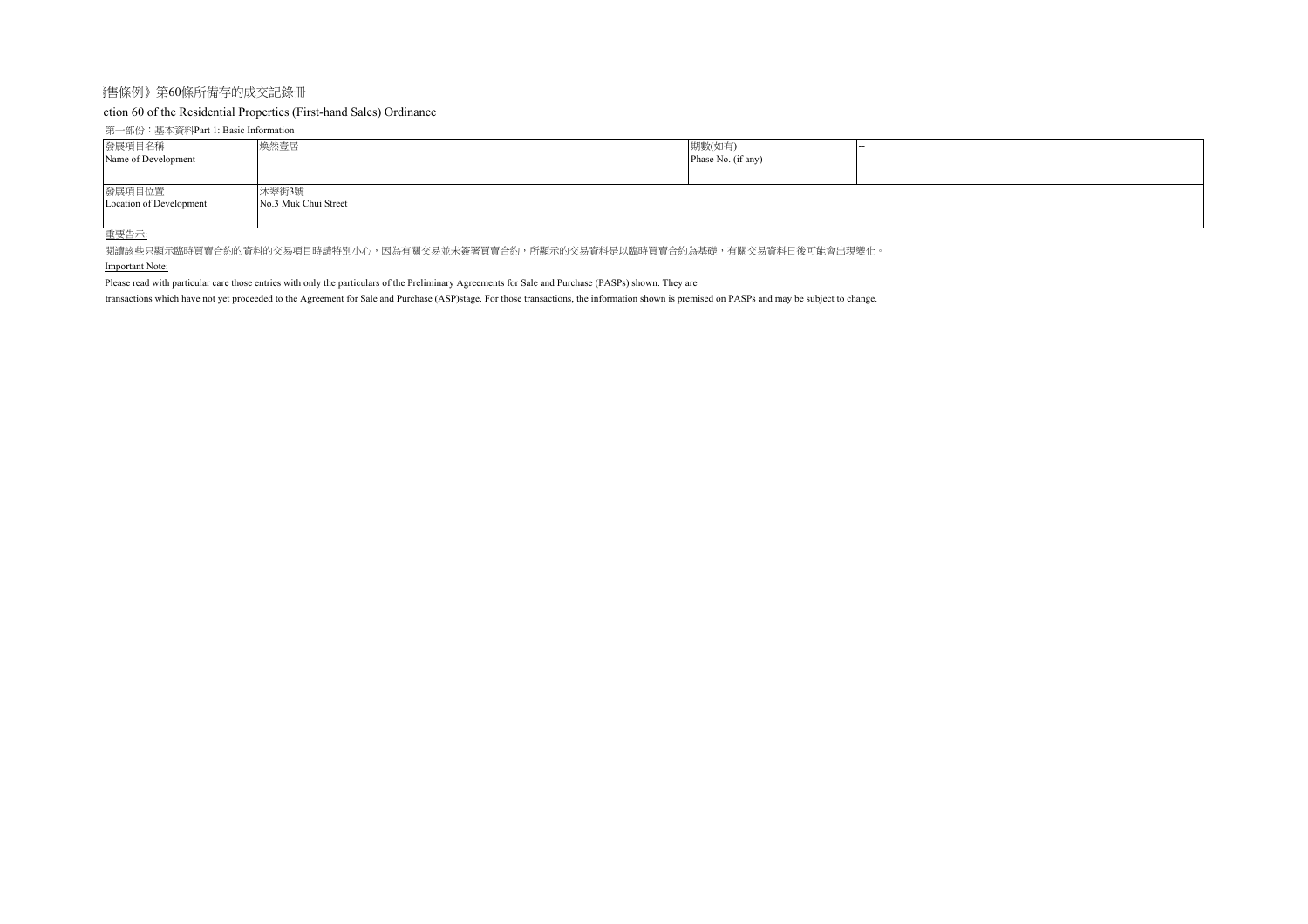## 第二部份:交易資料Part 2: Information on Transactions

| (A)               | (B)              | (C)             |                                                                    |       | (D)                                               |                       | (E)                      | (F)                | (G)                                                                                                      | (H)                       |
|-------------------|------------------|-----------------|--------------------------------------------------------------------|-------|---------------------------------------------------|-----------------------|--------------------------|--------------------|----------------------------------------------------------------------------------------------------------|---------------------------|
| 臨時買賣合約的日期         | 買賣合約的日期          | 終止買賣合           | 住宅物業的描述 (如包括車位,請一併提供 有關車位的資料)                                      |       |                                                   |                       | 成交金額                     | 售價修改的              | 支付條款                                                                                                     | 買方是賣方的                    |
| (日-月-年)           | (日-月-年)          | 約的日期            | Description of Residential Property (if parking space is included, |       |                                                   |                       | <b>Transaction Price</b> | 細節及日期(日-           | Terms of Payment                                                                                         | 有關連人士 The                 |
| Date of PASP (DD- | Date of ASP (DD- | (如適用)(日-月-      |                                                                    |       | please also provide details of the parking space) |                       |                          | 月-年) Details       |                                                                                                          | purchaser                 |
| MM-YYYY)          | MM-YYYY)         | 年) Date of      |                                                                    |       |                                                   |                       |                          | and Date (DD-      |                                                                                                          | is a related party to the |
|                   |                  | termination of  |                                                                    |       |                                                   |                       |                          | MM-YYYYY)          |                                                                                                          | vendor                    |
|                   |                  | ASP             |                                                                    |       |                                                   |                       |                          | of any revision of |                                                                                                          |                           |
|                   |                  | (if applicable) |                                                                    |       |                                                   |                       |                          | price              |                                                                                                          |                           |
|                   |                  | (DD-MM-         |                                                                    |       |                                                   |                       |                          |                    |                                                                                                          |                           |
|                   |                  | YYYY)           |                                                                    |       |                                                   |                       |                          |                    |                                                                                                          |                           |
|                   |                  |                 | 大廈名稱                                                               | 樓層    | 單位                                                | 車位(如有)                |                          |                    |                                                                                                          |                           |
|                   |                  |                 | <b>Block Name</b>                                                  | Floor | Unit                                              | Car-parking space (if |                          |                    |                                                                                                          |                           |
|                   |                  |                 |                                                                    |       |                                                   | any)                  |                          |                    |                                                                                                          |                           |
|                   |                  |                 |                                                                    |       |                                                   |                       |                          |                    | (a)價單第一號付款方法: 建築期付款計劃                                                                                    |                           |
|                   |                  |                 |                                                                    |       |                                                   |                       |                          |                    | Terms of Payment of Price List No.1: Stage Payment Method                                                |                           |
|                   |                  |                 |                                                                    |       |                                                   |                       |                          |                    | (b)如買方是屬於其物業已被賣方收購以進行通州街/桂林街 之 DL-5:SSP                                                                  |                           |
|                   |                  |                 |                                                                    |       |                                                   |                       |                          |                    | 重建項目及已參與賣方的「樓換樓計劃」的業主-佔用人,並已與賣方 簽訂承諾書                                                                    |                           |
|                   |                  |                 |                                                                    |       |                                                   |                       |                          |                    | ,則買方可根據承諾書以每平方呎實用面積售價港幣                                                                                  |                           |
|                   |                  |                 |                                                                    |       |                                                   |                       |                          |                    | 11,214元 (每平方米實用面積售價港幣120,707元) 之特惠價購買列於價單                                                                |                           |
|                   |                  |                 |                                                                    |       |                                                   |                       |                          |                    | 第一號第二部份內附有@號標誌之 指明住宅物業 。                                                                                 |                           |
|                   |                  |                 |                                                                    |       |                                                   |                       |                          |                    | If the Purchaser is an owner-occupier of property which has been acquired by the Vendor for the          |                           |
| 17/12/2015        | 24/12/2015       |                 | L1                                                                 | 5     | $\mathcal{C}$                                     |                       | \$3,723,048.00           |                    | implementation of the Vendor's redevelopment project No.DL-5:SSP at Tung Chau Street /                   |                           |
|                   |                  |                 |                                                                    |       |                                                   |                       |                          |                    | Kweilin Street and has participated in the Vendor's "Flat for Flat" Scheme and has entered into the      |                           |
|                   |                  |                 |                                                                    |       |                                                   |                       |                          |                    | Undertaking with the Vendor, the Purchaser shall be entitled to, pursuant to the Undertaking,            |                           |
|                   |                  |                 |                                                                    |       |                                                   |                       |                          |                    | purchase specified residential property which is set out in Part 2 of Price List No.1 and marked with    |                           |
|                   |                  |                 |                                                                    |       |                                                   |                       |                          |                    | @ sign at the special unit rate of HK\$11,214 per sq. ft. of Saleable Area (HK\$120,707 per sq.m. of     |                           |
|                   |                  |                 |                                                                    |       |                                                   |                       |                          |                    | Saleable Area).                                                                                          |                           |
|                   |                  |                 |                                                                    |       |                                                   |                       |                          |                    |                                                                                                          |                           |
|                   |                  |                 |                                                                    |       |                                                   |                       |                          |                    |                                                                                                          |                           |
|                   |                  |                 |                                                                    |       |                                                   |                       |                          |                    |                                                                                                          |                           |
|                   |                  |                 |                                                                    |       |                                                   |                       |                          |                    | (a)價單第一號付款方法: 建築期付款計劃                                                                                    |                           |
|                   |                  |                 |                                                                    |       |                                                   |                       |                          |                    | Terms of Payment of Price List No.1: Stage Payment Method                                                |                           |
|                   |                  |                 |                                                                    |       |                                                   |                       |                          |                    | (b)如買方是屬於其物業已被賣方收購以進行通州街/桂林街 之 DL-5:SSP                                                                  |                           |
|                   |                  |                 |                                                                    |       |                                                   |                       |                          |                    | 重建項目及已參與賣方的「樓換樓計劃」的業主-佔用人,並已與賣方 簽訂承諾書                                                                    |                           |
|                   |                  |                 |                                                                    |       |                                                   |                       |                          |                    | ,則買方可根據承諾書以每平方呎實用面積售價港幣                                                                                  |                           |
|                   |                  |                 |                                                                    |       |                                                   |                       |                          |                    | 11,214元 (每平方米實用面積售價港幣120,707元) 之特惠價購買列於價單                                                                |                           |
|                   |                  |                 |                                                                    |       |                                                   |                       |                          |                    | 第一號第二部份內附有@號標誌之指明住宅物業                                                                                    |                           |
|                   |                  |                 |                                                                    |       |                                                   |                       |                          |                    | If the Purchaser is an owner-occupier of property which has been acquired by the Vendor for the          |                           |
| 17/12/2015        | 24/12/2015       |                 | L1                                                                 | -5    | F                                                 |                       | \$3,723,048.00           |                    | implementation of the Vendor's redevelopment project No.DL-5:SSP at Tung Chau Street /                   |                           |
|                   |                  |                 |                                                                    |       |                                                   |                       |                          |                    | Kweilin Street and has participated in the Vendor's "Flat for Flat" Scheme and has entered into the      |                           |
|                   |                  |                 |                                                                    |       |                                                   |                       |                          |                    | Undertaking with the Vendor, the Purchaser shall be entitled to, pursuant to the Undertaking,            |                           |
|                   |                  |                 |                                                                    |       |                                                   |                       |                          |                    | purchase specified residential property which is set out in Part 2 of Price List No.1 and marked with    |                           |
|                   |                  |                 |                                                                    |       |                                                   |                       |                          |                    | $(a)$ sign at the special unit rate of HK\$11,214 per sq. ft. of Saleable Area (HK\$120,707 per sq.m. of |                           |
|                   |                  |                 |                                                                    |       |                                                   |                       |                          |                    | Saleable Area).                                                                                          |                           |
|                   |                  |                 |                                                                    |       |                                                   |                       |                          |                    |                                                                                                          |                           |
|                   |                  |                 |                                                                    |       |                                                   |                       |                          |                    |                                                                                                          |                           |
|                   |                  |                 |                                                                    |       |                                                   |                       |                          |                    |                                                                                                          |                           |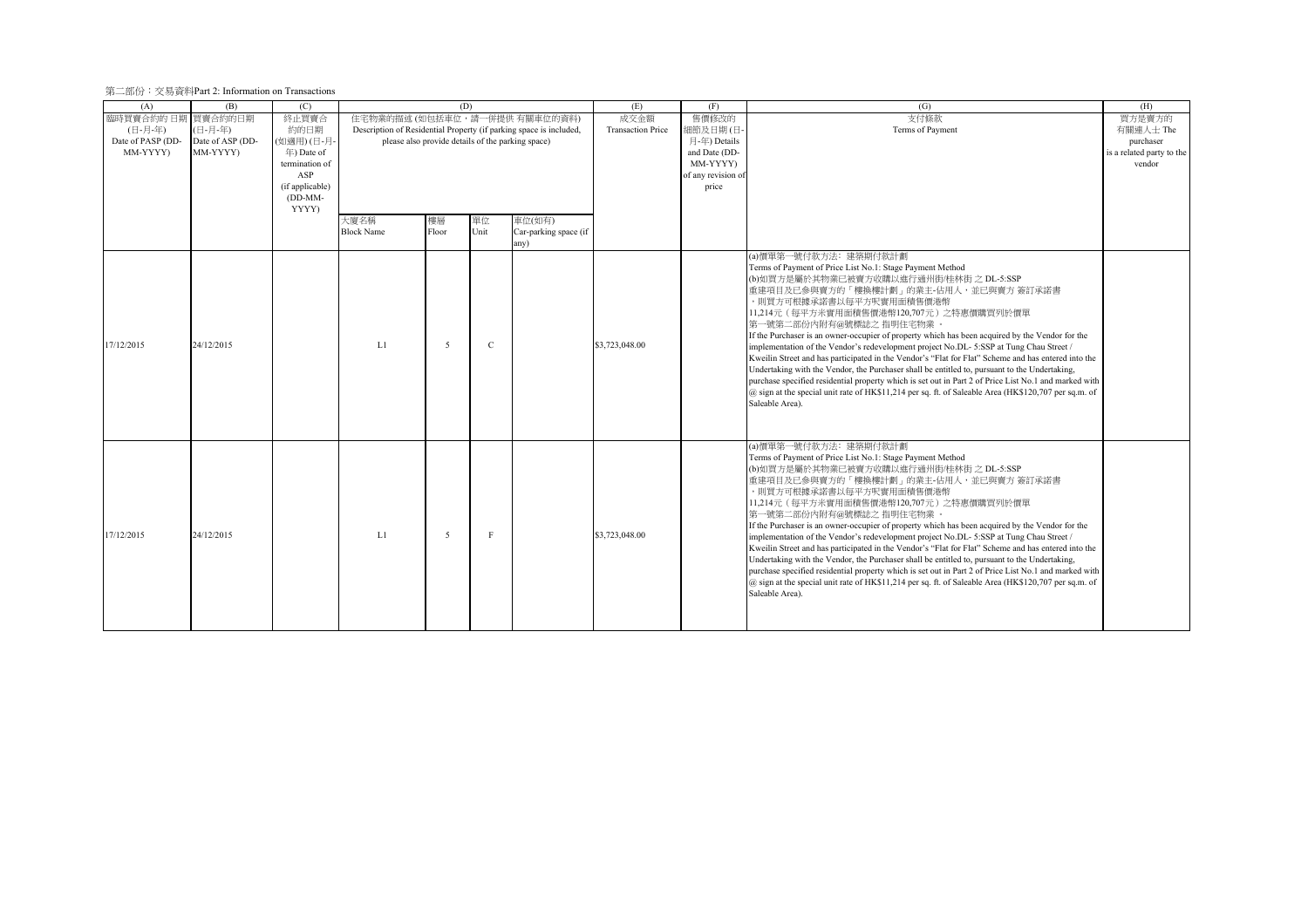| (A)               | (B)              | (C)                   |                                                                    | (D)            |      |                       | (E)                      | (F)                            | (G)                                                                                                                                                                                                    | (H)                       |
|-------------------|------------------|-----------------------|--------------------------------------------------------------------|----------------|------|-----------------------|--------------------------|--------------------------------|--------------------------------------------------------------------------------------------------------------------------------------------------------------------------------------------------------|---------------------------|
| 臨時買賣合約的日期         | 買賣合約的日期          | 終止買賣合                 | 住宅物業的描述 (如包括車位,請一併提供 有關車位的資料)                                      |                |      |                       | 成交金額                     | 售價修改的                          | 支付條款                                                                                                                                                                                                   | 買方是賣方的                    |
| (日-月-年)           | (日-月-年)          | 約的日期                  | Description of Residential Property (if parking space is included, |                |      |                       | <b>Transaction Price</b> | 細節及日期(日                        | Terms of Payment                                                                                                                                                                                       | 有關連人士 The                 |
| Date of PASP (DD- | Date of ASP (DD- | (如適用)(日-月-            | please also provide details of the parking space)                  |                |      |                       |                          | 月-年) Details                   |                                                                                                                                                                                                        | purchaser                 |
| MM-YYYY)          | MM-YYYY)         | 年) Date of            |                                                                    |                |      |                       |                          | and Date (DD-                  |                                                                                                                                                                                                        | is a related party to the |
|                   |                  | termination of<br>ASP |                                                                    |                |      |                       |                          | MM-YYYY)<br>of any revision of |                                                                                                                                                                                                        | vendor                    |
|                   |                  | (if applicable)       |                                                                    |                |      |                       |                          | price                          |                                                                                                                                                                                                        |                           |
|                   |                  | $(DD-MM-$             |                                                                    |                |      |                       |                          |                                |                                                                                                                                                                                                        |                           |
|                   |                  | YYYY)                 |                                                                    |                |      |                       |                          |                                |                                                                                                                                                                                                        |                           |
|                   |                  |                       | 大廈名稱                                                               | 樓層             | 單位   | 車位(如有)                |                          |                                |                                                                                                                                                                                                        |                           |
|                   |                  |                       | <b>Block Name</b>                                                  | Floor          | Unit | Car-parking space (if |                          |                                |                                                                                                                                                                                                        |                           |
|                   |                  |                       |                                                                    |                |      | any)                  |                          |                                |                                                                                                                                                                                                        |                           |
|                   |                  |                       |                                                                    |                |      |                       |                          |                                | (a)價單第一號付款方法: 建築期付款計劃                                                                                                                                                                                  |                           |
|                   |                  |                       |                                                                    |                |      |                       |                          |                                | Terms of Payment of Price List No.1: Stage Payment Method                                                                                                                                              |                           |
|                   |                  |                       |                                                                    |                |      |                       |                          |                                | (b)如買方是屬於其物業已被賣方收購以進行通州街/桂林街 之 DL-5:SSP                                                                                                                                                                |                           |
|                   |                  |                       |                                                                    |                |      |                       |                          |                                | 重建項目及已參與賣方的「樓換樓計劃」的業主-佔用人,並已與賣方 簽訂承諾書                                                                                                                                                                  |                           |
|                   |                  |                       |                                                                    |                |      |                       |                          |                                | ,則買方可根據承諾書以每平方呎實用面積售價港幣                                                                                                                                                                                |                           |
|                   |                  |                       |                                                                    |                |      |                       |                          |                                | 11,214元 (每平方米實用面積售價港幣120,707元) 之特惠價購買列於價單                                                                                                                                                              |                           |
|                   |                  |                       |                                                                    |                |      |                       |                          |                                | 第一號第二部份內附有@號標誌之 指明住宅物業<br>If the Purchaser is an owner-occupier of property which has been acquired by the Vendor for the                                                                              |                           |
| 17/12/2015        | 24/12/2015       |                       | L1                                                                 | $\overline{4}$ | C    |                       | \$3,723,048.00           |                                | implementation of the Vendor's redevelopment project No.DL-5:SSP at Tung Chau Street /                                                                                                                 |                           |
|                   |                  |                       |                                                                    |                |      |                       |                          |                                | Kweilin Street and has participated in the Vendor's "Flat for Flat" Scheme and has entered into the                                                                                                    |                           |
|                   |                  |                       |                                                                    |                |      |                       |                          |                                | Undertaking with the Vendor, the Purchaser shall be entitled to, pursuant to the Undertaking,                                                                                                          |                           |
|                   |                  |                       |                                                                    |                |      |                       |                          |                                | purchase specified residential property which is set out in Part 2 of Price List No.1 and marked with                                                                                                  |                           |
|                   |                  |                       |                                                                    |                |      |                       |                          |                                | $(a)$ sign at the special unit rate of HK\$11,214 per sq. ft. of Saleable Area (HK\$120,707 per sq.m. of                                                                                               |                           |
|                   |                  |                       |                                                                    |                |      |                       |                          |                                | Saleable Area).                                                                                                                                                                                        |                           |
|                   |                  |                       |                                                                    |                |      |                       |                          |                                |                                                                                                                                                                                                        |                           |
|                   |                  |                       |                                                                    |                |      |                       |                          |                                |                                                                                                                                                                                                        |                           |
|                   |                  |                       |                                                                    |                |      |                       |                          |                                | (a)價單第一號付款方法: 建築期付款計劃                                                                                                                                                                                  |                           |
|                   |                  |                       |                                                                    |                |      |                       |                          |                                | Terms of Payment of Price List No.1: Stage Payment Method                                                                                                                                              |                           |
|                   |                  |                       |                                                                    |                |      |                       |                          |                                | (b)如買方是屬於其物業已被賣方收購以進行海壇街205至211A號之 DL-2:SSP                                                                                                                                                            |                           |
|                   |                  |                       |                                                                    |                |      |                       |                          |                                | 重建項目及已參與賣方的「樓換樓計劃」的業主-佔用人                                                                                                                                                                              |                           |
|                   |                  |                       |                                                                    |                |      |                       |                          |                                | ,並已與賣方簽訂承諾書,則買方可根據承諾書以每平方呎實用面積售價                                                                                                                                                                       |                           |
|                   |                  |                       |                                                                    |                |      |                       |                          |                                | 港幣11,469元(每平方米實用面積售價港幣123,452元)之特惠價購買列於                                                                                                                                                                |                           |
|                   |                  |                       |                                                                    |                |      |                       |                          |                                | 價單第一號第二部份內附有@號標誌之 指明住宅物業 。                                                                                                                                                                             |                           |
| 17/12/2015        | 24/12/2015       |                       | L1                                                                 | $\overline{4}$ | F    |                       | \$3,807,708.00           |                                | If the Purchaser is an owner-occupier of property which has been acquired by the Vendor for the                                                                                                        |                           |
|                   |                  |                       |                                                                    |                |      |                       |                          |                                | implementation of the Vendor's redevelopment project No.DL-2:SSP at No.205-211A Hai Tan                                                                                                                |                           |
|                   |                  |                       |                                                                    |                |      |                       |                          |                                | Street and has participated in the Vendor's "Flat for Flat" Scheme and has entered into the                                                                                                            |                           |
|                   |                  |                       |                                                                    |                |      |                       |                          |                                | Undertaking with the Vendor, the Purchaser shall be entitled to, pursuant to the Undertaking,<br>purchase specified residential property which is set out in Part 2 of Price List No.1 and marked with |                           |
|                   |                  |                       |                                                                    |                |      |                       |                          |                                | @ sign at the special unit rate of HK\$11,469 per sq. ft. of Saleable Area (HK\$123,452 per sq.m. of                                                                                                   |                           |
|                   |                  |                       |                                                                    |                |      |                       |                          |                                | Saleable Area).                                                                                                                                                                                        |                           |
|                   |                  |                       |                                                                    |                |      |                       |                          |                                |                                                                                                                                                                                                        |                           |
|                   |                  |                       |                                                                    |                |      |                       |                          |                                |                                                                                                                                                                                                        |                           |
|                   |                  |                       |                                                                    |                |      |                       |                          |                                |                                                                                                                                                                                                        |                           |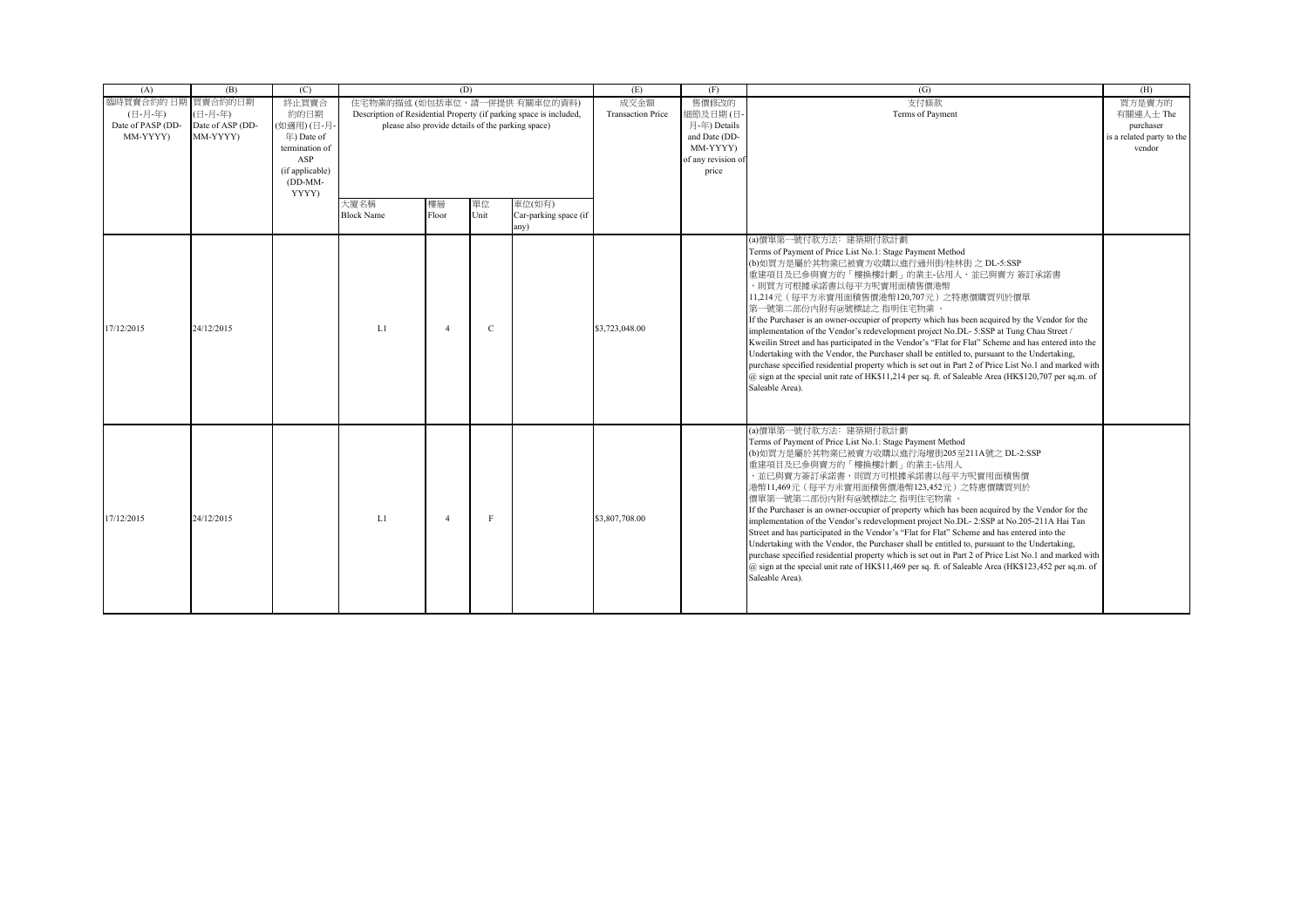| (A)               | (B)              | (C)                               |                                                                    | (D)                                               |      |                       | (E)                      | (F)                       | (G)                                                                                                                                                                                                    | (H)                       |
|-------------------|------------------|-----------------------------------|--------------------------------------------------------------------|---------------------------------------------------|------|-----------------------|--------------------------|---------------------------|--------------------------------------------------------------------------------------------------------------------------------------------------------------------------------------------------------|---------------------------|
| 臨時買賣合約的 日期        | 買賣合約的日期          | 終止買賣合                             | 住宅物業的描述 (如包括車位,請一併提供有關車位的資料)                                       |                                                   |      |                       | 成交金額                     | 售價修改的                     | 支付條款                                                                                                                                                                                                   | 買方是賣方的                    |
| (日-月-年)           | (日-月-年)          | 約的日期                              | Description of Residential Property (if parking space is included, |                                                   |      |                       | <b>Transaction Price</b> | 細節及日期(日-                  | Terms of Payment                                                                                                                                                                                       | 有關連人士 The                 |
| Date of PASP (DD- | Date of ASP (DD- | (如適用)(日-月-                        |                                                                    | please also provide details of the parking space) |      |                       |                          | 月-年) Details              |                                                                                                                                                                                                        | purchaser                 |
| MM-YYYY)          | MM-YYYY)         | $\pm$ ) Date of<br>termination of |                                                                    |                                                   |      |                       |                          | and Date (DD-<br>MM-YYYY) |                                                                                                                                                                                                        | is a related party to the |
|                   |                  | ASP                               |                                                                    |                                                   |      |                       |                          | of any revision of        |                                                                                                                                                                                                        | vendor                    |
|                   |                  | (if applicable)                   |                                                                    |                                                   |      |                       |                          | price                     |                                                                                                                                                                                                        |                           |
|                   |                  | $(DD-MM-$                         |                                                                    |                                                   |      |                       |                          |                           |                                                                                                                                                                                                        |                           |
|                   |                  | YYYY)                             |                                                                    |                                                   |      |                       |                          |                           |                                                                                                                                                                                                        |                           |
|                   |                  |                                   | 大廈名稱                                                               | 樓層                                                | 單位   | 車位(如有)                |                          |                           |                                                                                                                                                                                                        |                           |
|                   |                  |                                   | <b>Block Name</b>                                                  | Floor                                             | Unit | Car-parking space (if |                          |                           |                                                                                                                                                                                                        |                           |
|                   |                  |                                   |                                                                    |                                                   |      | any)                  |                          |                           |                                                                                                                                                                                                        |                           |
|                   |                  |                                   |                                                                    |                                                   |      |                       |                          |                           | (a)價單第一號付款方法: 建築期付款計劃                                                                                                                                                                                  |                           |
|                   |                  |                                   |                                                                    |                                                   |      |                       |                          |                           | Terms of Payment of Price List No.1: Stage Payment Method                                                                                                                                              |                           |
|                   |                  |                                   |                                                                    |                                                   |      |                       |                          |                           | (b)如買方是屬於其物業已被賣方收購以進行新填地街/山東街之YTM-010<br>重建項目及已參與賣方的「樓換樓計劃」的業主-佔用人,並已與賣方 簽訂承諾書                                                                                                                         |                           |
|                   |                  |                                   |                                                                    |                                                   |      |                       |                          |                           | ,則買方可根據承諾書以每平方呎實用面積售價港幣                                                                                                                                                                                |                           |
|                   |                  |                                   |                                                                    |                                                   |      |                       |                          |                           | 12,438元 (每平方米實用面積售價港幣133,883元) 之特惠價購買列於價單                                                                                                                                                              |                           |
|                   |                  |                                   |                                                                    |                                                   |      |                       |                          |                           | 第一號第二部份內附有^號標誌之指明住宅物業                                                                                                                                                                                  |                           |
|                   |                  |                                   |                                                                    |                                                   |      |                       |                          |                           | If the Purchaser is an owner-occupier of property which has been acquired by the Vendor for the                                                                                                        |                           |
| 18/12/2015        | 28/12/2015       |                                   | H3                                                                 | 17                                                |      |                       | \$5,497,596.00           |                           | implementation of the Vendor's redevelopment project No.YTM-010 at Reclamation Street /                                                                                                                |                           |
|                   |                  |                                   |                                                                    |                                                   |      |                       |                          |                           | Shantung Street and has participated in the Vendor's "Flat for Flat" Scheme and has entered into the                                                                                                   |                           |
|                   |                  |                                   |                                                                    |                                                   |      |                       |                          |                           | Undertaking with the Vendor, the Purchaser shall be entitled to, pursuant to the Undertaking,<br>purchase specified residential property which is set out in Part 2 of Price List No.1 and marked with |                           |
|                   |                  |                                   |                                                                    |                                                   |      |                       |                          |                           | sign at the special unit rate of HK\$12,438 per sq. ft. of Saleable Area (HK\$133,883 per sq.m. of                                                                                                     |                           |
|                   |                  |                                   |                                                                    |                                                   |      |                       |                          |                           | Saleable Area).                                                                                                                                                                                        |                           |
|                   |                  |                                   |                                                                    |                                                   |      |                       |                          |                           |                                                                                                                                                                                                        |                           |
|                   |                  |                                   |                                                                    |                                                   |      |                       |                          |                           |                                                                                                                                                                                                        |                           |
|                   |                  |                                   |                                                                    |                                                   |      |                       |                          |                           | (a)價單第一號付款方法: 建築期付款計劃                                                                                                                                                                                  |                           |
|                   |                  |                                   |                                                                    |                                                   |      |                       |                          |                           | Terms of Payment of Price List No.1: Stage Payment Method                                                                                                                                              |                           |
|                   |                  |                                   |                                                                    |                                                   |      |                       |                          |                           | (b)如買方是屬於其物業已被賣方收購以進行海壇街205至211A號之 DL-                                                                                                                                                                 |                           |
|                   |                  |                                   |                                                                    |                                                   |      |                       |                          |                           | 2:SSP重建項目及已參與賣方的「樓換樓計劃」的業主-                                                                                                                                                                            |                           |
|                   |                  |                                   |                                                                    |                                                   |      |                       |                          |                           | 佔用人,並已與賣方簽訂承諾書,則買方可根據承諾書以每平方呎實用面                                                                                                                                                                       |                           |
|                   |                  |                                   |                                                                    |                                                   |      |                       |                          |                           | 積售價港幣12,722元(每平方米實用面積售價港幣136,940元)之特惠價購                                                                                                                                                                |                           |
|                   |                  |                                   |                                                                    |                                                   |      |                       |                          |                           | 買列於價單第一號第二部份內附有#號標誌之指明住宅物業                                                                                                                                                                             |                           |
| 18/12/2015        | 28/12/2015       |                                   | H3                                                                 | 17                                                | E    |                       | \$8,587,350.00           |                           | If the Purchaser is an owner-occupier of property which has been acquired by the Vendor for the                                                                                                        |                           |
|                   |                  |                                   |                                                                    |                                                   |      |                       |                          |                           | implementation of the Vendor's redevelopment project No.DL-2:SSP at Nos. 205-211A Hai Tan                                                                                                              |                           |
|                   |                  |                                   |                                                                    |                                                   |      |                       |                          |                           | Street and has participated in the Vendor's "Flat for Flat" Scheme and has entered into the<br>Undertaking with the Vendor, the Purchaser shall be entitled to, pursuant to the Undertaking,           |                           |
|                   |                  |                                   |                                                                    |                                                   |      |                       |                          |                           | purchase specified residential property which is set out in Part 2 of Price List No.1 and marked with                                                                                                  |                           |
|                   |                  |                                   |                                                                    |                                                   |      |                       |                          |                           | # sign at the special unit rate of HK\$12,722 per sq. ft. of Saleable Area (HK\$136,940 per sq.m. of                                                                                                   |                           |
|                   |                  |                                   |                                                                    |                                                   |      |                       |                          |                           | Saleable Area).                                                                                                                                                                                        |                           |
|                   |                  |                                   |                                                                    |                                                   |      |                       |                          |                           |                                                                                                                                                                                                        |                           |
|                   |                  |                                   |                                                                    |                                                   |      |                       |                          |                           |                                                                                                                                                                                                        |                           |
|                   |                  |                                   |                                                                    |                                                   |      |                       |                          |                           |                                                                                                                                                                                                        |                           |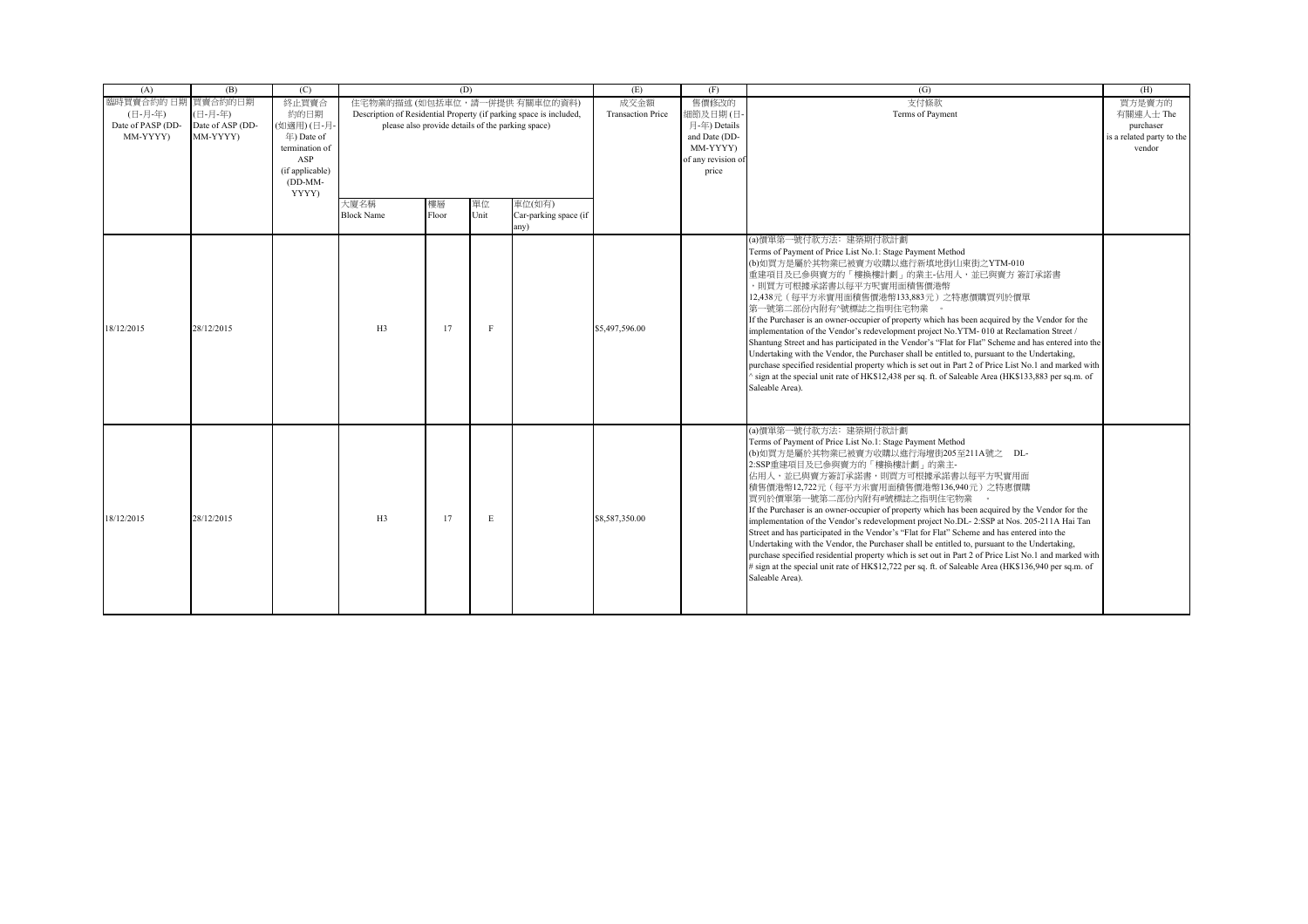| (A)               | (B)              | (C)             |                               | (D)                                               |              |                                                                    | (E)                      | (F)                | (G)                                                                                                    | (H)                       |
|-------------------|------------------|-----------------|-------------------------------|---------------------------------------------------|--------------|--------------------------------------------------------------------|--------------------------|--------------------|--------------------------------------------------------------------------------------------------------|---------------------------|
| 臨時買賣合約的 日期        | 買賣合約的日期          | 終止買賣合           | 住宅物業的描述 (如包括車位,請一併提供 有關車位的資料) |                                                   |              |                                                                    | 成交金額                     | 售價修改的              | 支付條款                                                                                                   | 買方是賣方的                    |
| (日-月-年)           | (日-月-年)          | 約的日期            |                               |                                                   |              | Description of Residential Property (if parking space is included, | <b>Transaction Price</b> | 細節及日期(日            | Terms of Payment                                                                                       | 有關連人士 The                 |
| Date of PASP (DD- | Date of ASP (DD- | (如適用)(日-月-      |                               | please also provide details of the parking space) |              |                                                                    |                          | 月-年) Details       |                                                                                                        | purchaser                 |
| MM-YYYY)          | MM-YYYY)         | $\pm$ ) Date of |                               |                                                   |              |                                                                    |                          | and Date (DD-      |                                                                                                        | is a related party to the |
|                   |                  | termination of  |                               |                                                   |              |                                                                    |                          | MM-YYYY)           |                                                                                                        | vendor                    |
|                   |                  | ASP             |                               |                                                   |              |                                                                    |                          | of any revision of |                                                                                                        |                           |
|                   |                  | (if applicable) |                               |                                                   |              |                                                                    |                          | price              |                                                                                                        |                           |
|                   |                  | $(DD-MM-$       |                               |                                                   |              |                                                                    |                          |                    |                                                                                                        |                           |
|                   |                  | YYYY)           | 大廈名稱                          | 樓層                                                | 單位           | 車位(如有)                                                             |                          |                    |                                                                                                        |                           |
|                   |                  |                 | <b>Block Name</b>             | Floor                                             | Unit         | Car-parking space (if                                              |                          |                    |                                                                                                        |                           |
|                   |                  |                 |                               |                                                   |              | any)                                                               |                          |                    |                                                                                                        |                           |
|                   |                  |                 |                               |                                                   |              |                                                                    |                          |                    | (a) 價單第一號付款方法: 建築期付款計劃                                                                                 |                           |
|                   |                  |                 |                               |                                                   |              |                                                                    |                          |                    | Terms of Payment of Price List No.1: Stage Payment Method                                              |                           |
|                   |                  |                 |                               |                                                   |              |                                                                    |                          |                    | (b)如買方是屬於其物業已被賣方收購以進行啟明街之 DL-8:KC                                                                      |                           |
|                   |                  |                 |                               |                                                   |              |                                                                    |                          |                    | 重建項目及已參與賣方的「樓換樓計劃」的業主-佔用人,並已與賣方 簽訂承諾書                                                                  |                           |
|                   |                  |                 |                               |                                                   |              |                                                                    |                          |                    | ,則買方可根據承諾書以每平方呎實用面積售價港幣                                                                                |                           |
|                   |                  |                 |                               |                                                   |              |                                                                    |                          |                    | 12,557元 (每平方米實用面積售價港幣135,164元) 之特惠價購買列於價單                                                              |                           |
|                   |                  |                 |                               |                                                   |              |                                                                    |                          |                    | 第一號第二部份內附有%號標誌之 指明住宅物業 。                                                                               |                           |
|                   |                  |                 |                               |                                                   |              |                                                                    |                          |                    | If the Purchaser is an owner-occupier of property which has been acquired by the Vendor for the        |                           |
| 18/12/2015        | 28/12/2015       |                 | H3                            | 21                                                | $\mathsf{A}$ |                                                                    | \$7,057,034.00           |                    | implementation of the Vendor's redevelopment project No.DL-8:KC at Kai Ming Street and has             |                           |
|                   |                  |                 |                               |                                                   |              |                                                                    |                          |                    | participated in the Vendor's "Flat for Flat" Scheme and has entered into the Undertaking with the      |                           |
|                   |                  |                 |                               |                                                   |              |                                                                    |                          |                    | Vendor, the Purchaser shall be entitled to, pursuant to the Undertaking, purchase specified            |                           |
|                   |                  |                 |                               |                                                   |              |                                                                    |                          |                    | residential property which is set out in Part 2 of Price List No.1 and marked with % sign at the       |                           |
|                   |                  |                 |                               |                                                   |              |                                                                    |                          |                    | special unit rate of HK\$12,557 per sq. ft. of Saleable Area (HK\$135,164 per sq.m. of Saleable        |                           |
|                   |                  |                 |                               |                                                   |              |                                                                    |                          |                    | Area).                                                                                                 |                           |
|                   |                  |                 |                               |                                                   |              |                                                                    |                          |                    |                                                                                                        |                           |
|                   |                  |                 |                               |                                                   |              |                                                                    |                          |                    |                                                                                                        |                           |
|                   |                  |                 |                               |                                                   |              |                                                                    |                          |                    | (a)價單第一號付款方法: 建築期付款計劃                                                                                  |                           |
|                   |                  |                 |                               |                                                   |              |                                                                    |                          |                    | Terms of Payment of Price List No.1: Stage Payment Method                                              |                           |
|                   |                  |                 |                               |                                                   |              |                                                                    |                          |                    | (b)如買方是屬於其物業已被賣方收購以進行九龍城道/上鄉道之 KC-007                                                                  |                           |
|                   |                  |                 |                               |                                                   |              |                                                                    |                          |                    | 重建項目及已參與賣方的「樓換樓計劃」的業主-佔用人,並已與賣方 簽訂承諾書                                                                  |                           |
|                   |                  |                 |                               |                                                   |              |                                                                    |                          |                    | ,則買方可根據承諾書以每平方呎實用面積售價港幣                                                                                |                           |
|                   |                  |                 |                               |                                                   |              |                                                                    |                          |                    | 10,534元 (每平方米實用面積售價港幣113,388元) 之特惠價購買列於價單                                                              |                           |
|                   |                  |                 |                               |                                                   |              |                                                                    |                          |                    | 第一號第二部份內附有*號標誌之 指明住宅物業                                                                                 |                           |
|                   |                  |                 |                               |                                                   |              |                                                                    |                          |                    | If the Purchaser is an owner-occupier of property which has been acquired by the Vendor for the        |                           |
| 31/12/2015        | 08/01/2016       |                 | H3                            | $\mathcal{D}$                                     | $\mathbb{C}$ |                                                                    | \$5,972,778.00           |                    | implementation of the Vendor's redevelopment project No.KC- 007 at Kowloon City Road /                 |                           |
|                   |                  |                 |                               |                                                   |              |                                                                    |                          |                    | Sheung Heung Road and has participated in the Vendor's "Flat for Flat" Scheme and has entered          |                           |
|                   |                  |                 |                               |                                                   |              |                                                                    |                          |                    | into the Undertaking with the Vendor, the Purchaser shall be entitled to, pursuant to the              |                           |
|                   |                  |                 |                               |                                                   |              |                                                                    |                          |                    | Undertaking, purchase specified residential property which is set out in Part 2 of Price List No.1 and |                           |
|                   |                  |                 |                               |                                                   |              |                                                                    |                          |                    | marked with * sign at the special unit rate of HK\$10,534 per sq. ft. of Saleable Area (HK\$113,388)   |                           |
|                   |                  |                 |                               |                                                   |              |                                                                    |                          |                    | per sq.m. of Saleable Area).                                                                           |                           |
|                   |                  |                 |                               |                                                   |              |                                                                    |                          |                    |                                                                                                        |                           |
|                   |                  |                 |                               |                                                   |              |                                                                    |                          |                    |                                                                                                        |                           |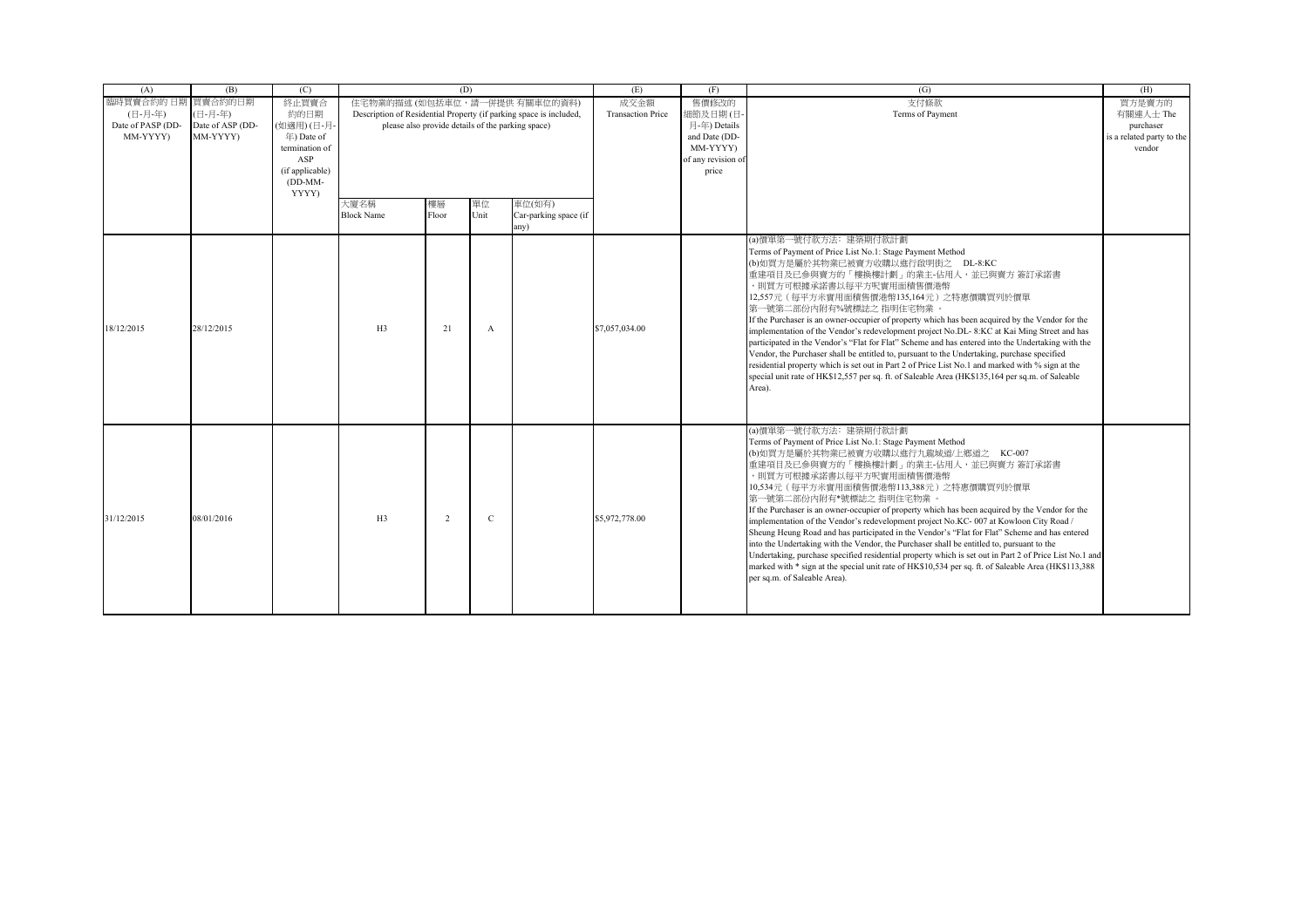| (A)            | (B)                    | (C)               |                                                                                      | (D)            |              |                       | (E)              | (F)                      | (G)                                                           | (H)           |
|----------------|------------------------|-------------------|--------------------------------------------------------------------------------------|----------------|--------------|-----------------------|------------------|--------------------------|---------------------------------------------------------------|---------------|
| 臨時買賣合約         | 買賣合約的日                 | 終止買賣合約            | 住宅物業的描述(如包括車位, 請一併提供有關車位的資料)Description of                                           |                |              |                       | 成交金額 Transaction | 售價修改的細節及日期(日·            |                                                               | 買方是賣方         |
| 的日             | 期(日-月-年) Date 的日期(如適用) |                   | Residential Property(if parking pace is included, please also provide details of the |                |              |                       | Price            | 月-年)                     |                                                               | 的有關連人         |
| 期(日-月-年) Date  | of ASP(DD-MM-          | (日-月-年) Date      |                                                                                      | parking space) |              |                       |                  | Details and Date (DD-MM- |                                                               | 士             |
| of PASP(DD-MM- | YY YY)                 | of termination of |                                                                                      |                |              |                       |                  | YYYY) of any             |                                                               | The purchaser |
| Y YYY)         |                        | ASP(if            |                                                                                      |                |              |                       |                  | revision of price        | 支付條款                                                          | is a related  |
|                |                        | applicable) (DD-  | 大廈名稱                                                                                 | 樓層             | 單位           | 車位(如有)                |                  |                          | Terms of Payment                                              | party to the  |
|                |                        | MM-YYYY)          | <b>Block Name</b>                                                                    | Floor          | Unit         | Car-parking space (if |                  |                          |                                                               | vendor        |
|                |                        |                   |                                                                                      |                |              | any)                  |                  |                          |                                                               |               |
|                |                        |                   |                                                                                      |                |              |                       |                  |                          |                                                               |               |
|                |                        |                   |                                                                                      |                |              |                       |                  |                          |                                                               |               |
| 05-04-2016     | $12 - 04 - 2016$       |                   | Tower <sub>H2</sub>                                                                  | 6              | $\mathbf{C}$ |                       | 4,854,000.00     |                          | 便單第2號 Price List No.2                                         |               |
|                |                        |                   |                                                                                      |                |              |                       |                  |                          | - 付款計劃名稱 Payment Method Name:                                 |               |
|                |                        |                   |                                                                                      |                |              |                       |                  |                          | 建築期付款計劃 Stage Payment Method                                  |               |
|                |                        |                   |                                                                                      |                |              |                       |                  |                          |                                                               |               |
| 05-04-2016     | 12-04-2016             |                   | Tower L1                                                                             | 2              | F            |                       | 3,481,000.00     |                          | 便單第2號 Price List No.2                                         |               |
|                |                        |                   |                                                                                      |                |              |                       |                  |                          | - 付款計劃名稱 Payment Method Name:<br>建築期付款計劃 Stage Payment Method |               |
|                |                        |                   |                                                                                      |                |              |                       |                  |                          |                                                               |               |
| 05-04-2016     | 08-04-2016             |                   | Tower <sub>H2</sub>                                                                  |                |              |                       | 5,032,000.00     |                          | - 價單第2號 Price List No.2                                       |               |
|                |                        |                   |                                                                                      | 10             | E            |                       |                  |                          | - 付款計劃名稱 Payment Method Name:                                 |               |
|                |                        |                   |                                                                                      |                |              |                       |                  |                          | 建築期付款計劃 Stage Payment Method                                  |               |
|                |                        |                   |                                                                                      |                |              |                       |                  |                          |                                                               |               |
| 05-04-2016     | 12-04-2016             |                   | Tower <sub>H2</sub>                                                                  | 9              | D            |                       | 4,950,000.00     |                          | 便單第2號 Price List No.2                                         |               |
|                |                        |                   |                                                                                      |                |              |                       |                  |                          | - 付款計劃名稱 Payment Method Name:                                 |               |
|                |                        |                   |                                                                                      |                |              |                       |                  |                          | 建築期付款計劃 Stage Payment Method                                  |               |
|                |                        |                   |                                                                                      |                |              |                       |                  |                          |                                                               |               |
| 05-04-2016     | $12 - 04 - 2016$       |                   | Tower <sub>H3</sub>                                                                  | 10             | D            |                       | 5,171,000.00     |                          | - 價單第2號 Price List No.2                                       |               |
|                |                        |                   |                                                                                      |                |              |                       |                  |                          | · 付款計劃名稱 Payment Method Name:                                 |               |
|                |                        |                   |                                                                                      |                |              |                       |                  |                          | 建築期付款計劃 Stage Payment Method                                  |               |
|                |                        |                   |                                                                                      |                |              |                       |                  |                          |                                                               |               |
| 05-04-2016     | $12 - 04 - 2016$       |                   | Tower <sub>H1</sub>                                                                  | 18             | D            |                       | 5.507.000.00     |                          | - 價單第2號 Price List No.2                                       |               |
|                |                        |                   |                                                                                      |                |              |                       |                  |                          | · 付款計劃名稱 Payment Method Name:                                 |               |
|                |                        |                   |                                                                                      |                |              |                       |                  |                          | 建築期付款計劃 Stage Payment Method                                  |               |
|                |                        |                   |                                                                                      |                |              |                       |                  |                          |                                                               |               |
| 05-04-2016     | 12-04-2016             |                   | Tower <sub>H3</sub>                                                                  | 21             | D            |                       | 5,614,000.00     |                          | - 價單第2號 Price List No.2                                       |               |
|                |                        |                   |                                                                                      |                |              |                       |                  |                          | · 付款計劃名稱 Payment Method Name:                                 |               |
|                |                        |                   |                                                                                      |                |              |                       |                  |                          | 建築期付款計劃 Stage Payment Method                                  |               |
|                |                        |                   |                                                                                      |                |              |                       |                  |                          |                                                               |               |
| 05-04-2016     | 12-04-2016             |                   | Tower <sub>H2</sub>                                                                  | 10             | D            |                       | 4,988,000.00     |                          | - 價單第2號 Price List No.2                                       |               |
|                |                        |                   |                                                                                      |                |              |                       |                  |                          | · 付款計劃名稱 Payment Method Name:                                 |               |
|                |                        |                   |                                                                                      |                |              |                       |                  |                          | 建築期付款計劃 Stage Payment Method                                  |               |
|                |                        |                   |                                                                                      |                |              |                       |                  |                          |                                                               |               |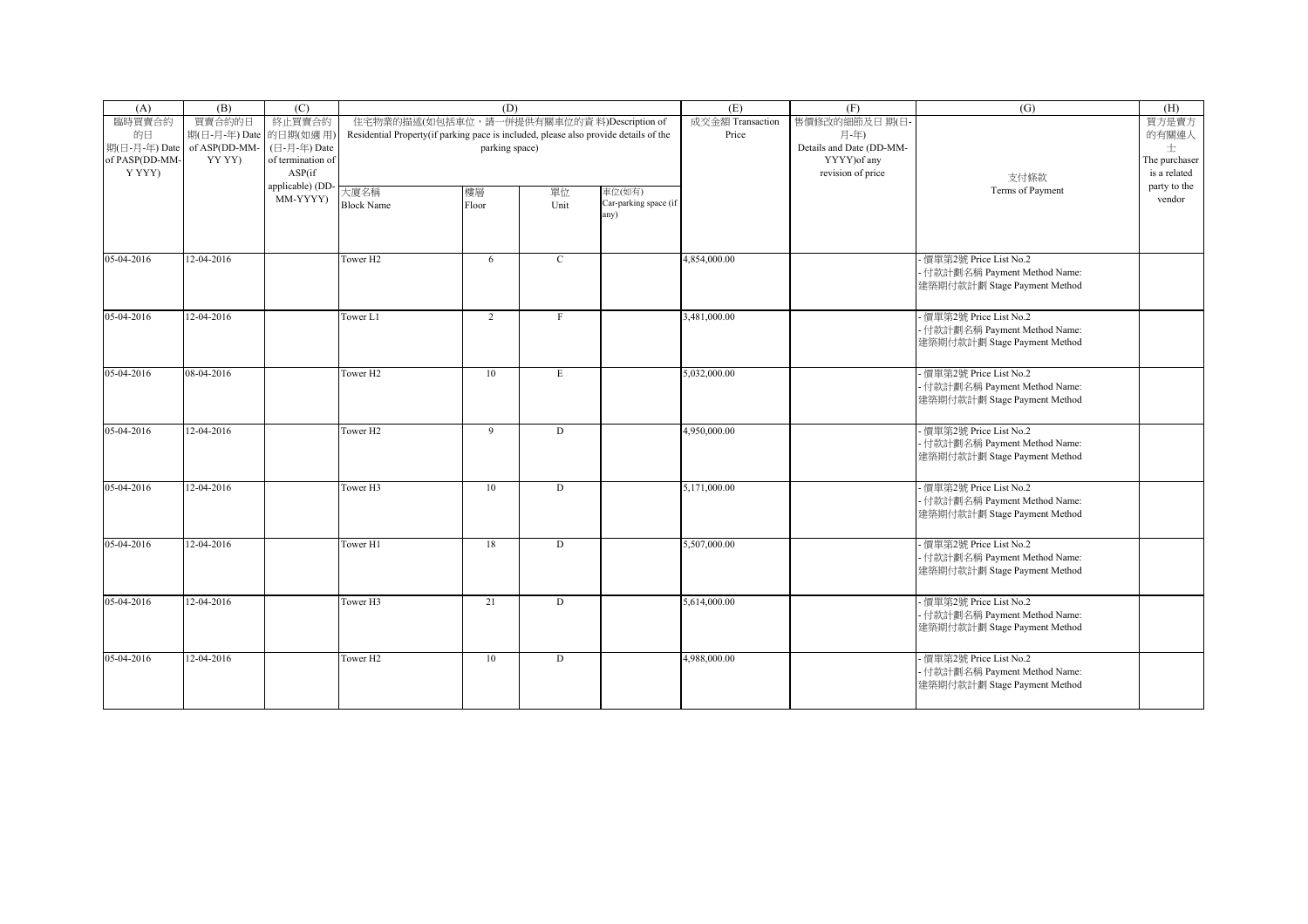| (A)                                       | (B)                              | (C)                                         |                                                                                      | (D)                                        |              |                                         | (E)                       | (F)                                        | (G)                                                                                      | (H)                                |
|-------------------------------------------|----------------------------------|---------------------------------------------|--------------------------------------------------------------------------------------|--------------------------------------------|--------------|-----------------------------------------|---------------------------|--------------------------------------------|------------------------------------------------------------------------------------------|------------------------------------|
| 臨時買賣合約<br>的日                              | 買賣合約的日<br>期(日-月-年) Date 的日期(如適用) | 終止買賣合約                                      | Residential Property(if parking pace is included, please also provide details of the | 住宅物業的描述(如包括車位, 請一併提供有關車位的資料)Description of |              |                                         | 成交金額 Transaction<br>Price | 售價修改的細節及日期(日<br>月-年) Details and Date (DD- |                                                                                          | 買方是賣方<br>的有關連人                     |
| 期(日-月-年)<br>Date of PASP(DD-<br>MM-Y YYY) | of ASP(DD-MM-<br>YY YY)          | (日-月-年) Date<br>of termination of<br>ASP(if |                                                                                      | parking space)                             |              |                                         |                           | MM-YYYY) of any<br>revision of price       | 支付條款                                                                                     | 士<br>The purchaser<br>is a related |
|                                           |                                  | applicable) (DD<br>MM-YYYY)                 | 大廈名稱<br><b>Block Name</b>                                                            | 樓層<br>Floor                                | 單位<br>Unit   | 車位(如有)<br>Car-parking space<br>(if any) |                           |                                            | Terms of Payment                                                                         | party to the<br>vendor             |
| 05-04-2016                                | 11-04-2016                       |                                             | Tower H1                                                                             | 21                                         | E            |                                         | 6,578,000.00              |                                            | - 價單第2號 Price List No.2<br>- 付款計劃名稱 Payment Method Name:<br>建築期付款計劃 Stage Payment Method |                                    |
| 05-04-2016                                | 12-04-2016                       |                                             | Tower L1                                                                             | 2                                          | $\mathbf{C}$ |                                         | 3,446,000.00              |                                            | - 價單第2號 Price List No.2<br>- 付款計劃名稱 Payment Method Name:<br>建築期付款計劃 Stage Payment Method |                                    |
| 05-04-2016                                | 07-04-2016                       |                                             | Tower H <sub>2</sub>                                                                 | 13                                         | D            |                                         | 5,101,000.00              |                                            | 價單第2號 Price List No.2<br>- 付款計劃名稱 Payment Method Name:<br>建築期付款計劃 Stage Payment Method   |                                    |
| 05-04-2016                                | 12-04-2016                       |                                             | Tower L1                                                                             | $\overline{3}$                             | $\mathbf{A}$ |                                         | 4,988,000.00              |                                            | 價單第2號 Price List No.2<br>- 付款計劃名稱 Payment Method Name:<br>建築期付款計劃 Stage Payment Method   |                                    |
| 05-04-2016                                | 12-04-2016                       |                                             | Tower L1                                                                             | $\overline{2}$                             | D            |                                         | 3,448,000.00              |                                            | - 價單第2號 Price List No.2<br>- 付款計劃名稱 Payment Method Name:<br>建築期付款計劃 Stage Payment Method |                                    |
| 05-04-2016                                | 12-04-2016                       |                                             | Tower H <sub>2</sub>                                                                 | 13                                         | $_{\rm F}$   |                                         | 5,380,000.00              |                                            | - 價單第2號 Price List No.2<br>- 付款計劃名稱 Payment Method Name:<br>建築期付款計劃 Stage Payment Method |                                    |
| 05-04-2016                                | 08-04-2016                       |                                             | Tower H <sub>2</sub>                                                                 | 12                                         | $\mathbf{F}$ |                                         | 5,340,000.00              |                                            | 價單第2號 Price List No.2<br>- 付款計劃名稱 Payment Method Name:<br>建築期付款計劃 Stage Payment Method   |                                    |
| 05-04-2016                                | 11-04-2016                       |                                             | Tower H1                                                                             | 13                                         | B            |                                         | 4,990,000.00              |                                            | - 價單第2號 Price List No.2<br>- 付款計劃名稱 Payment Method Name:<br>建築期付款計劃 Stage Payment Method |                                    |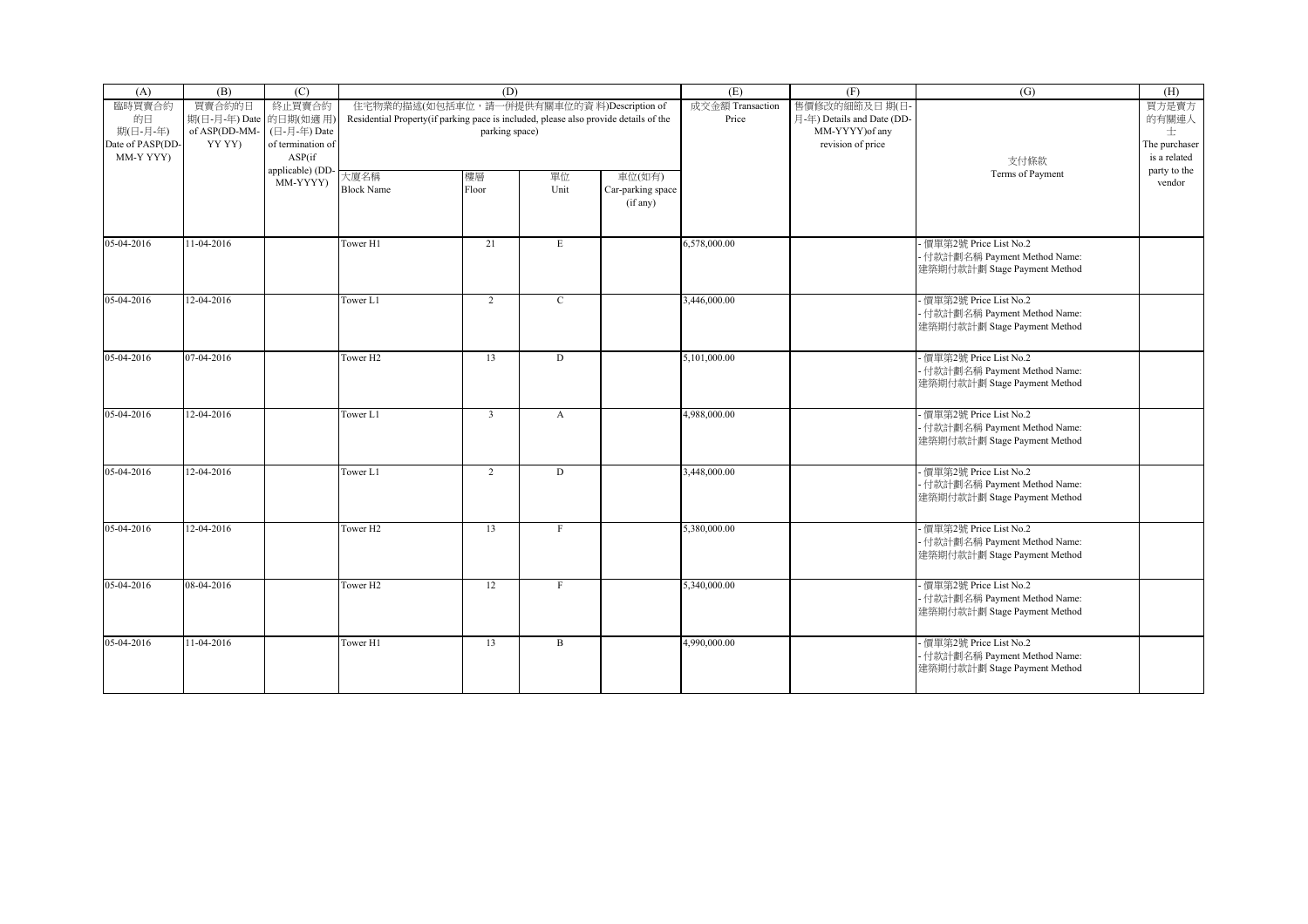| (A)                                       | (B)                              | (C)                                         |                                                                                      | (D)                                        |              |                                         | (E)                       | (F)                                        | (G)                                                                                      | (H)                                |
|-------------------------------------------|----------------------------------|---------------------------------------------|--------------------------------------------------------------------------------------|--------------------------------------------|--------------|-----------------------------------------|---------------------------|--------------------------------------------|------------------------------------------------------------------------------------------|------------------------------------|
| 臨時買賣合約<br>的日                              | 買賣合約的日<br>期(日-月-年) Date 的日期(如適用) | 終止買賣合約                                      | Residential Property(if parking pace is included, please also provide details of the | 住宅物業的描述(如包括車位, 請一併提供有關車位的資料)Description of |              |                                         | 成交金額 Transaction<br>Price | 售價修改的細節及日期(日<br>月-年) Details and Date (DD- |                                                                                          | 買方是賣方<br>的有關連人                     |
| 期(日-月-年)<br>Date of PASP(DD-<br>MM-Y YYY) | of ASP(DD-MM-<br>YY YY)          | (日-月-年) Date<br>of termination of<br>ASP(if |                                                                                      | parking space)                             |              |                                         |                           | MM-YYYY) of any<br>revision of price       | 支付條款                                                                                     | 士<br>The purchaser<br>is a related |
|                                           |                                  | applicable) (DD<br>MM-YYYY)                 | 大廈名稱<br><b>Block Name</b>                                                            | 樓層<br>Floor                                | 單位<br>Unit   | 車位(如有)<br>Car-parking space<br>(if any) |                           |                                            | Terms of Payment                                                                         | party to the<br>vendor             |
| 05-04-2016                                | 12-04-2016                       |                                             | Tower H3                                                                             | 15                                         | $\mathbf C$  |                                         | 6,419,000.00              |                                            | - 價單第2號 Price List No.2<br>- 付款計劃名稱 Payment Method Name:<br>建築期付款計劃 Stage Payment Method |                                    |
| 05-04-2016                                | 12-04-2016                       |                                             | Tower H1                                                                             | 6                                          | $\mathbf{C}$ |                                         | 5,894,000.00              |                                            | - 價單第2號 Price List No.2<br>- 付款計劃名稱 Payment Method Name:<br>建築期付款計劃 Stage Payment Method |                                    |
| 05-04-2016                                | 12-04-2016                       |                                             | Tower L1                                                                             | $\overline{c}$                             | E            |                                         | 3,448,000.00              |                                            | 價單第2號 Price List No.2<br>- 付款計劃名稱 Payment Method Name:<br>建築期付款計劃 Stage Payment Method   |                                    |
| 06-04-2016                                | 13-04-2016                       |                                             | Tower H <sub>2</sub>                                                                 | 21                                         | E            |                                         | 5,463,000.00              |                                            | 價單第2號 Price List No.2<br>- 付款計劃名稱 Payment Method Name:<br>建築期付款計劃 Stage Payment Method   |                                    |
| 06-04-2016                                | 12-04-2016                       |                                             | Tower H1                                                                             | 6                                          | $\, {\bf B}$ |                                         | 4,734,000.00              |                                            | - 價單第2號 Price List No.2<br>- 付款計劃名稱 Payment Method Name:<br>建築期付款計劃 Stage Payment Method |                                    |
| 06-04-2016                                | 12-04-2016                       |                                             | Tower H <sub>2</sub>                                                                 | $7\overline{ }$                            | E            |                                         | 4,920,000.00              |                                            | - 價單第2號 Price List No.2<br>- 付款計劃名稱 Payment Method Name:<br>建築期付款計劃 Stage Payment Method |                                    |
| 06-04-2016                                | 13-04-2016                       |                                             | Tower L1                                                                             | $\overline{1}$                             | $\mathbf{F}$ |                                         | 3,446,000.00              |                                            | 價單第2號 Price List No.2<br>- 付款計劃名稱 Payment Method Name:<br>建築期付款計劃 Stage Payment Method   |                                    |
| 06-04-2016                                | 11-04-2016                       |                                             | Tower H1                                                                             | 5 <sup>5</sup>                             | B            |                                         | 4,698,000.00              |                                            | - 價單第2號 Price List No.2<br>- 付款計劃名稱 Payment Method Name:<br>建築期付款計劃 Stage Payment Method |                                    |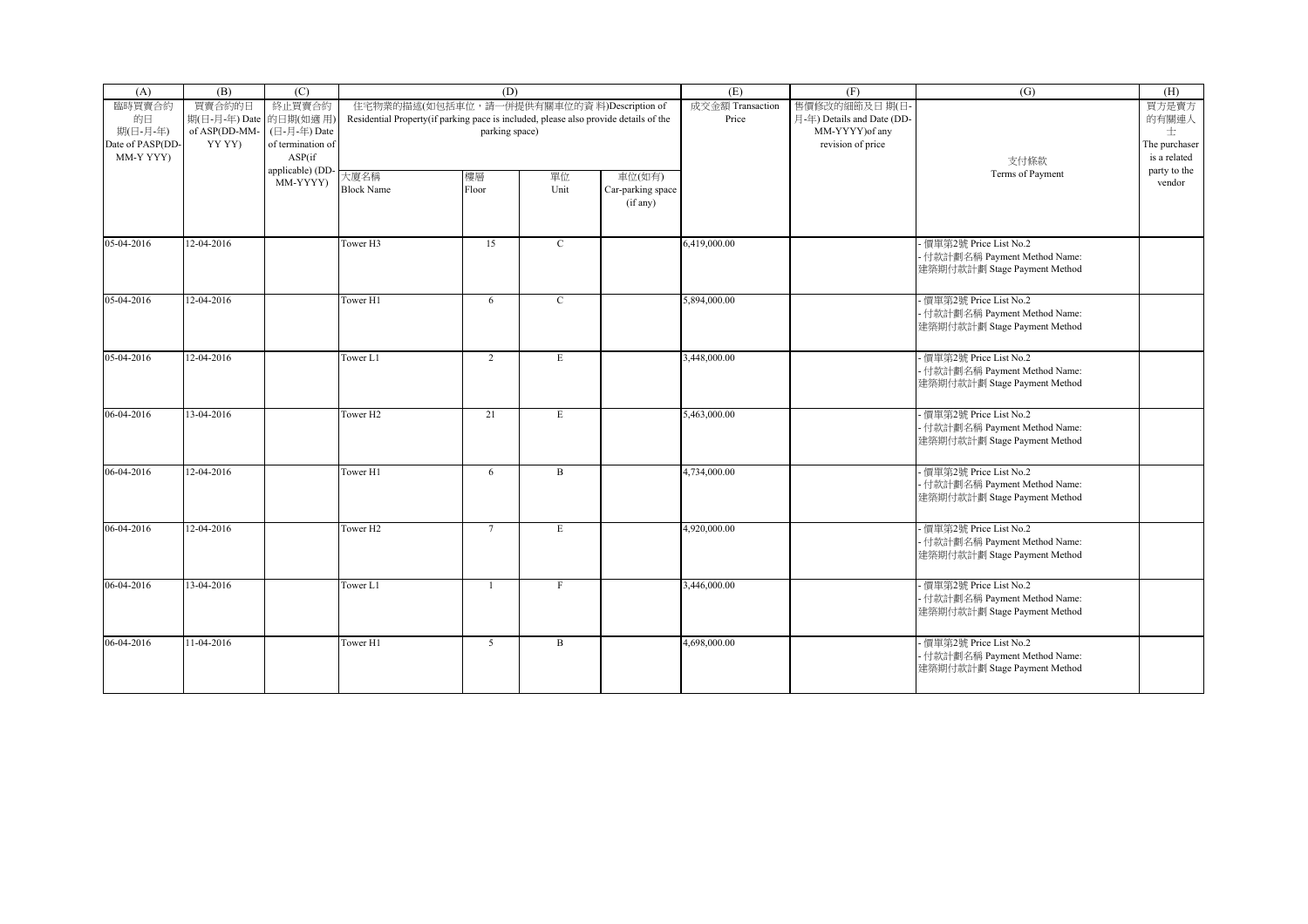| (A)                           | (B)                              | (C)                         |                                                                                      | (D)                                        |              |                                         | (E)                       | (F)                                                           | (G)                                                                                      | (H)                                |
|-------------------------------|----------------------------------|-----------------------------|--------------------------------------------------------------------------------------|--------------------------------------------|--------------|-----------------------------------------|---------------------------|---------------------------------------------------------------|------------------------------------------------------------------------------------------|------------------------------------|
| 臨時買賣合約<br>的日<br>期(日-月-年)      | 買賣合約的日<br>期(日-月-年) Date 的日期(如適用) | 終止買賣合約<br>(日-月-年) Date      | Residential Property(if parking pace is included, please also provide details of the | 住宅物業的描述(如包括車位, 請一併提供有關車位的資料)Description of |              |                                         | 成交金額 Transaction<br>Price | 售價修改的細節及日期(日<br>月-年) Details and Date (DD-<br>MM-YYYY) of any |                                                                                          | 買方是賣方<br>的有關連人                     |
| Date of PASP(DD-<br>MM-Y YYY) | of ASP(DD-MM-<br>YY YY)          | of termination of<br>ASP(if |                                                                                      | parking space)                             |              |                                         |                           | revision of price                                             | 支付條款                                                                                     | 士<br>The purchaser<br>is a related |
|                               |                                  | applicable) (DD<br>MM-YYYY) | 大廈名稱<br><b>Block Name</b>                                                            | 樓層<br>Floor                                | 單位<br>Unit   | 車位(如有)<br>Car-parking space<br>(if any) |                           |                                                               | Terms of Payment                                                                         | party to the<br>vendor             |
| 06-04-2016                    | 13-04-2016                       |                             | Tower H <sub>2</sub>                                                                 | 11                                         | G            |                                         | 5,970,000.00              |                                                               | - 價單第2號 Price List No.2<br>- 付款計劃名稱 Payment Method Name:<br>建築期付款計劃 Stage Payment Method |                                    |
| 06-04-2016                    | 13-04-2016                       |                             | Tower L1                                                                             | $\mathbf{1}$                               | E            |                                         | 3,413,000.00              |                                                               | - 價單第2號 Price List No.2<br>- 付款計劃名稱 Payment Method Name:<br>建築期付款計劃 Stage Payment Method |                                    |
| 06-04-2016                    | 12-04-2016                       |                             | Tower L1                                                                             |                                            | $\mathbf{C}$ |                                         | 3,411,000.00              |                                                               | 價單第2號 Price List No.2<br>- 付款計劃名稱 Payment Method Name:<br>建築期付款計劃 Stage Payment Method   |                                    |
| 06-04-2016                    | 13-04-2016                       |                             | Tower L1                                                                             | 5 <sup>5</sup>                             | G            |                                         | 4,822,000.00              |                                                               | 價單第2號 Price List No.2<br>- 付款計劃名稱 Payment Method Name:<br>建築期付款計劃 Stage Payment Method   |                                    |
| 06-04-2016                    | 11-04-2016                       |                             | Tower H1                                                                             | $\overline{7}$                             | E            |                                         | 5,923,000.00              |                                                               | - 價單第2號 Price List No.2<br>- 付款計劃名稱 Payment Method Name:<br>建築期付款計劃 Stage Payment Method |                                    |
| 06-04-2016                    | 13-04-2016                       |                             | Tower H <sub>2</sub>                                                                 | 17                                         | E            |                                         | 5,303,000.00              |                                                               | - 價單第2號 Price List No.2<br>- 付款計劃名稱 Payment Method Name:<br>建築期付款計劃 Stage Payment Method |                                    |
| 06-04-2016                    | 13-04-2016                       |                             | Tower H <sub>2</sub>                                                                 | 5                                          | $\mathbf C$  |                                         | 4,818,000.00              |                                                               | 價單第2號 Price List No.2<br>- 付款計劃名稱 Payment Method Name:<br>建築期付款計劃 Stage Payment Method   |                                    |
| 06-04-2016                    | 11-04-2016                       |                             | Tower H <sub>2</sub>                                                                 | $7\overline{ }$                            | G            |                                         | 5,793,000.00              |                                                               | - 價單第2號 Price List No.2<br>- 付款計劃名稱 Payment Method Name:<br>建築期付款計劃 Stage Payment Method |                                    |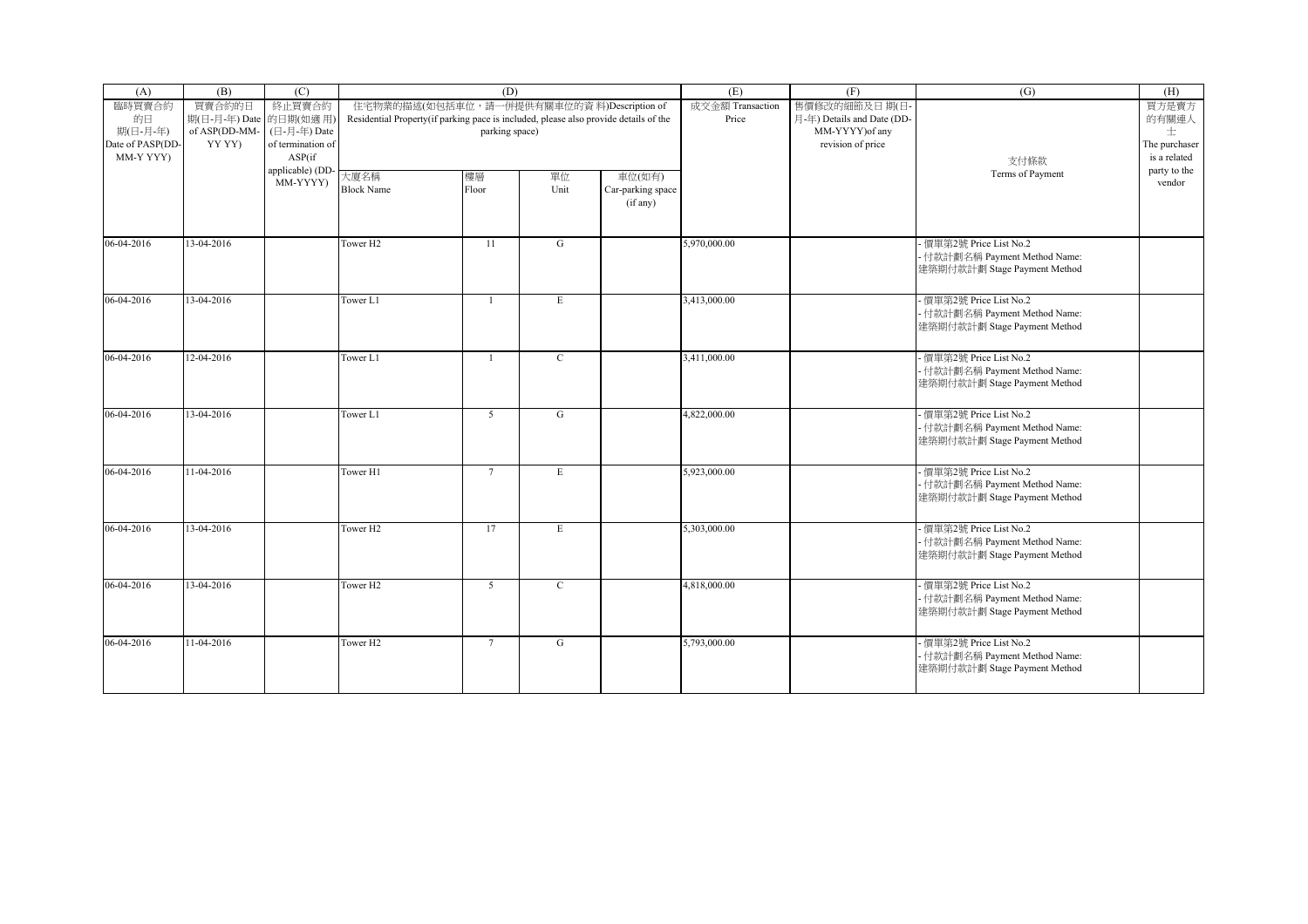| (A)                                       | (B)                              | (C)                                         |                                                                                      | (D)                                        |              |                                         | (E)                       | (F)                                        | (G)                                                                                      | (H)                                |
|-------------------------------------------|----------------------------------|---------------------------------------------|--------------------------------------------------------------------------------------|--------------------------------------------|--------------|-----------------------------------------|---------------------------|--------------------------------------------|------------------------------------------------------------------------------------------|------------------------------------|
| 臨時買賣合約<br>的日                              | 買賣合約的日<br>期(日-月-年) Date 的日期(如適用) | 終止買賣合約                                      | Residential Property(if parking pace is included, please also provide details of the | 住宅物業的描述(如包括車位, 請一併提供有關車位的資料)Description of |              |                                         | 成交金額 Transaction<br>Price | 售價修改的細節及日期(日<br>月-年) Details and Date (DD- |                                                                                          | 買方是賣方<br>的有關連人                     |
| 期(日-月-年)<br>Date of PASP(DD-<br>MM-Y YYY) | of ASP(DD-MM-<br>YY YY)          | (日-月-年) Date<br>of termination of<br>ASP(if |                                                                                      | parking space)                             |              |                                         |                           | MM-YYYY) of any<br>revision of price       | 支付條款                                                                                     | 士<br>The purchaser<br>is a related |
|                                           |                                  | applicable) (DD<br>MM-YYYY)                 | 大廈名稱<br><b>Block Name</b>                                                            | 樓層<br>Floor                                | 單位<br>Unit   | 車位(如有)<br>Car-parking space<br>(if any) |                           |                                            | Terms of Payment                                                                         | party to the<br>vendor             |
| 06-04-2016                                | 13-04-2016                       |                                             | Tower H1                                                                             | $\overline{3}$                             | B            |                                         | 4,628,000.00              |                                            | - 價單第2號 Price List No.2<br>- 付款計劃名稱 Payment Method Name:<br>建築期付款計劃 Stage Payment Method |                                    |
| 06-04-2016                                | 07-04-2016                       |                                             | Tower H <sub>2</sub>                                                                 | 16                                         | $\mathbf{C}$ |                                         | 5,340,000.00              |                                            | - 價單第2號 Price List No.2<br>- 付款計劃名稱 Payment Method Name:<br>建築期付款計劃 Stage Payment Method |                                    |
| 06-04-2016                                | 13-04-2016                       |                                             | Tower H1                                                                             | 6                                          | D            |                                         | 4,895,000.00              |                                            | 價單第2號 Price List No.2<br>- 付款計劃名稱 Payment Method Name:<br>建築期付款計劃 Stage Payment Method   |                                    |
| 07-04-2016                                | 13-04-2016                       |                                             | Tower H1                                                                             | 16                                         | $\mathbf{B}$ |                                         | 5,103,000.00              |                                            | 價單第2號 Price List No.2<br>- 付款計劃名稱 Payment Method Name:<br>建築期付款計劃 Stage Payment Method   |                                    |
| 07-04-2016                                | 13-04-2016                       |                                             | Tower L1                                                                             | $\overline{1}$                             | D            |                                         | 3,413,000.00              |                                            | - 價單第2號 Price List No.2<br>- 付款計劃名稱 Payment Method Name:<br>建築期付款計劃 Stage Payment Method |                                    |
| 07-04-2016                                | 14-04-2016                       |                                             | Tower L1                                                                             | $\overline{4}$                             | $\mathbf{A}$ |                                         | 5,026,000.00              |                                            | - 價單第2號 Price List No.2<br>- 付款計劃名稱 Payment Method Name:<br>建築期付款計劃 Stage Payment Method |                                    |
| 07-04-2016                                | 14-04-2016                       |                                             | Tower H <sub>2</sub>                                                                 | 6                                          | E            |                                         | 4,784,000.00              |                                            | 價單第2號 Price List No.2<br>- 付款計劃名稱 Payment Method Name:<br>建築期付款計劃 Stage Payment Method   |                                    |
| 07-04-2016                                | 14-04-2016                       |                                             | Tower H1                                                                             | 16                                         | D            |                                         | 5,386,000.00              |                                            | - 價單第2號 Price List No.2<br>- 付款計劃名稱 Payment Method Name:<br>建築期付款計劃 Stage Payment Method |                                    |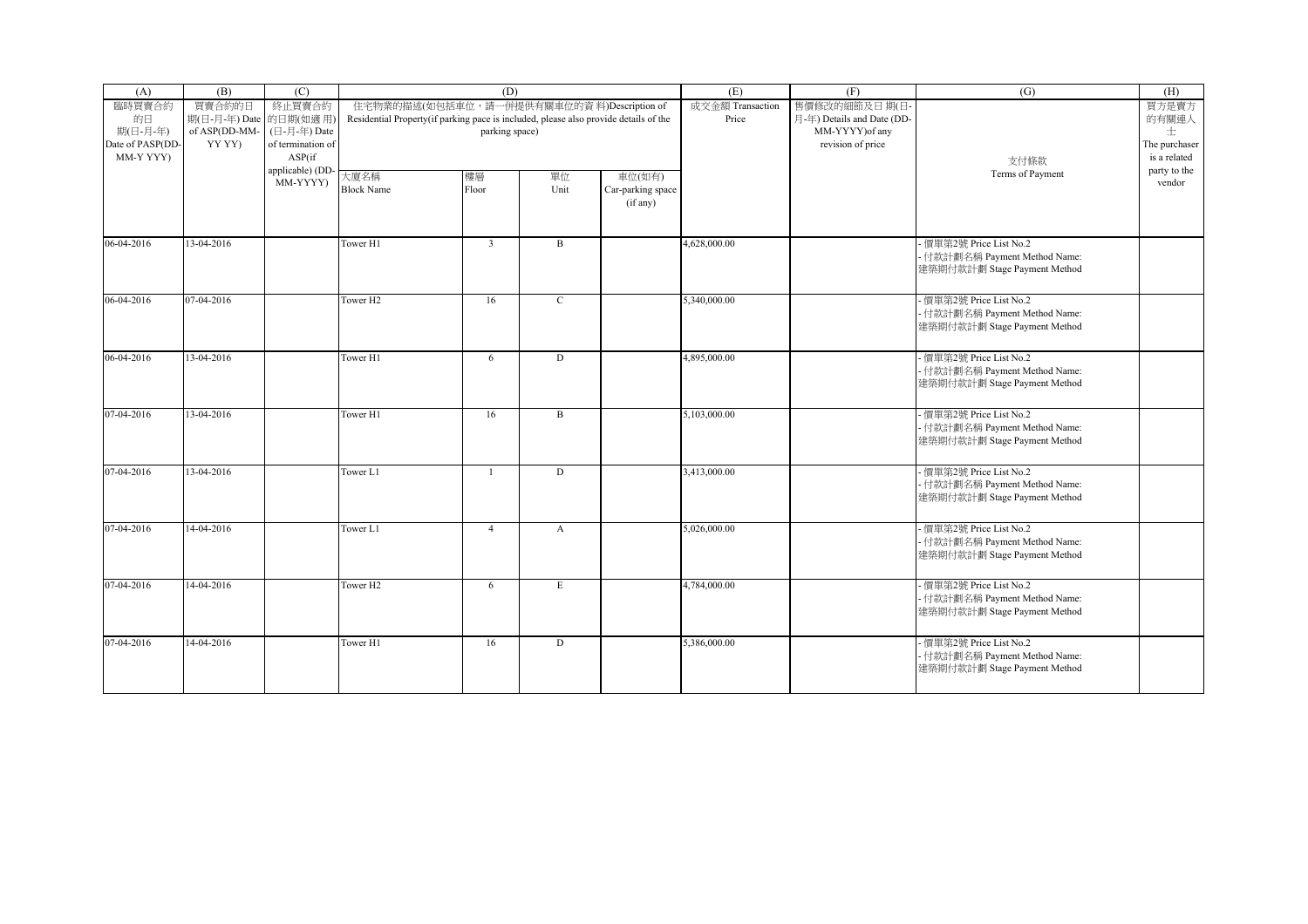| (A)                                       | (B)                              | (C)                                         |                                                                                      | (D)                                        |              |                                         | (E)                       | (F)                                        | (G)                                                                                      | (H)                                |
|-------------------------------------------|----------------------------------|---------------------------------------------|--------------------------------------------------------------------------------------|--------------------------------------------|--------------|-----------------------------------------|---------------------------|--------------------------------------------|------------------------------------------------------------------------------------------|------------------------------------|
| 臨時買賣合約<br>的日                              | 買賣合約的日<br>期(日-月-年) Date 的日期(如適用) | 終止買賣合約                                      | Residential Property(if parking pace is included, please also provide details of the | 住宅物業的描述(如包括車位, 請一併提供有關車位的資料)Description of |              |                                         | 成交金額 Transaction<br>Price | 售價修改的細節及日期(日<br>月-年) Details and Date (DD- |                                                                                          | 買方是賣方<br>的有關連人                     |
| 期(日-月-年)<br>Date of PASP(DD-<br>MM-Y YYY) | of ASP(DD-MM-<br>YY YY)          | (日-月-年) Date<br>of termination of<br>ASP(if |                                                                                      | parking space)                             |              |                                         |                           | MM-YYYY) of any<br>revision of price       | 支付條款                                                                                     | 士<br>The purchaser<br>is a related |
|                                           |                                  | applicable) (DD<br>MM-YYYY)                 | 大廈名稱<br><b>Block Name</b>                                                            | 樓層<br>Floor                                | 單位<br>Unit   | 車位(如有)<br>Car-parking space<br>(if any) |                           |                                            | Terms of Payment                                                                         | party to the<br>vendor             |
| 07-04-2016                                | 14-04-2016                       |                                             | Tower L1                                                                             | $\overline{4}$                             | B            |                                         | 4,737,000.00              |                                            | - 價單第2號 Price List No.2<br>- 付款計劃名稱 Payment Method Name:<br>建築期付款計劃 Stage Payment Method |                                    |
| 07-04-2016                                | 14-04-2016                       |                                             | Tower H1                                                                             | 9                                          | B            |                                         | 4,842,000.00              |                                            | - 價單第2號 Price List No.2<br>- 付款計劃名稱 Payment Method Name:<br>建築期付款計劃 Stage Payment Method |                                    |
| 07-04-2016                                | 12-04-2016                       |                                             | Tower H1                                                                             | $\overline{7}$                             | $\mathbf B$  |                                         | 4,770,000.00              |                                            | 價單第2號 Price List No.2<br>- 付款計劃名稱 Payment Method Name:<br>建築期付款計劃 Stage Payment Method   |                                    |
| 07-04-2016                                | 14-04-2016                       |                                             | Tower H1                                                                             | $\overline{9}$                             | D            |                                         | 5,110,000.00              |                                            | 價單第2號 Price List No.2<br>- 付款計劃名稱 Payment Method Name:<br>建築期付款計劃 Stage Payment Method   |                                    |
| 07-04-2016                                | 14-04-2016                       |                                             | Tower H <sub>2</sub>                                                                 | 10                                         | G            |                                         | 5,925,000.00              |                                            | - 價單第2號 Price List No.2<br>- 付款計劃名稱 Payment Method Name:<br>建築期付款計劃 Stage Payment Method |                                    |
| 07-04-2016                                | 14-04-2016                       |                                             | Tower <sub>H3</sub>                                                                  | 12                                         | $\mathbf{A}$ |                                         | 6,236,000.00              |                                            | - 價單第2號 Price List No.2<br>- 付款計劃名稱 Payment Method Name:<br>建築期付款計劃 Stage Payment Method |                                    |
| 07-04-2016                                | 13-04-2016                       |                                             | Tower H <sub>2</sub>                                                                 | 11                                         | $\mathbf{F}$ |                                         | 5,300,000.00              |                                            | 價單第2號 Price List No.2<br>- 付款計劃名稱 Payment Method Name:<br>建築期付款計劃 Stage Payment Method   |                                    |
| 07-04-2016                                | 08-04-2016                       |                                             | Tower H <sub>2</sub>                                                                 | 19                                         | E            |                                         | 5,382,000.00              |                                            | - 價單第2號 Price List No.2<br>- 付款計劃名稱 Payment Method Name:<br>建築期付款計劃 Stage Payment Method |                                    |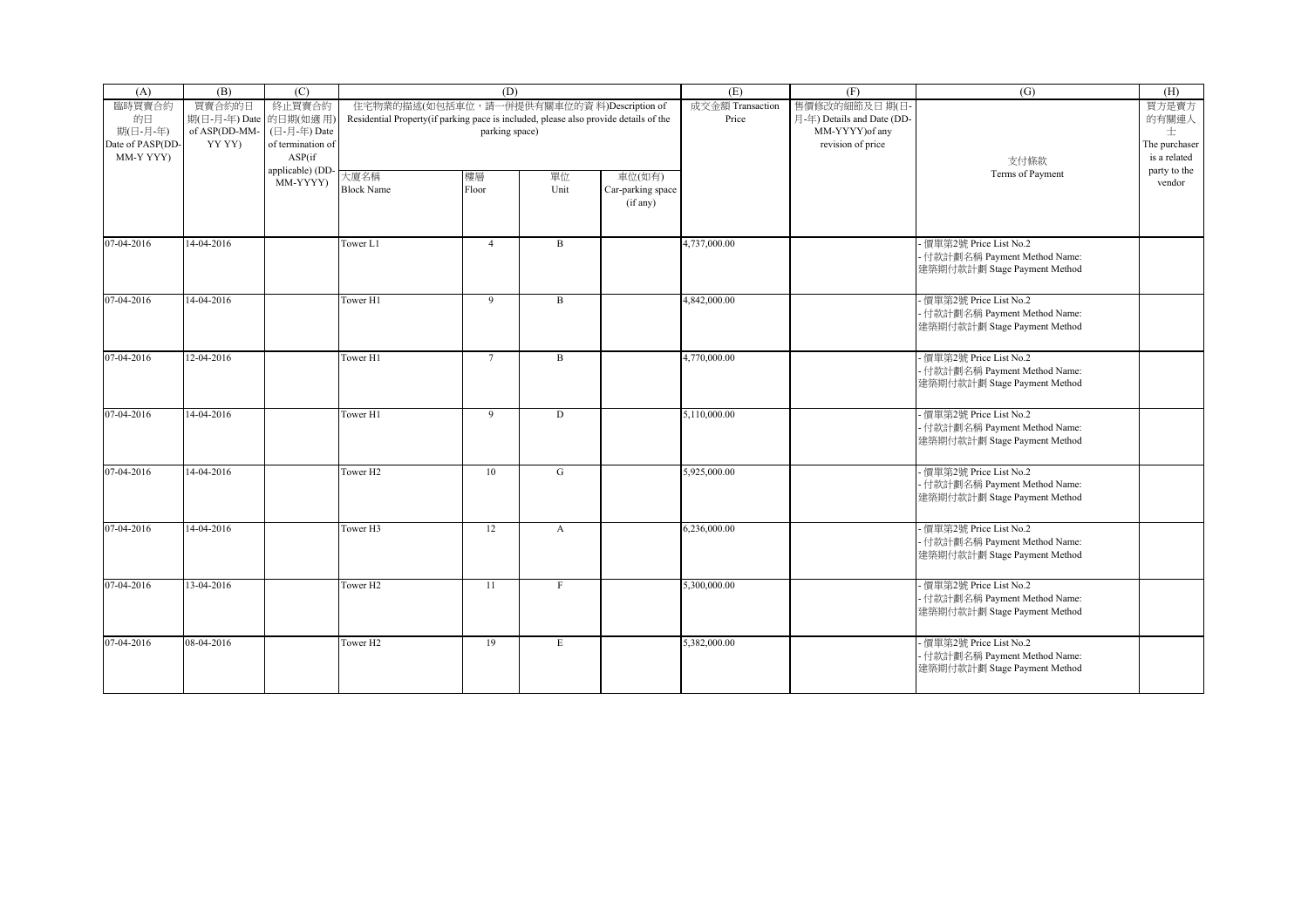| (A)                                       | (B)                              | (C)                                         |                                                                                      | (D)                                        |              |                                         | (E)                       | (F)                                        | (G)                                                                                      | (H)                                |
|-------------------------------------------|----------------------------------|---------------------------------------------|--------------------------------------------------------------------------------------|--------------------------------------------|--------------|-----------------------------------------|---------------------------|--------------------------------------------|------------------------------------------------------------------------------------------|------------------------------------|
| 臨時買賣合約<br>的日                              | 買賣合約的日<br>期(日-月-年) Date 的日期(如適用) | 終止買賣合約                                      | Residential Property(if parking pace is included, please also provide details of the | 住宅物業的描述(如包括車位, 請一併提供有關車位的資料)Description of |              |                                         | 成交金額 Transaction<br>Price | 售價修改的細節及日期(日<br>月-年) Details and Date (DD- |                                                                                          | 買方是賣方<br>的有關連人                     |
| 期(日-月-年)<br>Date of PASP(DD-<br>MM-Y YYY) | of ASP(DD-MM-<br>YY YY)          | (日-月-年) Date<br>of termination of<br>ASP(if |                                                                                      | parking space)                             |              |                                         |                           | MM-YYYY) of any<br>revision of price       | 支付條款                                                                                     | 士<br>The purchaser<br>is a related |
|                                           |                                  | applicable) (DD<br>MM-YYYY)                 | 大廈名稱<br><b>Block Name</b>                                                            | 樓層<br>Floor                                | 單位<br>Unit   | 車位(如有)<br>Car-parking space<br>(if any) |                           |                                            | Terms of Payment                                                                         | party to the<br>vendor             |
| 07-04-2016                                | 14-04-2016                       |                                             | Tower H1                                                                             | $7\overline{ }$                            | D            |                                         | 5,034,000.00              |                                            | - 價單第2號 Price List No.2<br>- 付款計劃名稱 Payment Method Name:<br>建築期付款計劃 Stage Payment Method |                                    |
| 08-04-2016                                | 15-04-2016                       |                                             | Tower H <sub>2</sub>                                                                 | 12                                         | E            |                                         | 5,108,000.00              |                                            | - 價單第2號 Price List No.2<br>- 付款計劃名稱 Payment Method Name:<br>建築期付款計劃 Stage Payment Method |                                    |
| 08-04-2016                                | 15-04-2016                       |                                             | Tower H1                                                                             | $\overline{4}$                             | $\mathbf B$  |                                         | 4,663,000.00              |                                            | 價單第2號 Price List No.2<br>- 付款計劃名稱 Payment Method Name:<br>建築期付款計劃 Stage Payment Method   |                                    |
| 08-04-2016                                | 13-04-2016                       |                                             | Tower H <sub>2</sub>                                                                 | $\overline{9}$                             | $\mathbf{A}$ |                                         | 5,248,000.00              |                                            | 價單第2號 Price List No.2<br>- 付款計劃名稱 Payment Method Name:<br>建築期付款計劃 Stage Payment Method   |                                    |
| 08-04-2016                                | 15-04-2016                       |                                             | Tower H1                                                                             | 11                                         | D            |                                         | 5,188,000.00              |                                            | - 價單第2號 Price List No.2<br>- 付款計劃名稱 Payment Method Name:<br>建築期付款計劃 Stage Payment Method |                                    |
| 08-04-2016                                | 14-04-2016                       |                                             | Tower H <sub>2</sub>                                                                 | $\overline{3}$                             | G            |                                         | 5,621,000.00              |                                            | - 價單第2號 Price List No.2<br>- 付款計劃名稱 Payment Method Name:<br>建築期付款計劃 Stage Payment Method |                                    |
| 08-04-2016                                | 15-04-2016                       |                                             | Tower H3                                                                             | 20                                         | D            |                                         | 5,572,000.00              |                                            | 價單第2號 Price List No.2<br>- 付款計劃名稱 Payment Method Name:<br>建築期付款計劃 Stage Payment Method   |                                    |
| 08-04-2016                                | 15-04-2016                       |                                             | Tower H <sub>2</sub>                                                                 | 9                                          | E            |                                         | 4,994,000.00              |                                            | - 價單第2號 Price List No.2<br>- 付款計劃名稱 Payment Method Name:<br>建築期付款計劃 Stage Payment Method |                                    |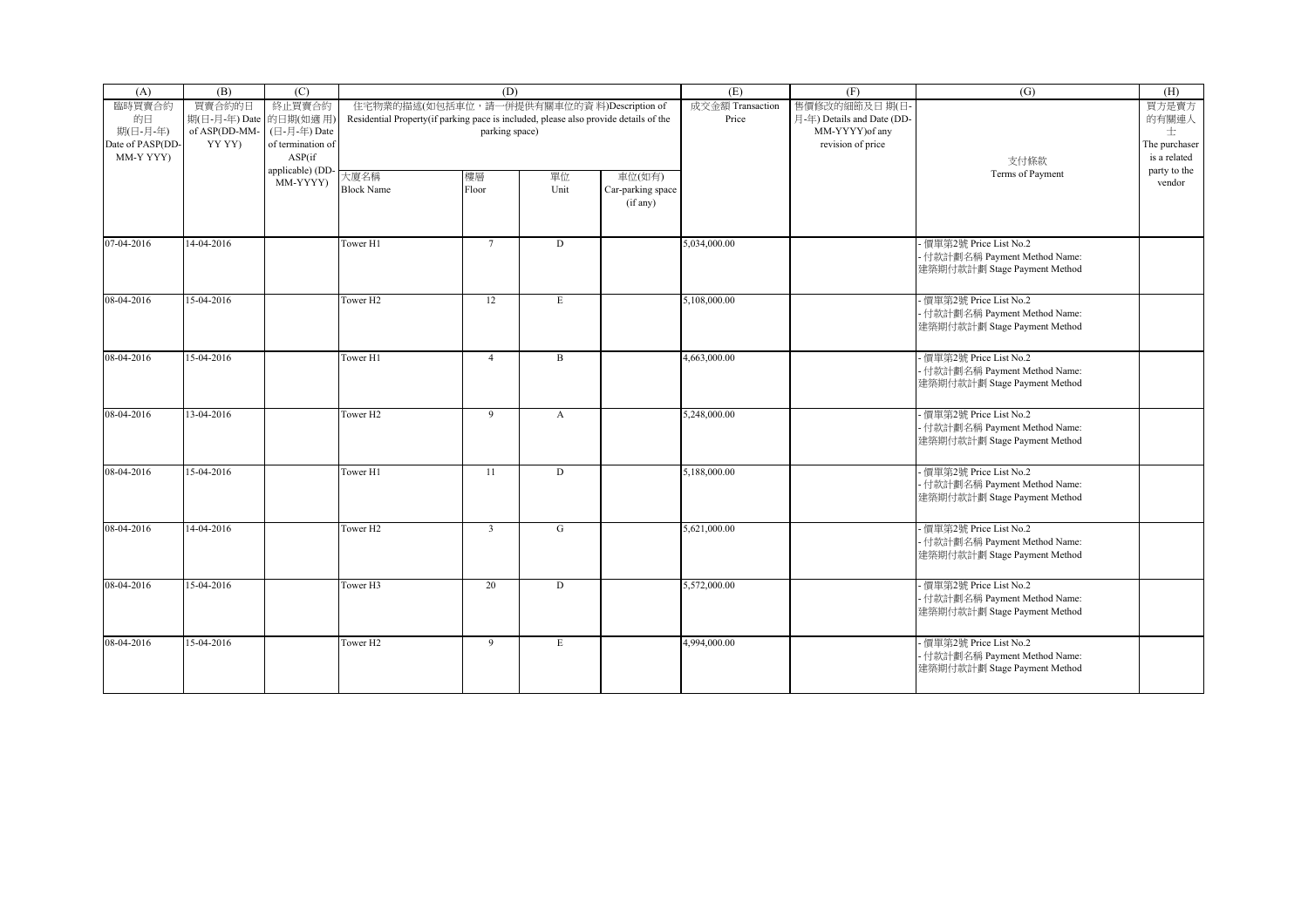| (A)                                       | (B)                              | (C)                                         |                                                                                      | (D)                                        |              |                                          | (E)                       | (F)                                        | (G)                                                                                      | (H)                                |
|-------------------------------------------|----------------------------------|---------------------------------------------|--------------------------------------------------------------------------------------|--------------------------------------------|--------------|------------------------------------------|---------------------------|--------------------------------------------|------------------------------------------------------------------------------------------|------------------------------------|
| 臨時買賣合約<br>的日                              | 買賣合約的日<br>期(日-月-年) Date 的日期(如適用) | 終止買賣合約                                      | Residential Property(if parking pace is included, please also provide details of the | 住宅物業的描述(如包括車位, 請一併提供有關車位的資料)Description of |              |                                          | 成交金額 Transaction<br>Price | 售價修改的細節及日期(日<br>月-年) Details and Date (DD- |                                                                                          | 買方是賣方<br>的有關連人                     |
| 期(日-月-年)<br>Date of PASP(DD-<br>MM-Y YYY) | of ASP(DD-MM-<br>YY YY)          | (日-月-年) Date<br>of termination of<br>ASP(if |                                                                                      | parking space)                             |              |                                          |                           | MM-YYYY) of any<br>revision of price       | 支付條款                                                                                     | 士<br>The purchaser<br>is a related |
|                                           |                                  | applicable) (DD<br>MM-YYYY)                 | 大廈名稱<br><b>Block Name</b>                                                            | 樓層<br>Floor                                | 單位<br>Unit   | 車位(如有) Car-<br>parking space (if<br>any) |                           |                                            | Terms of Payment                                                                         | party to the<br>vendor             |
| 08-04-2016                                | 15-04-2016                       |                                             | Tower H <sub>2</sub>                                                                 | 20                                         | E            |                                          | 5,422,000.00              |                                            | - 價單第2號 Price List No.2<br>- 付款計劃名稱 Payment Method Name:<br>建築期付款計劃 Stage Payment Method |                                    |
| 08-04-2016                                | 14-04-2016                       |                                             | Tower H <sub>2</sub>                                                                 | 9                                          | G            |                                          | 5,881,000.00              |                                            | - 價單第2號 Price List No.2<br>- 付款計劃名稱 Payment Method Name:<br>建築期付款計劃 Stage Payment Method |                                    |
| 08-04-2016                                | 15-04-2016                       |                                             | Tower L1                                                                             | 5                                          | $\mathbf{A}$ |                                          | 5,063,000.00              |                                            | 價單第2號 Price List No.2<br>- 付款計劃名稱 Payment Method Name:<br>建築期付款計劃 Stage Payment Method   |                                    |
| 08-04-2016                                | 11-04-2016                       |                                             | Tower H1                                                                             | 12                                         | E            |                                          | 6,150,000.00              |                                            | 價單第2號 Price List No.2<br>- 付款計劃名稱 Payment Method Name:<br>建築期付款計劃 Stage Payment Method   |                                    |
| 08-04-2016                                | 15-04-2016                       |                                             | Tower H3                                                                             | 6                                          | D            |                                          | 4,916,000.00              |                                            | - 價單第2號 Price List No.2<br>- 付款計劃名稱 Payment Method Name:<br>建築期付款計劃 Stage Payment Method |                                    |
| 11-04-2016                                | 13-04-2016                       |                                             | Tower H1                                                                             | 20                                         | D            |                                          | 5,548,000.00              |                                            | - 價單第2號 Price List No.2<br>- 付款計劃名稱 Payment Method Name:<br>建築期付款計劃 Stage Payment Method |                                    |
| $11-04-2016$                              | 18-04-2016                       |                                             | Tower H1                                                                             | $\overline{4}$                             | D            |                                          | 4,822,000.00              |                                            | 價單第2號 Price List No.2<br>- 付款計劃名稱 Payment Method Name:<br>建築期付款計劃 Stage Payment Method   |                                    |
| 11-04-2016                                | 18-04-2016                       |                                             | Tower H1                                                                             | 5 <sup>5</sup>                             | D            |                                          | 4,858,000.00              |                                            | - 價單第2號 Price List No.2<br>- 付款計劃名稱 Payment Method Name:<br>建築期付款計劃 Stage Payment Method |                                    |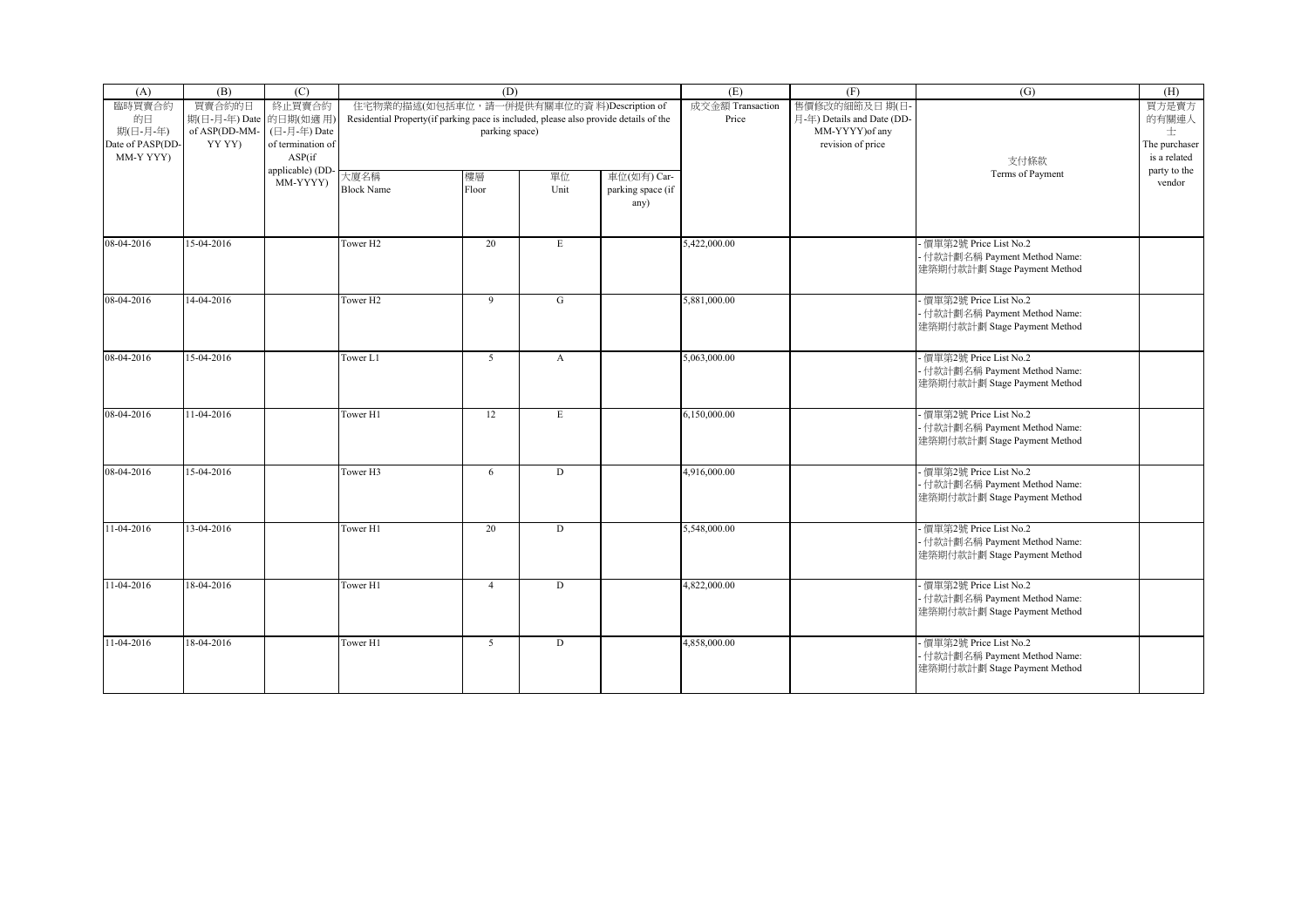| (A)                                       | (B)                              | (C)                                         |                                                                                      | (D)                                        |              |                                          | (E)                       | (F)                                        | (G)                                                                                      | (H)                                |
|-------------------------------------------|----------------------------------|---------------------------------------------|--------------------------------------------------------------------------------------|--------------------------------------------|--------------|------------------------------------------|---------------------------|--------------------------------------------|------------------------------------------------------------------------------------------|------------------------------------|
| 臨時買賣合約<br>的日                              | 買賣合約的日<br>期(日-月-年) Date 的日期(如適用) | 終止買賣合約                                      | Residential Property(if parking pace is included, please also provide details of the | 住宅物業的描述(如包括車位, 請一併提供有關車位的資料)Description of |              |                                          | 成交金額 Transaction<br>Price | 售價修改的細節及日期(日<br>月-年) Details and Date (DD- |                                                                                          | 買方是賣方<br>的有關連人                     |
| 期(日-月-年)<br>Date of PASP(DD-<br>MM-Y YYY) | of ASP(DD-MM-<br>YY YY)          | (日-月-年) Date<br>of termination of<br>ASP(if |                                                                                      | parking space)                             |              |                                          |                           | MM-YYYY) of any<br>revision of price       | 支付條款                                                                                     | 士<br>The purchaser<br>is a related |
|                                           |                                  | applicable) (DD<br>MM-YYYY)                 | 大廈名稱<br><b>Block Name</b>                                                            | 樓層<br>Floor                                | 單位<br>Unit   | 車位(如有) Car-<br>parking space (if<br>any) |                           |                                            | Terms of Payment                                                                         | party to the<br>vendor             |
| 11-04-2016                                | 18-04-2016                       |                                             | Tower L1                                                                             | $\overline{2}$                             | $\mathbf{A}$ |                                          | 4,950,000.00              |                                            | - 價單第2號 Price List No.2<br>- 付款計劃名稱 Payment Method Name:<br>建築期付款計劃 Stage Payment Method |                                    |
| 11-04-2016                                | 18-04-2016                       |                                             | Tower H <sub>2</sub>                                                                 | 8                                          | D            |                                          | 4,950,000.00              |                                            | - 價單第2號 Price List No.2<br>- 付款計劃名稱 Payment Method Name:<br>建築期付款計劃 Stage Payment Method |                                    |
| 11-04-2016                                | 18-04-2016                       |                                             | Tower H <sub>2</sub>                                                                 | 11                                         | E            |                                          | 5,070,000.00              |                                            | 價單第2號 Price List No.2<br>- 付款計劃名稱 Payment Method Name:<br>建築期付款計劃 Stage Payment Method   |                                    |
| 11-04-2016                                | 18-04-2016                       |                                             | Tower <sub>H2</sub>                                                                  | 16                                         | E            |                                          | 5,263,000.00              |                                            | 價單第2號 Price List No.2<br>- 付款計劃名稱 Payment Method Name:<br>建築期付款計劃 Stage Payment Method   |                                    |
| 11-04-2016                                | 18-04-2016                       |                                             | Tower L1                                                                             | $\overline{3}$                             | $\, {\bf B}$ |                                          | 4,702,000.00              |                                            | - 價單第2號 Price List No.2<br>- 付款計劃名稱 Payment Method Name:<br>建築期付款計劃 Stage Payment Method |                                    |
| 12-04-2016                                | 15-04-2016                       |                                             | Tower L1                                                                             | 5                                          | $\mathbf{B}$ |                                          | 4,772,000.00              |                                            | - 價單第2號 Price List No.2<br>- 付款計劃名稱 Payment Method Name:<br>建築期付款計劃 Stage Payment Method |                                    |
| $12 - 04 - 2016$                          | 18-04-2016                       |                                             | Tower H <sub>2</sub>                                                                 | 8                                          | E            |                                          | 4,994,000.00              |                                            | 價單第2號 Price List No.2<br>- 付款計劃名稱 Payment Method Name:<br>建築期付款計劃 Stage Payment Method   |                                    |
| 12-04-2016                                | 19-04-2016                       |                                             | Tower H3                                                                             | $\overline{3}$                             | $\mathbf{A}$ |                                          | 5,537,000.00              |                                            | - 價單第2號 Price List No.2<br>- 付款計劃名稱 Payment Method Name:<br>建築期付款計劃 Stage Payment Method |                                    |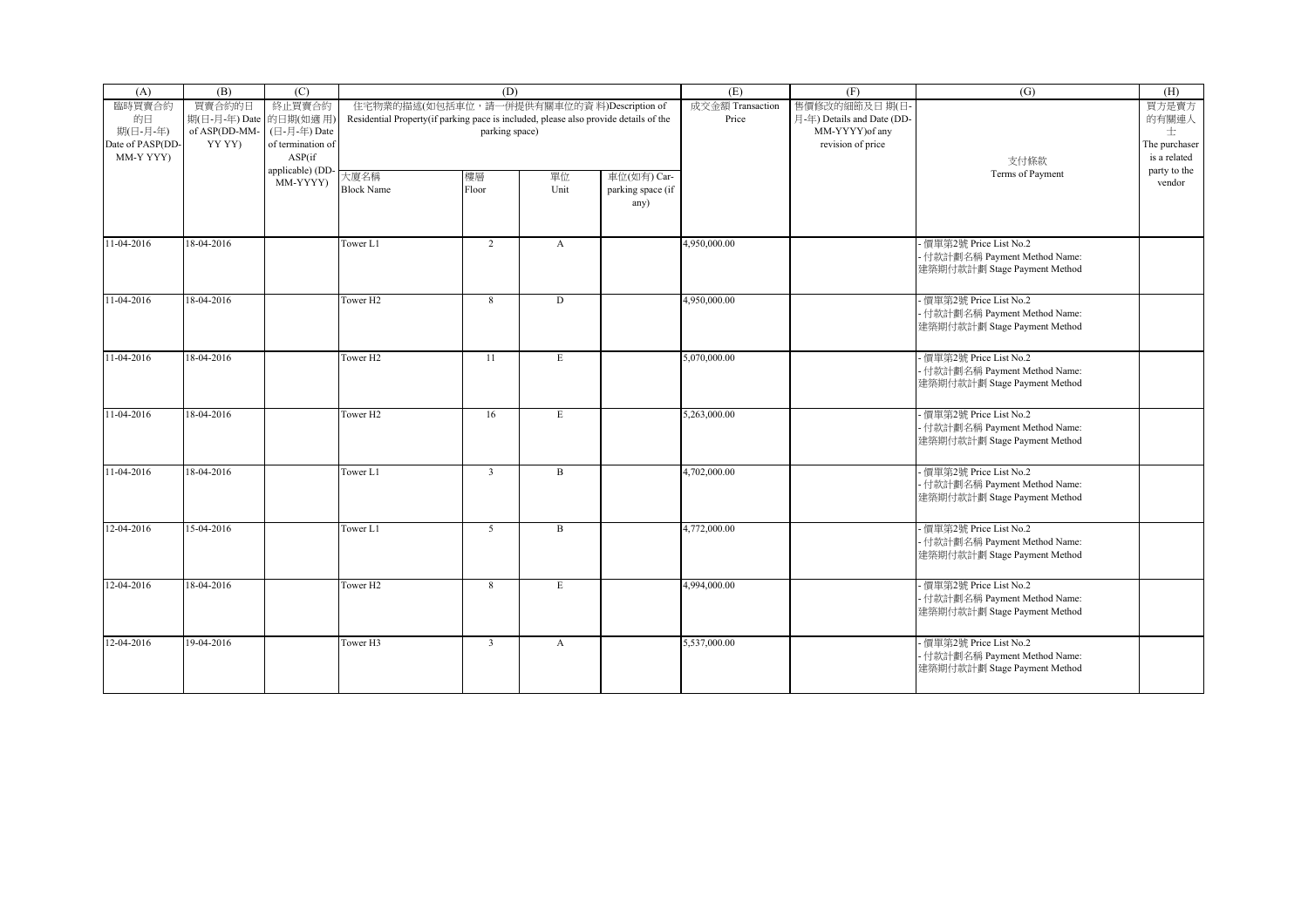| (A)                                       | (B)                              | (C)                                         |                                                                                      | (D)                                        |              |                                         | (E)                       | (F)                                        | (G)                                                                                      | (H)                                |
|-------------------------------------------|----------------------------------|---------------------------------------------|--------------------------------------------------------------------------------------|--------------------------------------------|--------------|-----------------------------------------|---------------------------|--------------------------------------------|------------------------------------------------------------------------------------------|------------------------------------|
| 臨時買賣合約<br>的日                              | 買賣合約的日<br>期(日-月-年) Date 的日期(如適用) | 終止買賣合約                                      | Residential Property(if parking pace is included, please also provide details of the | 住宅物業的描述(如包括車位, 請一併提供有關車位的資料)Description of |              |                                         | 成交金額 Transaction<br>Price | 售價修改的細節及日期(日<br>月-年) Details and Date (DD- |                                                                                          | 買方是賣方<br>的有關連人                     |
| 期(日-月-年)<br>Date of PASP(DD-<br>MM-Y YYY) | of ASP(DD-MM-<br>YY YY)          | (日-月-年) Date<br>of termination of<br>ASP(if |                                                                                      | parking space)                             |              |                                         |                           | MM-YYYY) of any<br>revision of price       | 支付條款                                                                                     | 士<br>The purchaser<br>is a related |
|                                           |                                  | applicable) (DD<br>MM-YYYY)                 | 大廈名稱<br><b>Block Name</b>                                                            | 樓層<br>Floor                                | 單位<br>Unit   | 車位(如有)<br>Car-parking space<br>(if any) |                           |                                            | Terms of Payment                                                                         | party to the<br>vendor             |
| 12-04-2016                                | 19-04-2016                       |                                             | Tower L1                                                                             | 5 <sup>5</sup>                             | H            |                                         | 4,961,000.00              |                                            | - 價單第2號 Price List No.2<br>- 付款計劃名稱 Payment Method Name:<br>建築期付款計劃 Stage Payment Method |                                    |
| 12-04-2016                                | 19-04-2016                       |                                             | Tower H <sub>2</sub>                                                                 | 15                                         | E            |                                         | 5,224,000.00              |                                            | - 價單第2號 Price List No.2<br>- 付款計劃名稱 Payment Method Name:<br>建築期付款計劃 Stage Payment Method |                                    |
| 12-04-2016                                | 19-04-2016                       |                                             | Tower H <sub>2</sub>                                                                 | 8                                          | G            |                                         | 5,881,000.00              |                                            | 價單第2號 Price List No.2<br>- 付款計劃名稱 Payment Method Name:<br>建築期付款計劃 Stage Payment Method   |                                    |
| 12-04-2016                                | 15-04-2016                       |                                             | Tower H1                                                                             | 19                                         | $\mathbf{C}$ |                                         | 6,496,000.00              |                                            | 價單第2號 Price List No.2<br>- 付款計劃名稱 Payment Method Name:<br>建築期付款計劃 Stage Payment Method   |                                    |
| 12-04-2016                                | 15-04-2016                       |                                             | Tower H3                                                                             | 11                                         | $\, {\bf B}$ |                                         | 5,157,000.00              |                                            | - 價單第2號 Price List No.2<br>- 付款計劃名稱 Payment Method Name:<br>建築期付款計劃 Stage Payment Method |                                    |
| 13-04-2016                                | 18-04-2016                       |                                             | Tower <sub>H3</sub>                                                                  | 9                                          | $\mathbf C$  |                                         | 6,137,000.00              |                                            | - 價單第2號 Price List No.2<br>- 付款計劃名稱 Payment Method Name:<br>建築期付款計劃 Stage Payment Method |                                    |
| 13-04-2016                                | 15-04-2016                       |                                             | Tower H3                                                                             | 13                                         | $\mathbf C$  |                                         | 6,324,000.00              |                                            | 價單第2號 Price List No.2<br>- 付款計劃名稱 Payment Method Name:<br>建築期付款計劃 Stage Payment Method   |                                    |
| 13-04-2016                                | 20-04-2016                       |                                             | Tower H1                                                                             | 16                                         | E            |                                         | 6,337,000.00              |                                            | - 價單第2號 Price List No.2<br>- 付款計劃名稱 Payment Method Name:<br>建築期付款計劃 Stage Payment Method |                                    |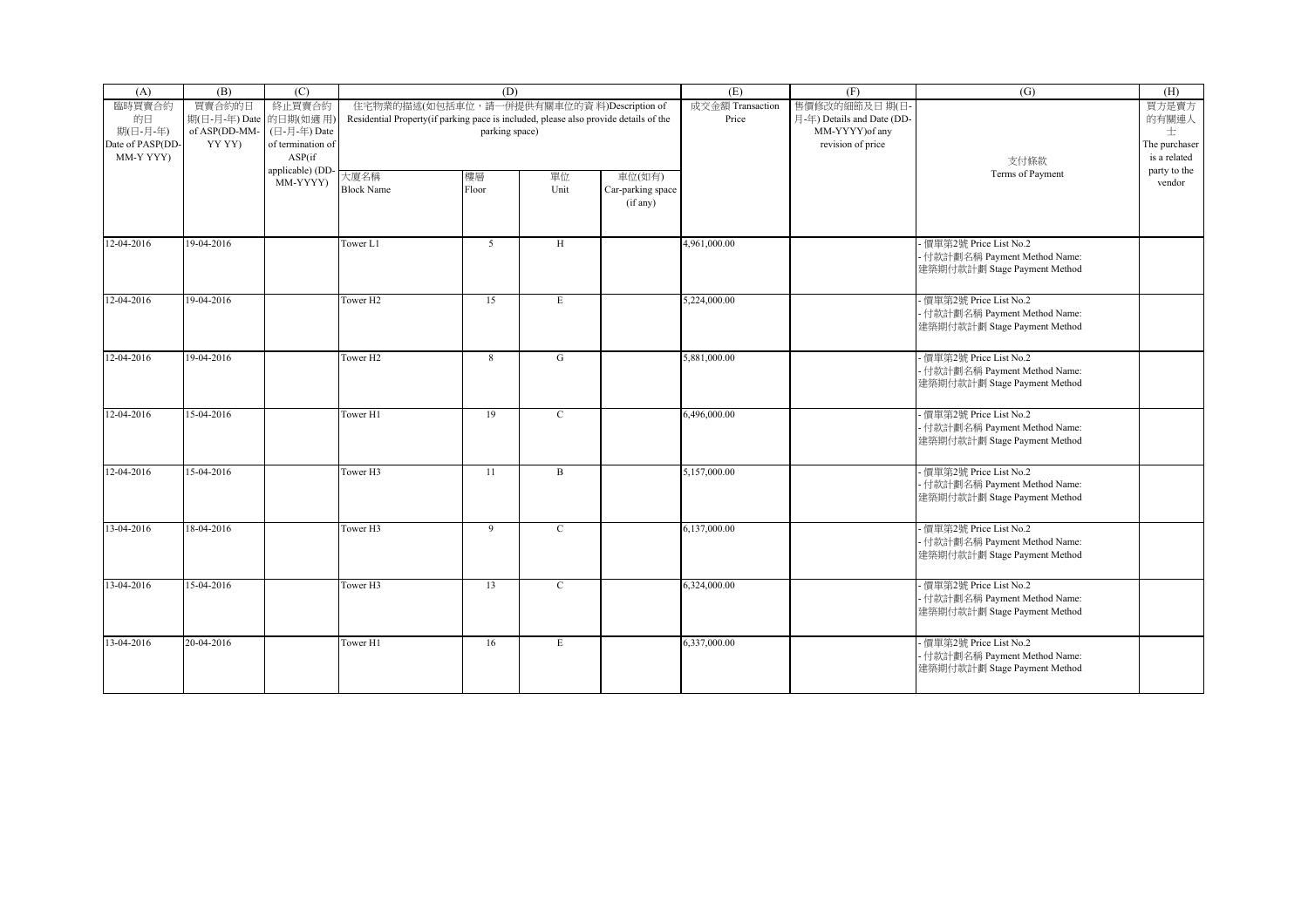| (A)                                       | (B)                              | (C)                                         |                                                                                      | (D)                                        |              |                                         | (E)                       | (F)                                        | (G)                                                                                      | (H)                                |
|-------------------------------------------|----------------------------------|---------------------------------------------|--------------------------------------------------------------------------------------|--------------------------------------------|--------------|-----------------------------------------|---------------------------|--------------------------------------------|------------------------------------------------------------------------------------------|------------------------------------|
| 臨時買賣合約<br>的日                              | 買賣合約的日<br>期(日-月-年) Date 的日期(如適用) | 終止買賣合約                                      | Residential Property(if parking pace is included, please also provide details of the | 住宅物業的描述(如包括車位, 請一併提供有關車位的資料)Description of |              |                                         | 成交金額 Transaction<br>Price | 售價修改的細節及日期(日<br>月-年) Details and Date (DD- |                                                                                          | 買方是賣方<br>的有關連人                     |
| 期(日-月-年)<br>Date of PASP(DD-<br>MM-Y YYY) | of ASP(DD-MM-<br>YY YY)          | (日-月-年) Date<br>of termination of<br>ASP(if |                                                                                      | parking space)                             |              |                                         |                           | MM-YYYY) of any<br>revision of price       | 支付條款                                                                                     | 士<br>The purchaser<br>is a related |
|                                           |                                  | applicable) (DD<br>MM-YYYY)                 | 大廈名稱<br><b>Block Name</b>                                                            | 樓層<br>Floor                                | 單位<br>Unit   | 車位(如有)<br>Car-parking space<br>(if any) |                           |                                            | Terms of Payment                                                                         | party to the<br>vendor             |
| 13-04-2016                                | 20-04-2016                       |                                             | Tower H1                                                                             | 15                                         | D            |                                         | 5,345,000.00              |                                            | - 價單第2號 Price List No.2<br>- 付款計劃名稱 Payment Method Name:<br>建築期付款計劃 Stage Payment Method |                                    |
| 13-04-2016                                | 18-04-2016                       |                                             | Tower H1                                                                             | 9                                          | $\mathbf{C}$ |                                         | 6.028.000.00              |                                            | - 價單第2號 Price List No.2<br>- 付款計劃名稱 Payment Method Name:<br>建築期付款計劃 Stage Payment Method |                                    |
| 13-04-2016                                | 19-04-2016                       |                                             | Tower H1                                                                             | 8                                          | $\mathbf{B}$ |                                         | 4,842,000.00              |                                            | 價單第2號 Price List No.2<br>- 付款計劃名稱 Payment Method Name:<br>建築期付款計劃 Stage Payment Method   |                                    |
| 13-04-2016                                | 18-04-2016                       |                                             | Tower H1                                                                             | 12                                         | D            |                                         | 5,226,000.00              |                                            | 價單第2號 Price List No.2<br>- 付款計劃名稱 Payment Method Name:<br>建築期付款計劃 Stage Payment Method   |                                    |
| 14-04-2016                                | 21-04-2016                       |                                             | Tower H1                                                                             | 10                                         | $\, {\bf B}$ |                                         | 4,879,000.00              |                                            | - 價單第2號 Price List No.2<br>- 付款計劃名稱 Payment Method Name:<br>建築期付款計劃 Stage Payment Method |                                    |
| 14-04-2016                                | 19-04-2016                       |                                             | Tower H1                                                                             | 11                                         | $\mathbf C$  |                                         | 6,120,000.00              |                                            | - 價單第2號 Price List No.2<br>- 付款計劃名稱 Payment Method Name:<br>建築期付款計劃 Stage Payment Method |                                    |
| 14-04-2016                                | 19-04-2016                       |                                             | Tower H <sub>2</sub>                                                                 | $\overline{4}$                             | $\mathbf C$  |                                         | 4,782,000.00              |                                            | 價單第2號 Price List No.2<br>- 付款計劃名稱 Payment Method Name:<br>建築期付款計劃 Stage Payment Method   |                                    |
| 14-04-2016                                | 20-04-2016                       |                                             | Tower H <sub>2</sub>                                                                 | 6                                          | D            |                                         | 4,742,000.00              |                                            | - 價單第2號 Price List No.2<br>- 付款計劃名稱 Payment Method Name:<br>建築期付款計劃 Stage Payment Method |                                    |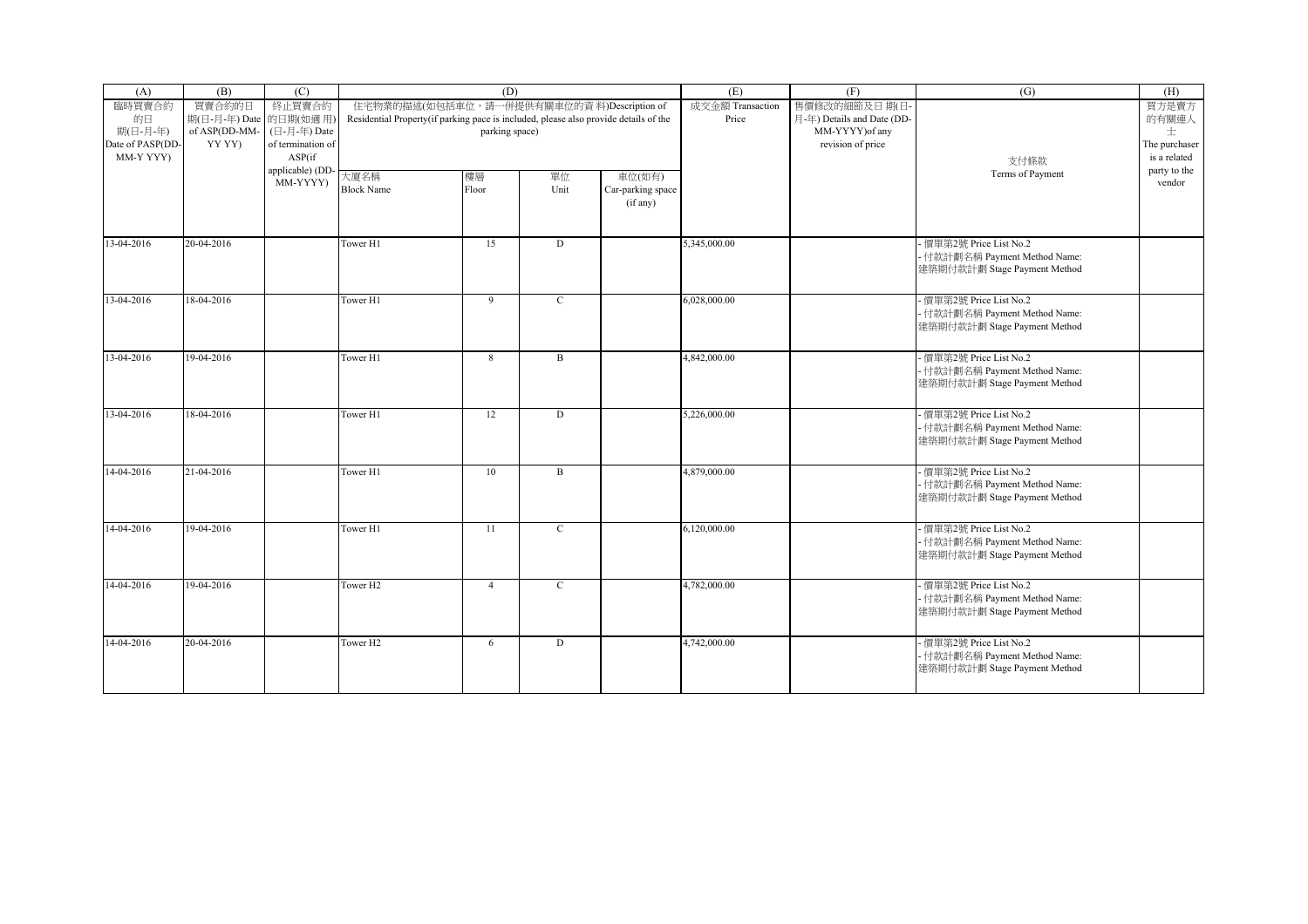| (A)                                                       | (B)                                                         | (C)                                                   |                                                                                      | (D)                                                          |             |                                         | (E)                       | (F)                                                                                | (G)                                                                                      | (H)                                                  |
|-----------------------------------------------------------|-------------------------------------------------------------|-------------------------------------------------------|--------------------------------------------------------------------------------------|--------------------------------------------------------------|-------------|-----------------------------------------|---------------------------|------------------------------------------------------------------------------------|------------------------------------------------------------------------------------------|------------------------------------------------------|
| 臨時買賣合約<br>的日<br>期(日-月-年)<br>Date of PASP(DD-<br>MM-Y YYY) | 買賣合約的日<br>期(日-月-年) Date 的日期(如適用)<br>of ASP(DD-MM-<br>YY YY) | 終止買賣合約<br>(日-月-年) Date<br>of termination of<br>ASP(if | Residential Property(if parking pace is included, please also provide details of the | 住宅物業的描述(如包括車位, 請一併提供有關車位的資料)Description of<br>parking space) |             |                                         | 成交金額 Transaction<br>Price | 售價修改的細節及日期(日<br>月-年) Details and Date (DD-<br>MM-YYYY) of any<br>revision of price | 支付條款                                                                                     | 買方是賣方<br>的有關連人<br>士<br>The purchaser<br>is a related |
|                                                           |                                                             | applicable) (DD-<br>MM-YYYY)                          | 大廈名稱<br><b>Block Name</b>                                                            | 樓層<br>Floor                                                  | 單位<br>Unit  | 車位(如有)<br>Car-parking space<br>(if any) |                           |                                                                                    | Terms of Payment                                                                         | party to the<br>vendor                               |
| 15-04-2016                                                | 22-04-2016                                                  |                                                       | Tower H <sub>2</sub>                                                                 | $\overline{3}$                                               | $\mathbf C$ |                                         | 4,746,000.00              |                                                                                    | 價單第2號 Price List No.2<br>- 付款計劃名稱 Payment Method Name:<br>建築期付款計劃 Stage Payment Method   |                                                      |
| 15-04-2016                                                | 21-04-2016                                                  |                                                       | Tower H3                                                                             | 6                                                            | $\mathbf C$ |                                         | 5,879,000.00              |                                                                                    | - 價單第2號 Price List No.2<br>- 付款計劃名稱 Payment Method Name:<br>建築期付款計劃 Stage Payment Method |                                                      |
| 15-04-2016                                                | 22-04-2016                                                  |                                                       | Tower H1                                                                             | 10                                                           | $\mathbf C$ |                                         | 6,074,000.00              |                                                                                    | - 價單第2號 Price List No.2<br>- 付款計劃名稱 Payment Method Name:<br>建築期付款計劃 Stage Payment Method |                                                      |
| 15-04-2016                                                | 19-04-2016                                                  |                                                       | Tower H1                                                                             | 8                                                            | $\mathbf C$ |                                         | 6,028,000.00              |                                                                                    | 價單第2號 Price List No.2<br>- 付款計劃名稱 Payment Method Name:<br>建築期付款計劃 Stage Payment Method   |                                                      |
| 18-04-2016                                                | 25-04-2016                                                  |                                                       | Tower H <sub>2</sub>                                                                 | 6                                                            | G           |                                         | 5,749,000.00              |                                                                                    | - 價單第2號 Price List No.2<br>- 付款計劃名稱 Payment Method Name:<br>建築期付款計劃 Stage Payment Method |                                                      |
| 18-04-2016                                                | 25-04-2016                                                  |                                                       | Tower H <sub>2</sub>                                                                 | $\overline{3}$                                               | $\mathbf D$ |                                         | 4,636,000.00              |                                                                                    | - 價單第2號 Price List No.2<br>- 付款計劃名稱 Payment Method Name:<br>建築期付款計劃 Stage Payment Method |                                                      |
| 18-04-2016                                                | 21-04-2016                                                  |                                                       | Tower H1                                                                             | $\overline{2}$                                               | B           |                                         | 4,582,000.00              |                                                                                    | - 價單第2號 Price List No.2<br>- 付款計劃名稱 Payment Method Name:<br>建築期付款計劃 Stage Payment Method |                                                      |
| 18-04-2016                                                | 25-04-2016                                                  |                                                       | Tower H3                                                                             | 11                                                           | $\mathbf C$ |                                         | 6,230,000.00              |                                                                                    | - 價單第2號 Price List No.2<br>- 付款計劃名稱 Payment Method Name:<br>建築期付款計劃 Stage Payment Method |                                                      |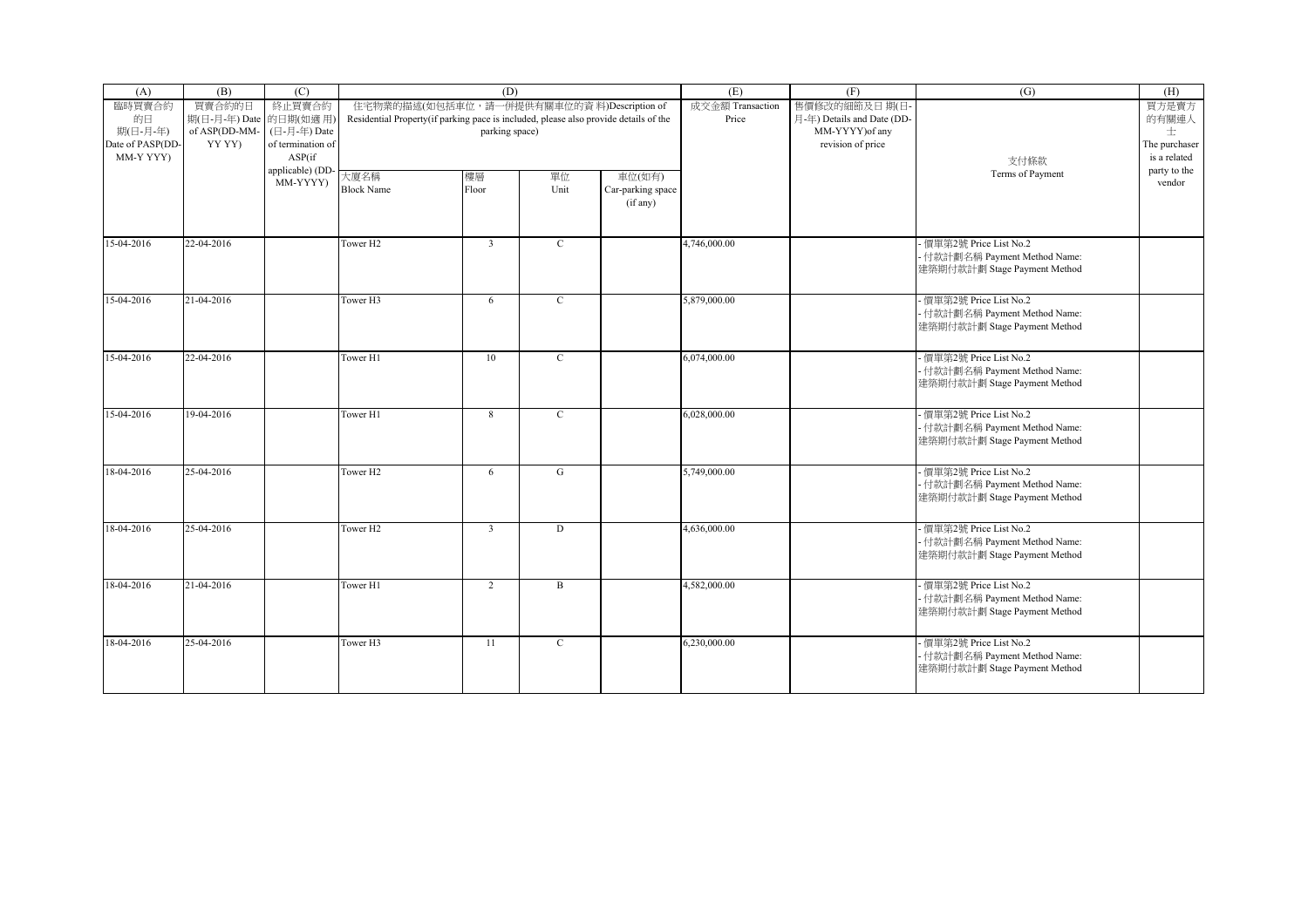| (A)                                       | (B)                              | (C)                                         |                                                                                      | (D)                                        |              |                                         | (E)                       | (F)                                        | (G)                                                                                      | (H)                                |
|-------------------------------------------|----------------------------------|---------------------------------------------|--------------------------------------------------------------------------------------|--------------------------------------------|--------------|-----------------------------------------|---------------------------|--------------------------------------------|------------------------------------------------------------------------------------------|------------------------------------|
| 臨時買賣合約<br>的日                              | 買賣合約的日<br>期(日-月-年) Date 的日期(如適用) | 終止買賣合約                                      | Residential Property(if parking pace is included, please also provide details of the | 住宅物業的描述(如包括車位, 請一併提供有關車位的資料)Description of |              |                                         | 成交金額 Transaction<br>Price | 售價修改的細節及日期(日<br>月-年) Details and Date (DD- |                                                                                          | 買方是賣方<br>的有關連人                     |
| 期(日-月-年)<br>Date of PASP(DD-<br>MM-Y YYY) | of ASP(DD-MM-<br>YY YY)          | (日-月-年) Date<br>of termination of<br>ASP(if |                                                                                      | parking space)                             |              |                                         |                           | MM-YYYY) of any<br>revision of price       | 支付條款                                                                                     | 士<br>The purchaser<br>is a related |
|                                           |                                  | applicable) (DD<br>MM-YYYY)                 | 大廈名稱<br><b>Block Name</b>                                                            | 樓層<br>Floor                                | 單位<br>Unit   | 車位(如有)<br>Car-parking space<br>(if any) |                           |                                            | Terms of Payment                                                                         | party to the<br>vendor             |
| 18-04-2016                                | 22-04-2016                       |                                             | Tower H <sub>2</sub>                                                                 | 5                                          | G            |                                         | 5,706,000.00              |                                            | - 價單第2號 Price List No.2<br>- 付款計劃名稱 Payment Method Name:<br>建築期付款計劃 Stage Payment Method |                                    |
| 18-04-2016                                | 18-04-2016                       |                                             | Tower H <sub>2</sub>                                                                 | 12                                         | $\mathbf{A}$ |                                         | 5,368,000.00              |                                            | - 價單第2號 Price List No.2<br>- 付款計劃名稱 Payment Method Name:<br>建築期付款計劃 Stage Payment Method |                                    |
| 18-04-2016                                | 20-04-2016                       |                                             | Tower H <sub>2</sub>                                                                 | 18                                         | E            |                                         | 5,382,000.00              |                                            | 價單第2號 Price List No.2<br>- 付款計劃名稱 Payment Method Name:<br>建築期付款計劃 Stage Payment Method   |                                    |
| 18-04-2016                                | 25-04-2016                       |                                             | Tower H <sub>2</sub>                                                                 | 12                                         | D            |                                         | 5,063,000.00              |                                            | 價單第2號 Price List No.2<br>- 付款計劃名稱 Payment Method Name:<br>建築期付款計劃 Stage Payment Method   |                                    |
| 18-04-2016                                | 20-04-2016                       |                                             | Tower H1                                                                             | 5 <sup>5</sup>                             | $\mathbf{C}$ |                                         | 5,849,000.00              |                                            | - 價單第2號 Price List No.2<br>- 付款計劃名稱 Payment Method Name:<br>建築期付款計劃 Stage Payment Method |                                    |
| 18-04-2016                                | 25-04-2016                       |                                             | Tower H1                                                                             | $\mathbf{1}$                               | $\mathbf{B}$ |                                         | 4,536,000.00              |                                            | - 價單第2號 Price List No.2<br>- 付款計劃名稱 Payment Method Name:<br>建築期付款計劃 Stage Payment Method |                                    |
| 18-04-2016                                | 25-04-2016                       |                                             | Tower H1                                                                             | 8                                          | D            |                                         | 5,110,000.00              |                                            | 價單第2號 Price List No.2<br>- 付款計劃名稱 Payment Method Name:<br>建築期付款計劃 Stage Payment Method   |                                    |
| 18-04-2016                                | 22-04-2016                       |                                             | Tower H3                                                                             | 10                                         | $\mathbf F$  |                                         | 5,054,000.00              |                                            | - 價單第2號 Price List No.2<br>- 付款計劃名稱 Payment Method Name:<br>建築期付款計劃 Stage Payment Method |                                    |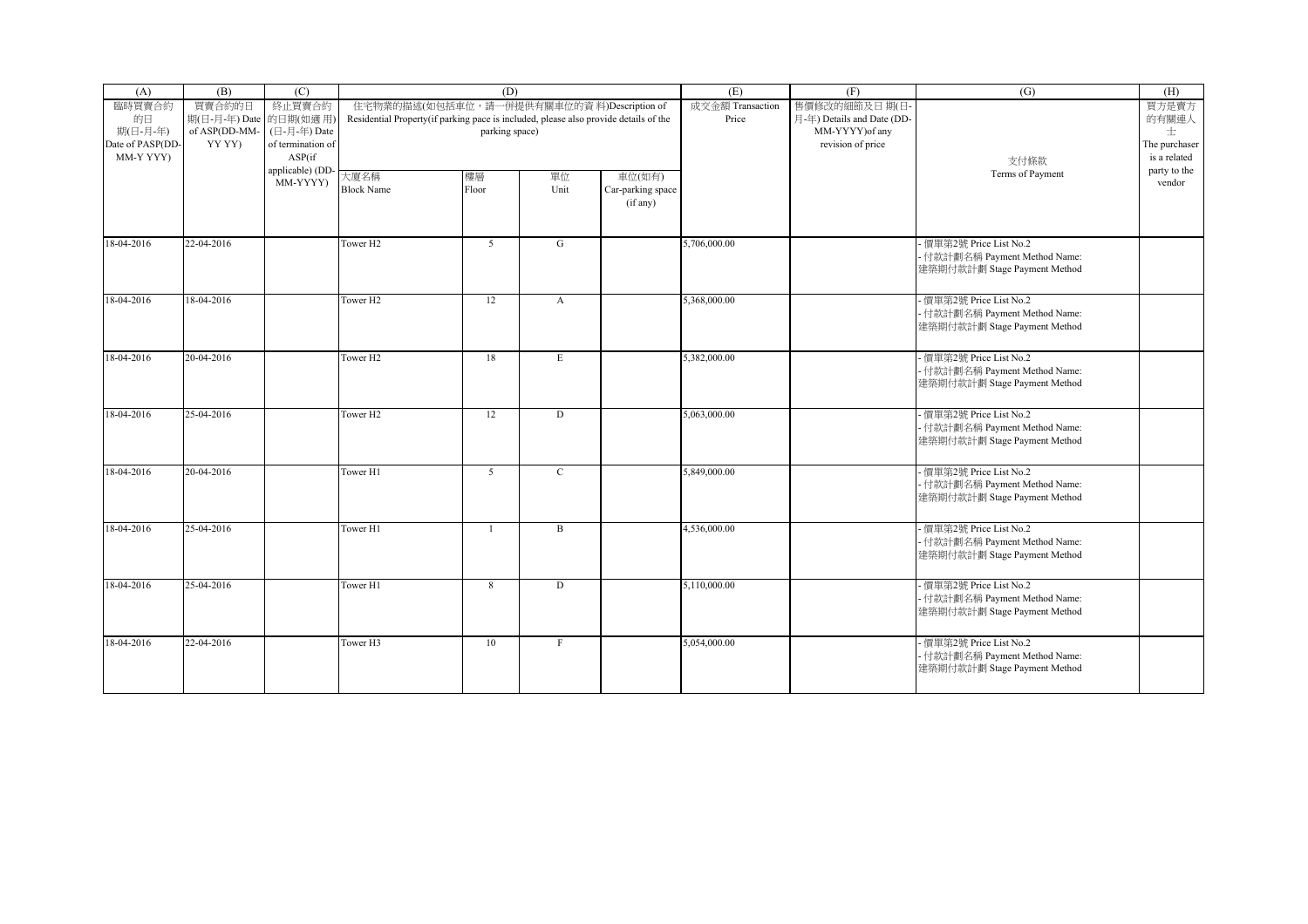| (A)                           | (B)                                               | (C)                         |                                                                                      | (D)                                                          |              |                                         | (E)                       | (F)                                                           | (G)                                                                                      | (H)                           |
|-------------------------------|---------------------------------------------------|-----------------------------|--------------------------------------------------------------------------------------|--------------------------------------------------------------|--------------|-----------------------------------------|---------------------------|---------------------------------------------------------------|------------------------------------------------------------------------------------------|-------------------------------|
| 臨時買賣合約<br>的日<br>期(日-月-年)      | 買賣合約的日<br>期(日-月-年) Date 的日期(如適用)<br>of ASP(DD-MM- | 終止買賣合約<br>(日-月-年) Date      | Residential Property(if parking pace is included, please also provide details of the | 住宅物業的描述(如包括車位, 請一併提供有關車位的資料)Description of<br>parking space) |              |                                         | 成交金額 Transaction<br>Price | 售價修改的細節及日期(日<br>月-年) Details and Date (DD-<br>MM-YYYY) of any |                                                                                          | 買方是賣方<br>的有關連人<br>士           |
| Date of PASP(DD-<br>MM-Y YYY) | YY YY)                                            | of termination of<br>ASP(if |                                                                                      |                                                              |              |                                         |                           | revision of price                                             | 支付條款                                                                                     | The purchaser<br>is a related |
|                               |                                                   | applicable) (DD<br>MM-YYYY) | 大廈名稱<br><b>Block Name</b>                                                            | 樓層<br>Floor                                                  | 單位<br>Unit   | 車位(如有)<br>Car-parking space<br>(if any) |                           |                                                               | Terms of Payment                                                                         | party to the<br>vendor        |
| 19-04-2016                    | 19-04-2016                                        |                             | Tower H1                                                                             | 6                                                            | E            |                                         | 5,760,000.00              |                                                               | - 價單第2號 Price List No.2<br>- 付款計劃名稱 Payment Method Name:<br>建築期付款計劃 Stage Payment Method |                               |
| 19-04-2016                    | 26-04-2016                                        |                             | Tower L1                                                                             | $\overline{3}$                                               | G            |                                         | 4,751,000.00              |                                                               | - 價單第2號 Price List No.2<br>- 付款計劃名稱 Payment Method Name:<br>建築期付款計劃 Stage Payment Method |                               |
| 19-04-2016                    | 26-04-2016                                        |                             | Tower H <sub>2</sub>                                                                 | 18                                                           | $\mathbf{C}$ |                                         | 5,461,000.00              |                                                               | 價單第2號 Price List No.2<br>- 付款計劃名稱 Payment Method Name:<br>建築期付款計劃 Stage Payment Method   |                               |
| 19-04-2016                    | 26-04-2016                                        |                             | Tower H <sub>2</sub>                                                                 | 5 <sup>5</sup>                                               | E            |                                         | 4,749,000.00              |                                                               | 價單第2號 Price List No.2<br>- 付款計劃名稱 Payment Method Name:<br>建築期付款計劃 Stage Payment Method   |                               |
| 19-04-2016                    | 26-04-2016                                        |                             | Tower H <sub>2</sub>                                                                 | $\overline{2}$                                               | D            |                                         | 4,590,000.00              |                                                               | - 價單第2號 Price List No.2<br>- 付款計劃名稱 Payment Method Name:<br>建築期付款計劃 Stage Payment Method |                               |
| 19-04-2016                    | 26-04-2016                                        |                             | Tower H <sub>2</sub>                                                                 | 12                                                           | G            |                                         | 6,014,000.00              |                                                               | - 價單第2號 Price List No.2<br>- 付款計劃名稱 Payment Method Name:<br>建築期付款計劃 Stage Payment Method |                               |
| 20-04-2016                    | 21-04-2016                                        |                             | Tower H <sub>2</sub>                                                                 | 11                                                           | D            |                                         | 5,026,000.00              |                                                               | 價單第2號 Price List No.2<br>- 付款計劃名稱 Payment Method Name:<br>建築期付款計劃 Stage Payment Method   |                               |
| 20-04-2016                    | 26-04-2016                                        |                             | Tower H3                                                                             | $\overline{4}$                                               | $\mathbf{A}$ |                                         | 5,813,000.00              |                                                               | - 價單第2號 Price List No.2<br>- 付款計劃名稱 Payment Method Name:<br>建築期付款計劃 Stage Payment Method |                               |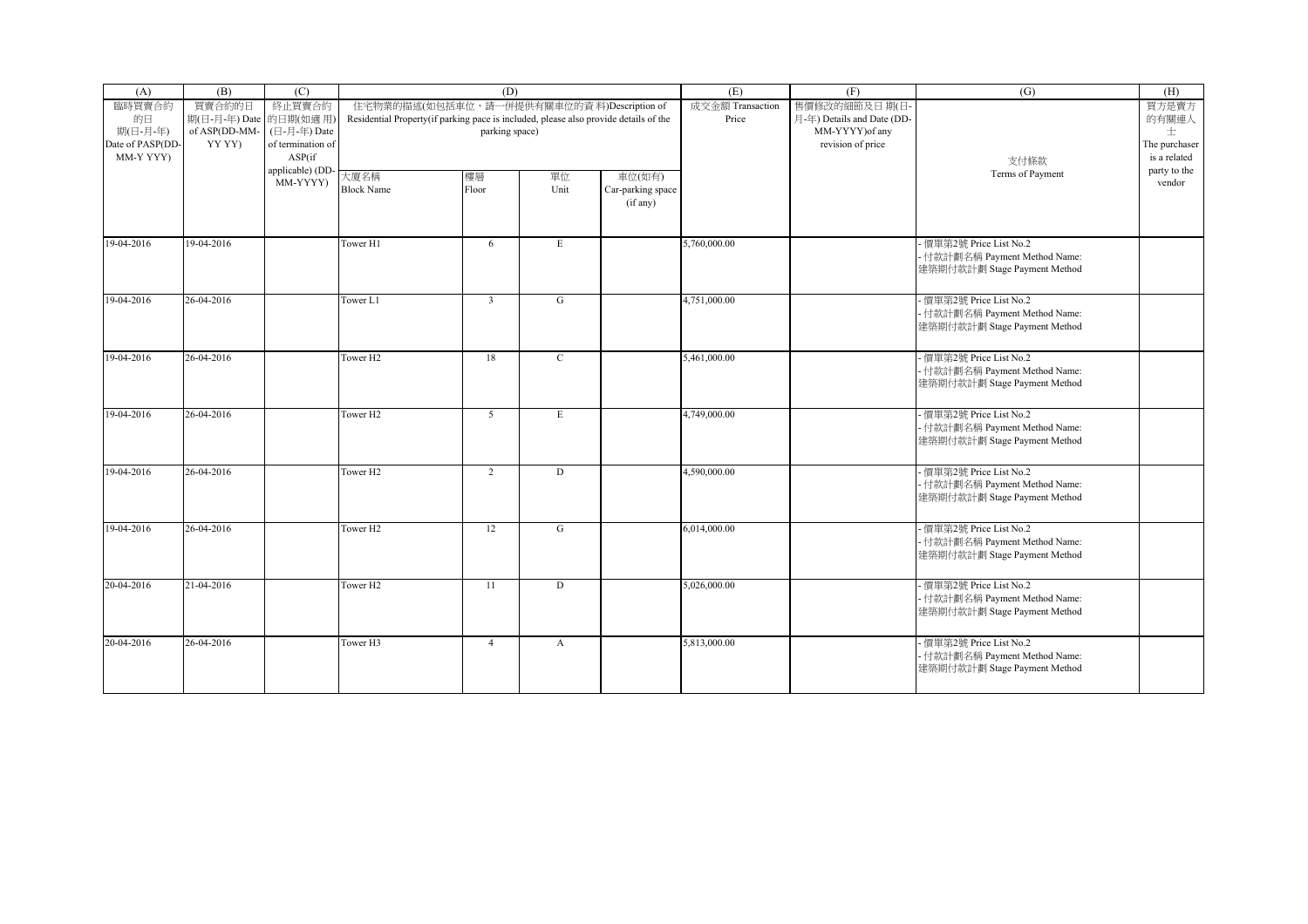| (A)                           | (B)                                               | (C)                         |                                                                                      | (D)                                                          |              |                                         | (E)                       | (F)                                                           | (G)                                                                                      | (H)                           |
|-------------------------------|---------------------------------------------------|-----------------------------|--------------------------------------------------------------------------------------|--------------------------------------------------------------|--------------|-----------------------------------------|---------------------------|---------------------------------------------------------------|------------------------------------------------------------------------------------------|-------------------------------|
| 臨時買賣合約<br>的日<br>期(日-月-年)      | 買賣合約的日<br>期(日-月-年) Date 的日期(如適用)<br>of ASP(DD-MM- | 終止買賣合約<br>(日-月-年) Date      | Residential Property(if parking pace is included, please also provide details of the | 住宅物業的描述(如包括車位, 請一併提供有關車位的資料)Description of<br>parking space) |              |                                         | 成交金額 Transaction<br>Price | 售價修改的細節及日期(日<br>月-年) Details and Date (DD-<br>MM-YYYY) of any |                                                                                          | 買方是賣方<br>的有關連人<br>士           |
| Date of PASP(DD-<br>MM-Y YYY) | YY YY)                                            | of termination of<br>ASP(if |                                                                                      |                                                              |              |                                         |                           | revision of price                                             | 支付條款                                                                                     | The purchaser<br>is a related |
|                               |                                                   | applicable) (DD<br>MM-YYYY) | 大廈名稱<br><b>Block Name</b>                                                            | 樓層<br>Floor                                                  | 單位<br>Unit   | 車位(如有)<br>Car-parking space<br>(if any) |                           |                                                               | Terms of Payment                                                                         | party to the<br>vendor        |
| 20-04-2016                    | 27-04-2016                                        |                             | Tower H1                                                                             | $\overline{\mathbf{3}}$                                      | E            |                                         | 5,631,000.00              |                                                               | - 價單第2號 Price List No.2<br>- 付款計劃名稱 Payment Method Name:<br>建築期付款計劃 Stage Payment Method |                               |
| 20-04-2016                    | 25-04-2016                                        |                             | Tower H1                                                                             | 5 <sup>5</sup>                                               | E            |                                         | 5,717,000.00              |                                                               | - 價單第2號 Price List No.2<br>- 付款計劃名稱 Payment Method Name:<br>建築期付款計劃 Stage Payment Method |                               |
| 20-04-2016                    | 27-04-2016                                        |                             | Tower H <sub>2</sub>                                                                 | 15                                                           | D            |                                         | 5,178,000.00              |                                                               | 價單第2號 Price List No.2<br>- 付款計劃名稱 Payment Method Name:<br>建築期付款計劃 Stage Payment Method   |                               |
| 20-04-2016                    | 26-04-2016                                        |                             | Tower H3                                                                             | 5 <sup>5</sup>                                               | $\mathbf{C}$ |                                         | 5,835,000.00              |                                                               | 價單第2號 Price List No.2<br>- 付款計劃名稱 Payment Method Name:<br>建築期付款計劃 Stage Payment Method   |                               |
| 21-04-2016                    | 28-04-2016                                        |                             | Tower H3                                                                             | 9                                                            | $\, {\bf B}$ |                                         | 5,079,000.00              |                                                               | - 價單第2號 Price List No.2<br>- 付款計劃名稱 Payment Method Name:<br>建築期付款計劃 Stage Payment Method |                               |
| 21-04-2016                    | 25-04-2016                                        |                             | Tower L1                                                                             | $\overline{3}$                                               | H            |                                         | 4,887,000.00              |                                                               | - 價單第2號 Price List No.2<br>- 付款計劃名稱 Payment Method Name:<br>建築期付款計劃 Stage Payment Method |                               |
| 21-04-2016                    | 27-04-2016                                        |                             | Tower H3                                                                             | 5                                                            | $\mathbf{F}$ |                                         | 4,867,000.00              |                                                               | 價單第2號 Price List No.2<br>- 付款計劃名稱 Payment Method Name:<br>建築期付款計劃 Stage Payment Method   |                               |
| 21-04-2016                    | 28-04-2016                                        |                             | Tower H <sub>2</sub>                                                                 | 15                                                           | $\mathbf C$  |                                         | 5,300,000.00              |                                                               | - 價單第2號 Price List No.2<br>- 付款計劃名稱 Payment Method Name:<br>建築期付款計劃 Stage Payment Method |                               |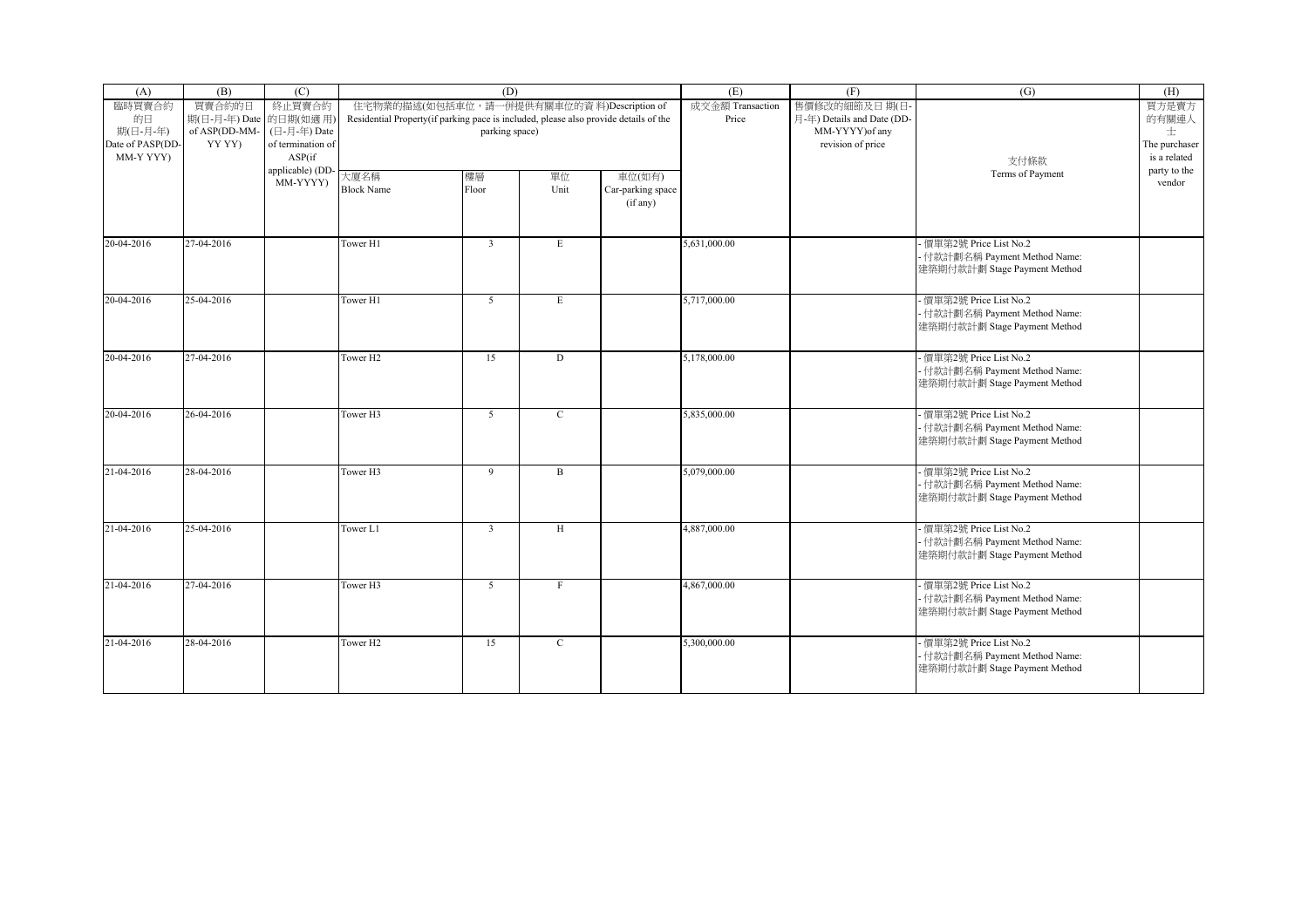| (A)                                       | (B)                              | (C)                                         |                                                                                      | (D)                                        |              |                                         | (E)                       | (F)                                        | (G)                                                                                      | (H)                                |
|-------------------------------------------|----------------------------------|---------------------------------------------|--------------------------------------------------------------------------------------|--------------------------------------------|--------------|-----------------------------------------|---------------------------|--------------------------------------------|------------------------------------------------------------------------------------------|------------------------------------|
| 臨時買賣合約<br>的日                              | 買賣合約的日<br>期(日-月-年) Date 的日期(如適用) | 終止買賣合約                                      | Residential Property(if parking pace is included, please also provide details of the | 住宅物業的描述(如包括車位, 請一併提供有關車位的資料)Description of |              |                                         | 成交金額 Transaction<br>Price | 售價修改的細節及日期(日<br>月-年) Details and Date (DD- |                                                                                          | 買方是賣方<br>的有關連人                     |
| 期(日-月-年)<br>Date of PASP(DD-<br>MM-Y YYY) | of ASP(DD-MM-<br>YY YY)          | (日-月-年) Date<br>of termination of<br>ASP(if |                                                                                      | parking space)                             |              |                                         |                           | MM-YYYY) of any<br>revision of price       | 支付條款                                                                                     | 士<br>The purchaser<br>is a related |
|                                           |                                  | applicable) (DD<br>MM-YYYY)                 | 大廈名稱<br><b>Block Name</b>                                                            | 樓層<br>Floor                                | 單位<br>Unit   | 車位(如有)<br>Car-parking space<br>(if any) |                           |                                            | Terms of Payment                                                                         | party to the<br>vendor             |
| 21-04-2016                                | 27-04-2016                       |                                             | Tower H1                                                                             | 21                                         | B            |                                         | 5,297,000.00              |                                            | - 價單第2號 Price List No.2<br>- 付款計劃名稱 Payment Method Name:<br>建築期付款計劃 Stage Payment Method |                                    |
| 21-04-2016                                | 27-04-2016                       |                                             | Tower H <sub>2</sub>                                                                 | 13                                         | E            |                                         | 5,146,000.00              |                                            | - 價單第2號 Price List No.2<br>- 付款計劃名稱 Payment Method Name:<br>建築期付款計劃 Stage Payment Method |                                    |
| 21-04-2016                                | 27-04-2016                       |                                             | Tower H1                                                                             | $\overline{3}$                             | $\mathbf{C}$ |                                         | 5,762,000.00              |                                            | 價單第2號 Price List No.2<br>- 付款計劃名稱 Payment Method Name:<br>建築期付款計劃 Stage Payment Method   |                                    |
| 22-04-2016                                | 26-04-2016                       |                                             | Tower H3                                                                             | 10                                         | $\mathbf{C}$ |                                         | 6,183,000.00              |                                            | 價單第2號 Price List No.2<br>- 付款計劃名稱 Payment Method Name:<br>建築期付款計劃 Stage Payment Method   |                                    |
| 22-04-2016                                | 29-04-2016                       |                                             | Tower H1                                                                             | 11                                         | $\, {\bf B}$ |                                         | 4,916,000.00              |                                            | - 價單第2號 Price List No.2<br>- 付款計劃名稱 Payment Method Name:<br>建築期付款計劃 Stage Payment Method |                                    |
| 22-04-2016                                | 28-04-2016                       |                                             | Tower H <sub>2</sub>                                                                 | 8                                          | $\mathbf C$  |                                         | 5,067,000.00              |                                            | - 價單第2號 Price List No.2<br>- 付款計劃名稱 Payment Method Name:<br>建築期付款計劃 Stage Payment Method |                                    |
| 22-04-2016                                | 29-04-2016                       |                                             | Tower H <sub>2</sub>                                                                 | 5                                          | D            |                                         | 4,706,000.00              |                                            | 價單第2號 Price List No.2<br>- 付款計劃名稱 Payment Method Name:<br>建築期付款計劃 Stage Payment Method   |                                    |
| 22-04-2016                                | 28-04-2016                       |                                             | Tower H <sub>2</sub>                                                                 | 16                                         | G            |                                         | 6,197,000.00              |                                            | - 價單第2號 Price List No.2<br>- 付款計劃名稱 Payment Method Name:<br>建築期付款計劃 Stage Payment Method |                                    |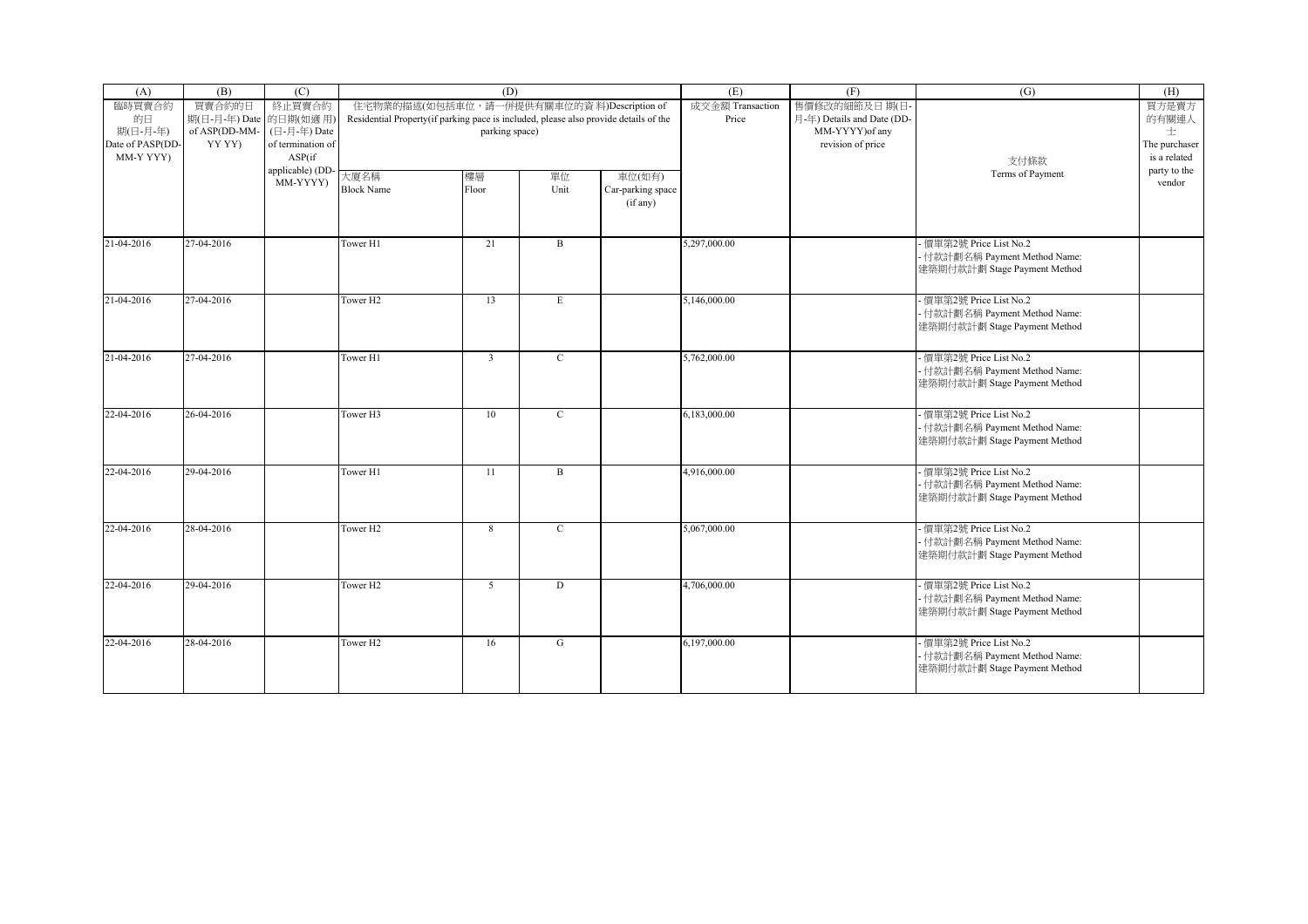| (A)                                       | (B)                              | (C)                                         |                                                                                      | (D)                                        |              |                                         | (E)                       | (F)                                        | (G)                                                                                      | (H)                                |
|-------------------------------------------|----------------------------------|---------------------------------------------|--------------------------------------------------------------------------------------|--------------------------------------------|--------------|-----------------------------------------|---------------------------|--------------------------------------------|------------------------------------------------------------------------------------------|------------------------------------|
| 臨時買賣合約<br>的日                              | 買賣合約的日<br>期(日-月-年) Date 的日期(如適用) | 終止買賣合約                                      | Residential Property(if parking pace is included, please also provide details of the | 住宅物業的描述(如包括車位, 請一併提供有關車位的資料)Description of |              |                                         | 成交金額 Transaction<br>Price | 售價修改的細節及日期(日<br>月-年) Details and Date (DD- |                                                                                          | 買方是賣方<br>的有關連人                     |
| 期(日-月-年)<br>Date of PASP(DD-<br>MM-Y YYY) | of ASP(DD-MM-<br>YY YY)          | (日-月-年) Date<br>of termination of<br>ASP(if |                                                                                      | parking space)                             |              |                                         |                           | MM-YYYY) of any<br>revision of price       | 支付條款                                                                                     | 士<br>The purchaser<br>is a related |
|                                           |                                  | applicable) (DD<br>MM-YYYY)                 | 大廈名稱<br><b>Block Name</b>                                                            | 樓層<br>Floor                                | 單位<br>Unit   | 車位(如有)<br>Car-parking space<br>(if any) |                           |                                            | Terms of Payment                                                                         | party to the<br>vendor             |
| 22-04-2016                                | 26-04-2016                       |                                             | Tower L1                                                                             | $\overline{2}$                             | B            |                                         | 4,666,000.00              |                                            | - 價單第2號 Price List No.2<br>- 付款計劃名稱 Payment Method Name:<br>建築期付款計劃 Stage Payment Method |                                    |
| 22-04-2016                                | 27-04-2016                       |                                             | Tower H <sub>2</sub>                                                                 | $\mathbf{1}$                               | D            |                                         | 4,544,000.00              |                                            | - 價單第2號 Price List No.2<br>- 付款計劃名稱 Payment Method Name:<br>建築期付款計劃 Stage Payment Method |                                    |
| 22-04-2016                                | 29-04-2016                       |                                             | Tower H <sub>2</sub>                                                                 | $\overline{7}$                             | D            |                                         | 4,876,000.00              |                                            | 價單第2號 Price List No.2<br>- 付款計劃名稱 Payment Method Name:<br>建築期付款計劃 Stage Payment Method   |                                    |
| 22-04-2016                                | 28-04-2016                       |                                             | Tower H3                                                                             | $\overline{9}$                             | $\mathbf{F}$ |                                         | 5,017,000.00              |                                            | 價單第2號 Price List No.2<br>- 付款計劃名稱 Payment Method Name:<br>建築期付款計劃 Stage Payment Method   |                                    |
| 22-04-2016                                | 29-04-2016                       |                                             | Tower H <sub>2</sub>                                                                 | 20                                         | $\mathbf{C}$ |                                         | 5,502,000.00              |                                            | - 價單第2號 Price List No.2<br>- 付款計劃名稱 Payment Method Name:<br>建築期付款計劃 Stage Payment Method |                                    |
| 22-04-2016                                | 27-04-2016                       |                                             | Tower H <sub>2</sub>                                                                 | 12                                         | $\mathbf C$  |                                         | 5,182,000.00              |                                            | - 價單第2號 Price List No.2<br>- 付款計劃名稱 Payment Method Name:<br>建築期付款計劃 Stage Payment Method |                                    |
| 25-04-2016                                | 03-05-2016                       |                                             | Tower H <sub>2</sub>                                                                 | 9                                          | $\mathbf C$  |                                         | 5,067,000.00              |                                            | 價單第2號 Price List No.2<br>- 付款計劃名稱 Payment Method Name:<br>建築期付款計劃 Stage Payment Method   |                                    |
| 25-04-2016                                | 03-05-2016                       |                                             | Tower H1                                                                             | $7\overline{ }$                            | $\mathbf C$  |                                         | 5,938,000.00              |                                            | - 價單第2號 Price List No.2<br>- 付款計劃名稱 Payment Method Name:<br>建築期付款計劃 Stage Payment Method |                                    |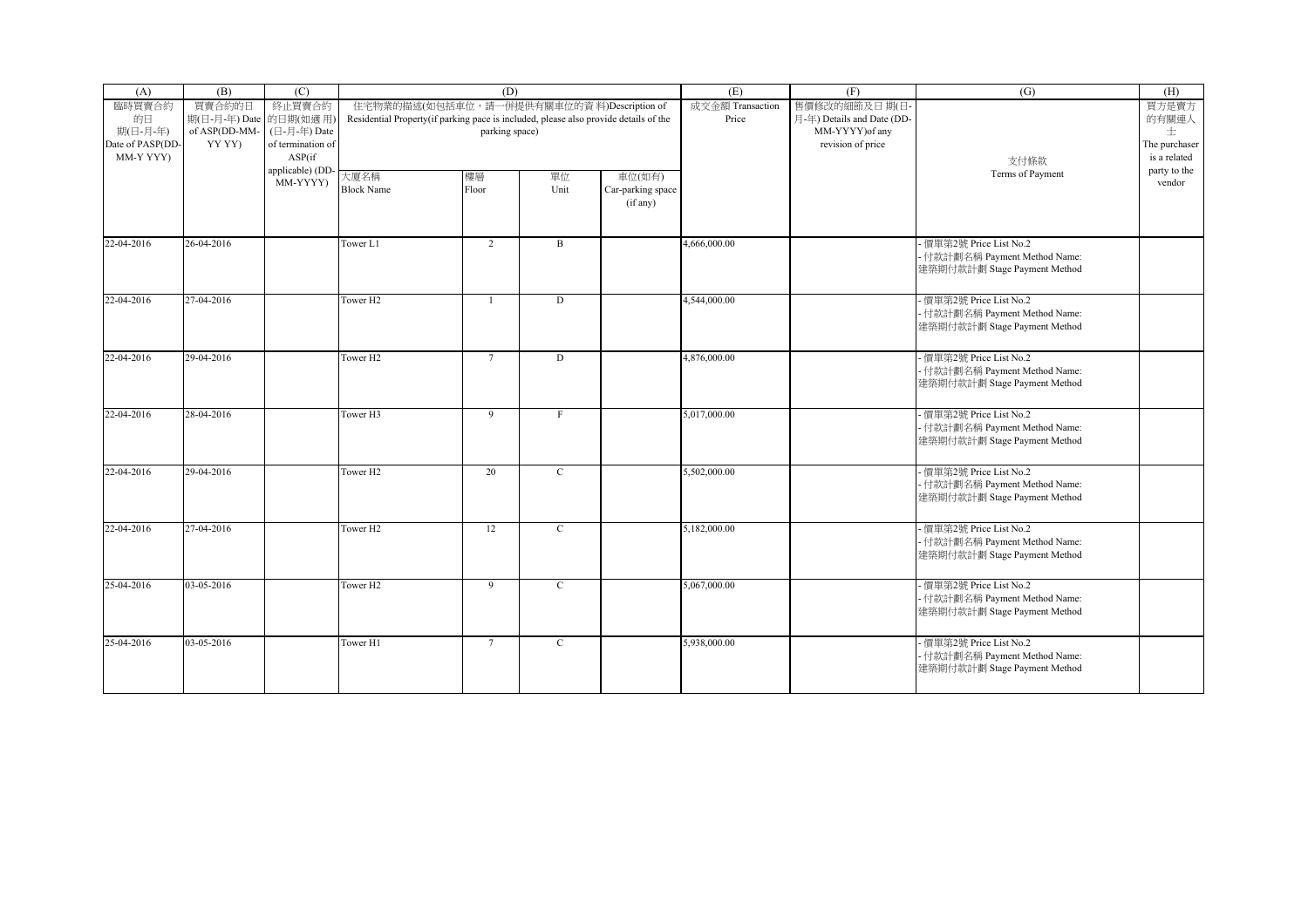| (A)                                                       | (B)                                                         | (C)                                                   |                                                                                      | (D)                                                          |              |                                         | (E)                       | (F)                                                                                | (G)                                                                                      | (H)                                                  |
|-----------------------------------------------------------|-------------------------------------------------------------|-------------------------------------------------------|--------------------------------------------------------------------------------------|--------------------------------------------------------------|--------------|-----------------------------------------|---------------------------|------------------------------------------------------------------------------------|------------------------------------------------------------------------------------------|------------------------------------------------------|
| 臨時買賣合約<br>的日<br>期(日-月-年)<br>Date of PASP(DD-<br>MM-Y YYY) | 買賣合約的日<br>期(日-月-年) Date 的日期(如適用)<br>of ASP(DD-MM-<br>YY YY) | 終止買賣合約<br>(日-月-年) Date<br>of termination of<br>ASP(if | Residential Property(if parking pace is included, please also provide details of the | 住宅物業的描述(如包括車位, 請一併提供有關車位的資料)Description of<br>parking space) |              |                                         | 成交金額 Transaction<br>Price | 售價修改的細節及日期(日<br>月-年) Details and Date (DD-<br>MM-YYYY) of any<br>revision of price | 支付條款                                                                                     | 買方是賣方<br>的有關連人<br>士<br>The purchaser<br>is a related |
|                                                           |                                                             | applicable) (DD-<br>MM-YYYY)                          | 大廈名稱<br><b>Block Name</b>                                                            | 樓層<br>Floor                                                  | 單位<br>Unit   | 車位(如有)<br>Car-parking space<br>(if any) |                           |                                                                                    | Terms of Payment                                                                         | party to the<br>vendor                               |
| 25-04-2016                                                | 29-04-2016                                                  |                                                       | Tower H <sub>2</sub>                                                                 | $\overline{7}$                                               | $\mathbf C$  |                                         | 4,991,000.00              |                                                                                    | 價單第2號 Price List No.2<br>- 付款計劃名稱 Payment Method Name:<br>建築期付款計劃 Stage Payment Method   |                                                      |
| 25-04-2016                                                | 03-05-2016                                                  |                                                       | Tower H1                                                                             | 9                                                            | $\mathbf E$  |                                         | 6,013,000.00              |                                                                                    | - 價單第2號 Price List No.2<br>- 付款計劃名稱 Payment Method Name:<br>建築期付款計劃 Stage Payment Method |                                                      |
| 25-04-2016                                                | 03-05-2016                                                  |                                                       | Tower H1                                                                             | $\overline{4}$                                               | E            |                                         | 5,674,000.00              |                                                                                    | - 價單第2號 Price List No.2<br>- 付款計劃名稱 Payment Method Name:<br>建築期付款計劃 Stage Payment Method |                                                      |
| 25-04-2016                                                | 03-05-2016                                                  |                                                       | Tower H <sub>2</sub>                                                                 | 20                                                           | D            |                                         | 5,374,000.00              |                                                                                    | 價單第2號 Price List No.2<br>- 付款計劃名稱 Payment Method Name:<br>建築期付款計劃 Stage Payment Method   |                                                      |
| 25-04-2016                                                | 27-04-2016                                                  |                                                       | Tower H <sub>2</sub>                                                                 | 10                                                           | $\mathbf{C}$ |                                         | 5,106,000.00              |                                                                                    | - 價單第2號 Price List No.2<br>- 付款計劃名稱 Payment Method Name:<br>建築期付款計劃 Stage Payment Method |                                                      |
| 25-04-2016                                                | 29-04-2016                                                  |                                                       | Tower H <sub>2</sub>                                                                 | 14                                                           | $\mathbf E$  |                                         | 5,186,000.00              |                                                                                    | - 價單第2號 Price List No.2<br>- 付款計劃名稱 Payment Method Name:<br>建築期付款計劃 Stage Payment Method |                                                      |
| 25-04-2016                                                | 03-05-2016                                                  |                                                       | Tower H <sub>2</sub>                                                                 | 10                                                           | F            |                                         | 5,261,000.00              |                                                                                    | - 價單第2號 Price List No.2<br>- 付款計劃名稱 Payment Method Name:<br>建築期付款計劃 Stage Payment Method |                                                      |
| 25-04-2016                                                | 03-05-2016                                                  |                                                       | Tower L1                                                                             | $\overline{4}$                                               | $\rm H$      |                                         | 4,924,000.00              |                                                                                    | - 價單第2號 Price List No.2<br>- 付款計劃名稱 Payment Method Name:<br>建築期付款計劃 Stage Payment Method |                                                      |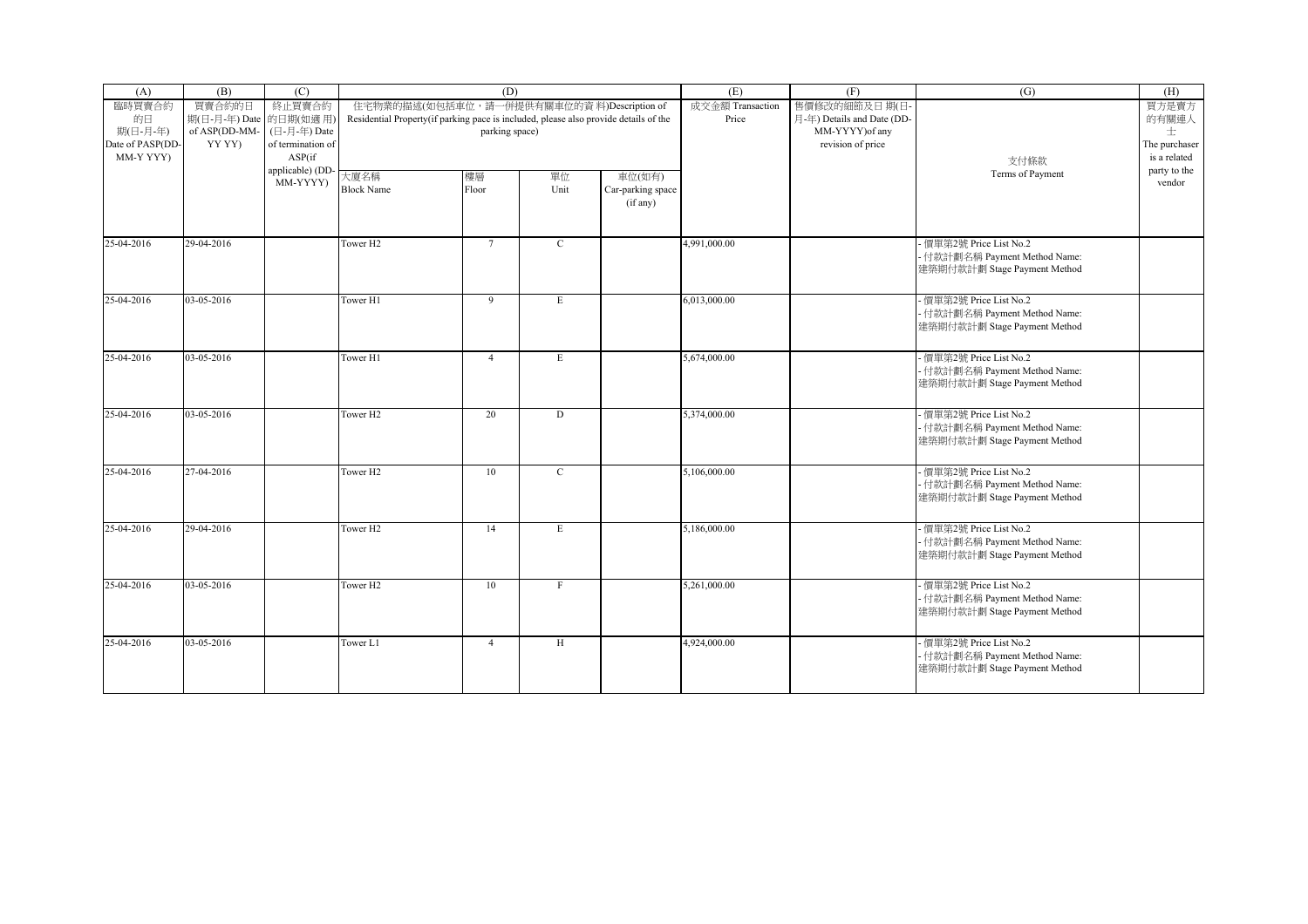| (A)                                       | (B)                              | (C)                                         |                                                                                      | (D)                                        |              |                                         | (E)                       | (F)                                        | (G)                                                                                      | (H)                                |
|-------------------------------------------|----------------------------------|---------------------------------------------|--------------------------------------------------------------------------------------|--------------------------------------------|--------------|-----------------------------------------|---------------------------|--------------------------------------------|------------------------------------------------------------------------------------------|------------------------------------|
| 臨時買賣合約<br>的日                              | 買賣合約的日<br>期(日-月-年) Date 的日期(如適用) | 終止買賣合約                                      | Residential Property(if parking pace is included, please also provide details of the | 住宅物業的描述(如包括車位, 請一併提供有關車位的資料)Description of |              |                                         | 成交金額 Transaction<br>Price | 售價修改的細節及日期(日<br>月-年) Details and Date (DD- |                                                                                          | 買方是賣方<br>的有關連人                     |
| 期(日-月-年)<br>Date of PASP(DD-<br>MM-Y YYY) | of ASP(DD-MM-<br>YY YY)          | (日-月-年) Date<br>of termination of<br>ASP(if |                                                                                      | parking space)                             |              |                                         |                           | MM-YYYY) of any<br>revision of price       | 支付條款                                                                                     | 士<br>The purchaser<br>is a related |
|                                           |                                  | applicable) (DD<br>MM-YYYY)                 | 大廈名稱<br><b>Block Name</b>                                                            | 樓層<br>Floor                                | 單位<br>Unit   | 車位(如有)<br>Car-parking space<br>(if any) |                           |                                            | Terms of Payment                                                                         | party to the<br>vendor             |
| 26-04-2016                                | 04-05-2016                       |                                             | Tower H3                                                                             | 14                                         | $\mathbf{A}$ |                                         | 6,330,000.00              |                                            | - 價單第2號 Price List No.2<br>- 付款計劃名稱 Payment Method Name:<br>建築期付款計劃 Stage Payment Method |                                    |
| 26-04-2016                                | 04-05-2016                       |                                             | Tower H <sub>2</sub>                                                                 | 14                                         | D            |                                         | 5,139,000.00              |                                            | - 價單第2號 Price List No.2<br>- 付款計劃名稱 Payment Method Name:<br>建築期付款計劃 Stage Payment Method |                                    |
| 26-04-2016                                | 04-05-2016                       |                                             | Tower H1                                                                             | $\overline{c}$                             | E            |                                         | 5,575,000.00              |                                            | 價單第2號 Price List No.2<br>- 付款計劃名稱 Payment Method Name:<br>建築期付款計劃 Stage Payment Method   |                                    |
| 26-04-2016                                | 04-05-2016                       |                                             | Tower H <sub>3</sub>                                                                 | 6                                          | $\mathbf{A}$ |                                         | 5,961,000.00              |                                            | 價單第2號 Price List No.2<br>- 付款計劃名稱 Payment Method Name:<br>建築期付款計劃 Stage Payment Method   |                                    |
| 26-04-2016                                | 04-05-2016                       |                                             | Tower H <sub>2</sub>                                                                 | 16                                         | D            |                                         | 5,217,000.00              |                                            | - 價單第2號 Price List No.2<br>- 付款計劃名稱 Payment Method Name:<br>建築期付款計劃 Stage Payment Method |                                    |
| 26-04-2016                                | 29-04-2016                       |                                             | Tower H <sub>2</sub>                                                                 | 15                                         | $_{\rm F}$   |                                         | 6,294,000.00              |                                            | - 價單第2號 Price List No.2<br>- 付款計劃名稱 Payment Method Name:<br>建築期付款計劃 Stage Payment Method |                                    |
| 26-04-2016                                | 04-05-2016                       |                                             | Tower L1                                                                             | $\overline{4}$                             | G            |                                         | 4,786,000.00              |                                            | 價單第2號 Price List No.2<br>- 付款計劃名稱 Payment Method Name:<br>建築期付款計劃 Stage Payment Method   |                                    |
| 26-04-2016                                | 04-05-2016                       |                                             | Tower L1                                                                             | $\overline{2}$                             | H            |                                         | 4,850,000.00              |                                            | - 價單第2號 Price List No.2<br>- 付款計劃名稱 Payment Method Name:<br>建築期付款計劃 Stage Payment Method |                                    |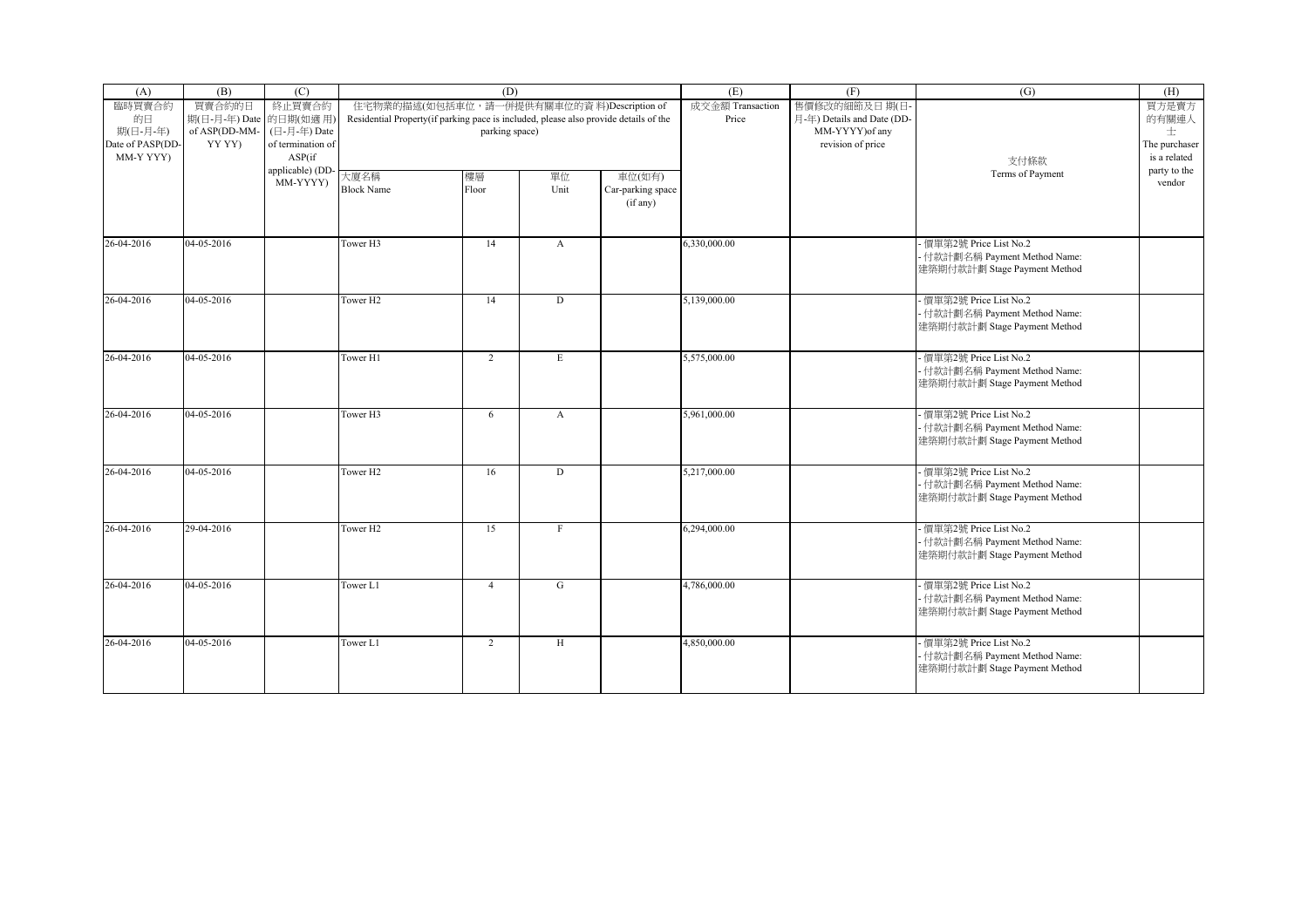| (A)                                                       | (B)                                                         | (C)                                                   |                                                                                      | (D)                                                          |              |                                         | (E)                       | (F)                                                                                | (G)                                                                                      | (H)                                                  |
|-----------------------------------------------------------|-------------------------------------------------------------|-------------------------------------------------------|--------------------------------------------------------------------------------------|--------------------------------------------------------------|--------------|-----------------------------------------|---------------------------|------------------------------------------------------------------------------------|------------------------------------------------------------------------------------------|------------------------------------------------------|
| 臨時買賣合約<br>的日<br>期(日-月-年)<br>Date of PASP(DD-<br>MM-Y YYY) | 買賣合約的日<br>期(日-月-年) Date 的日期(如適用)<br>of ASP(DD-MM-<br>YY YY) | 終止買賣合約<br>(日-月-年) Date<br>of termination of<br>ASP(if | Residential Property(if parking pace is included, please also provide details of the | 住宅物業的描述(如包括車位, 請一併提供有關車位的資料)Description of<br>parking space) |              |                                         | 成交金額 Transaction<br>Price | 售價修改的細節及日期(日<br>月-年) Details and Date (DD-<br>MM-YYYY) of any<br>revision of price | 支付條款                                                                                     | 買方是賣方<br>的有關連人<br>士<br>The purchaser<br>is a related |
|                                                           |                                                             | applicable) (DD-<br>MM-YYYY)                          | 大廈名稱<br><b>Block Name</b>                                                            | 樓層<br>Floor                                                  | 單位<br>Unit   | 車位(如有)<br>Car-parking space<br>(if any) |                           |                                                                                    | Terms of Payment                                                                         | party to the<br>vendor                               |
| 26-04-2016                                                | 03-05-2016                                                  |                                                       | Tower H <sub>2</sub>                                                                 | 11                                                           | $\mathbf C$  |                                         | 5,144,000.00              |                                                                                    | 價單第2號 Price List No.2<br>- 付款計劃名稱 Payment Method Name:<br>建築期付款計劃 Stage Payment Method   |                                                      |
| 26-04-2016                                                | 04-05-2016                                                  |                                                       | Tower H <sub>2</sub>                                                                 | 17                                                           | D            |                                         | 5,256,000.00              |                                                                                    | - 價單第2號 Price List No.2<br>- 付款計劃名稱 Payment Method Name:<br>建築期付款計劃 Stage Payment Method |                                                      |
| 26-04-2016                                                | 04-05-2016                                                  |                                                       | Tower H1                                                                             | 10                                                           | E            |                                         | 6,058,000.00              |                                                                                    | - 價單第2號 Price List No.2<br>- 付款計劃名稱 Payment Method Name:<br>建築期付款計劃 Stage Payment Method |                                                      |
| 27-04-2016                                                | 05-05-2016                                                  |                                                       | Tower L1                                                                             | $\overline{1}$                                               | $\mathbf{A}$ |                                         | 4,901,000.00              |                                                                                    | 價單第2號 Price List No.2<br>- 付款計劃名稱 Payment Method Name:<br>建築期付款計劃 Stage Payment Method   |                                                      |
| 27-04-2016                                                | 03-05-2016                                                  |                                                       | Tower H <sub>2</sub>                                                                 | $\overline{4}$                                               | E            |                                         | 4,713,000.00              |                                                                                    | - 價單第2號 Price List No.2<br>- 付款計劃名稱 Payment Method Name:<br>建築期付款計劃 Stage Payment Method |                                                      |
| 27-04-2016                                                | 05-05-2016                                                  |                                                       | Tower H <sub>2</sub>                                                                 | 9                                                            | $\mathbf{F}$ |                                         | 5,221,000.00              |                                                                                    | - 價單第2號 Price List No.2<br>- 付款計劃名稱 Payment Method Name:<br>建築期付款計劃 Stage Payment Method |                                                      |
| 27-04-2016                                                | 05-05-2016                                                  |                                                       | Tower H <sub>2</sub>                                                                 | $\overline{4}$                                               | D            |                                         | 4,671,000.00              |                                                                                    | - 價單第2號 Price List No.2<br>- 付款計劃名稱 Payment Method Name:<br>建築期付款計劃 Stage Payment Method |                                                      |
| 27-04-2016                                                | 03-05-2016                                                  |                                                       | Tower L1                                                                             | -1                                                           | $\rm H$      |                                         | 4,802,000.00              |                                                                                    | - 價單第2號 Price List No.2<br>- 付款計劃名稱 Payment Method Name:<br>建築期付款計劃 Stage Payment Method |                                                      |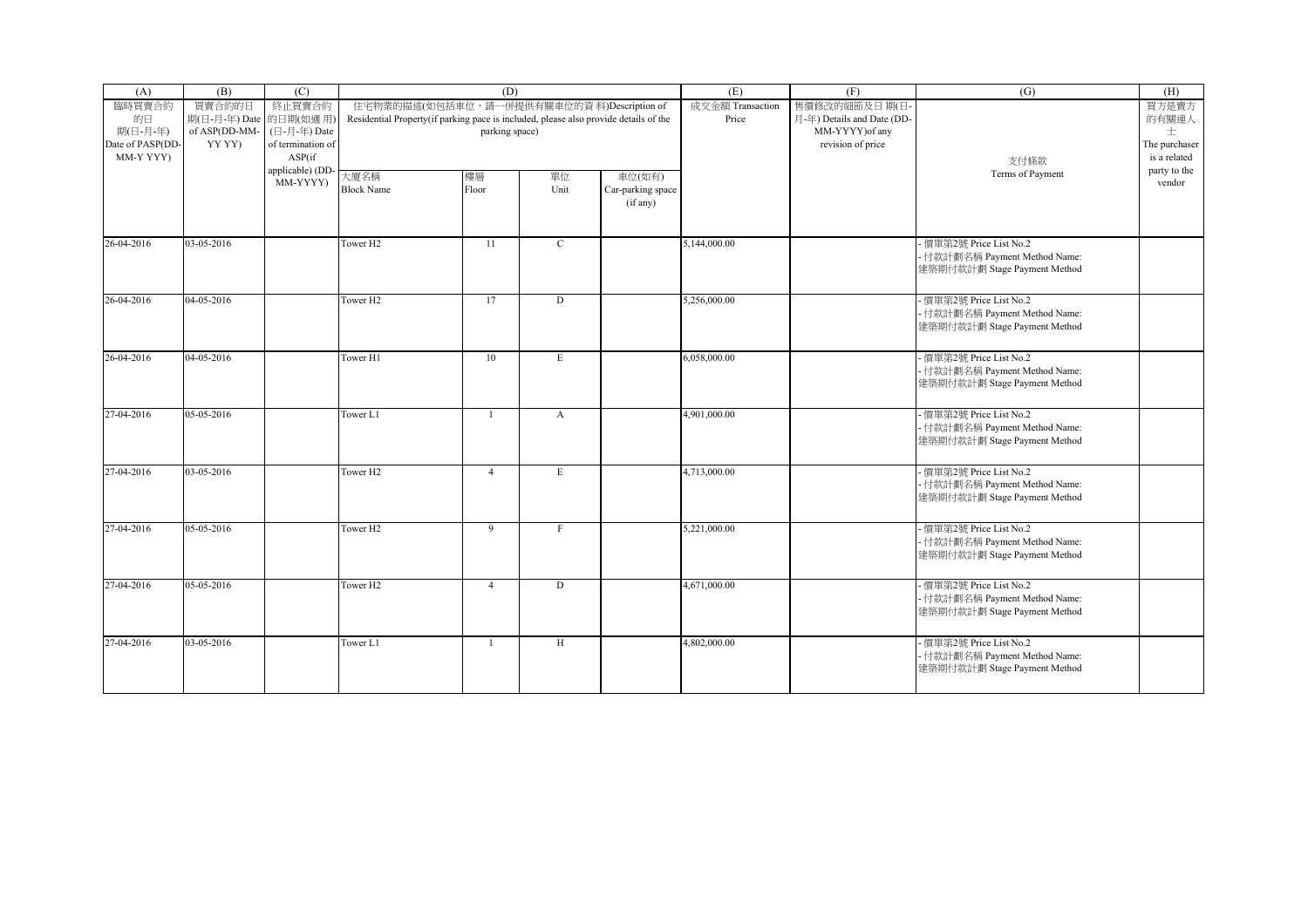| (A)                                                       | (B)                                                         | (C)                                                   |                                                                                      | (D)                                                          |                  |                                         | (E)                       | (F)                                                                                | (G)                                                                                      | (H)                                                  |
|-----------------------------------------------------------|-------------------------------------------------------------|-------------------------------------------------------|--------------------------------------------------------------------------------------|--------------------------------------------------------------|------------------|-----------------------------------------|---------------------------|------------------------------------------------------------------------------------|------------------------------------------------------------------------------------------|------------------------------------------------------|
| 臨時買賣合約<br>的日<br>期(日-月-年)<br>Date of PASP(DD-<br>MM-Y YYY) | 買賣合約的日<br>期(日-月-年) Date 的日期(如適用)<br>of ASP(DD-MM-<br>YY YY) | 終止買賣合約<br>(日-月-年) Date<br>of termination of<br>ASP(if | Residential Property(if parking pace is included, please also provide details of the | 住宅物業的描述(如包括車位, 請一併提供有關車位的資料)Description of<br>parking space) |                  |                                         | 成交金額 Transaction<br>Price | 售價修改的細節及日期(日<br>月-年) Details and Date (DD-<br>MM-YYYY) of any<br>revision of price | 支付條款                                                                                     | 買方是賣方<br>的有關連人<br>士<br>The purchaser<br>is a related |
|                                                           |                                                             | applicable) (DD-<br>MM-YYYY)                          | 大廈名稱<br><b>Block Name</b>                                                            | 樓層<br>Floor                                                  | 單位<br>Unit       | 車位(如有)<br>Car-parking space<br>(if any) |                           |                                                                                    | Terms of Payment                                                                         | party to the<br>vendor                               |
| 27-04-2016                                                | 05-05-2016                                                  |                                                       | Tower H1                                                                             | 10                                                           | $\mathbf D$      |                                         | 5,149,000.00              |                                                                                    | 價單第2號 Price List No.2<br>- 付款計劃名稱 Payment Method Name:<br>建築期付款計劃 Stage Payment Method   |                                                      |
| 27-04-2016                                                | 05-05-2016                                                  |                                                       | Tower H3                                                                             | 5 <sup>5</sup>                                               | $\boldsymbol{A}$ |                                         | 5,916,000.00              |                                                                                    | - 價單第2號 Price List No.2<br>- 付款計劃名稱 Payment Method Name:<br>建築期付款計劃 Stage Payment Method |                                                      |
| 27-04-2016                                                | 03-05-2016                                                  |                                                       | Tower H <sub>2</sub>                                                                 | 13                                                           | $\mathbf C$      |                                         | 5,222,000.00              |                                                                                    | - 價單第2號 Price List No.2<br>- 付款計劃名稱 Payment Method Name:<br>建築期付款計劃 Stage Payment Method |                                                      |
| 27-04-2016                                                | 05-05-2016                                                  |                                                       | Tower H <sub>3</sub>                                                                 | 10                                                           | $\mathbf B$      |                                         | 5,118,000.00              |                                                                                    | 價單第2號 Price List No.2<br>- 付款計劃名稱 Payment Method Name:<br>建築期付款計劃 Stage Payment Method   |                                                      |
| 27-04-2016                                                | 05-05-2016                                                  |                                                       | Tower H <sub>2</sub>                                                                 | $\overline{3}$                                               | E                |                                         | 4,678,000.00              |                                                                                    | - 價單第2號 Price List No.2<br>- 付款計劃名稱 Payment Method Name:<br>建築期付款計劃 Stage Payment Method |                                                      |
| 27-04-2016                                                | 05-05-2016                                                  |                                                       | Tower H1                                                                             | 12                                                           | $\mathbf B$      |                                         | 4,953,000.00              |                                                                                    | - 價單第2號 Price List No.2<br>- 付款計劃名稱 Payment Method Name:<br>建築期付款計劃 Stage Payment Method |                                                      |
| 28-04-2016                                                | 03-05-2016                                                  |                                                       | Tower H3                                                                             | $\overline{3}$                                               | $\mathbf C$      |                                         | 5,748,000.00              |                                                                                    | - 價單第2號 Price List No.2<br>- 付款計劃名稱 Payment Method Name:<br>建築期付款計劃 Stage Payment Method |                                                      |
| 28-04-2016                                                | 06-05-2016                                                  |                                                       | Tower H3                                                                             | 12                                                           | $\mathbf C$      |                                         | 6,277,000.00              |                                                                                    | - 價單第2號 Price List No.2<br>- 付款計劃名稱 Payment Method Name:<br>建築期付款計劃 Stage Payment Method |                                                      |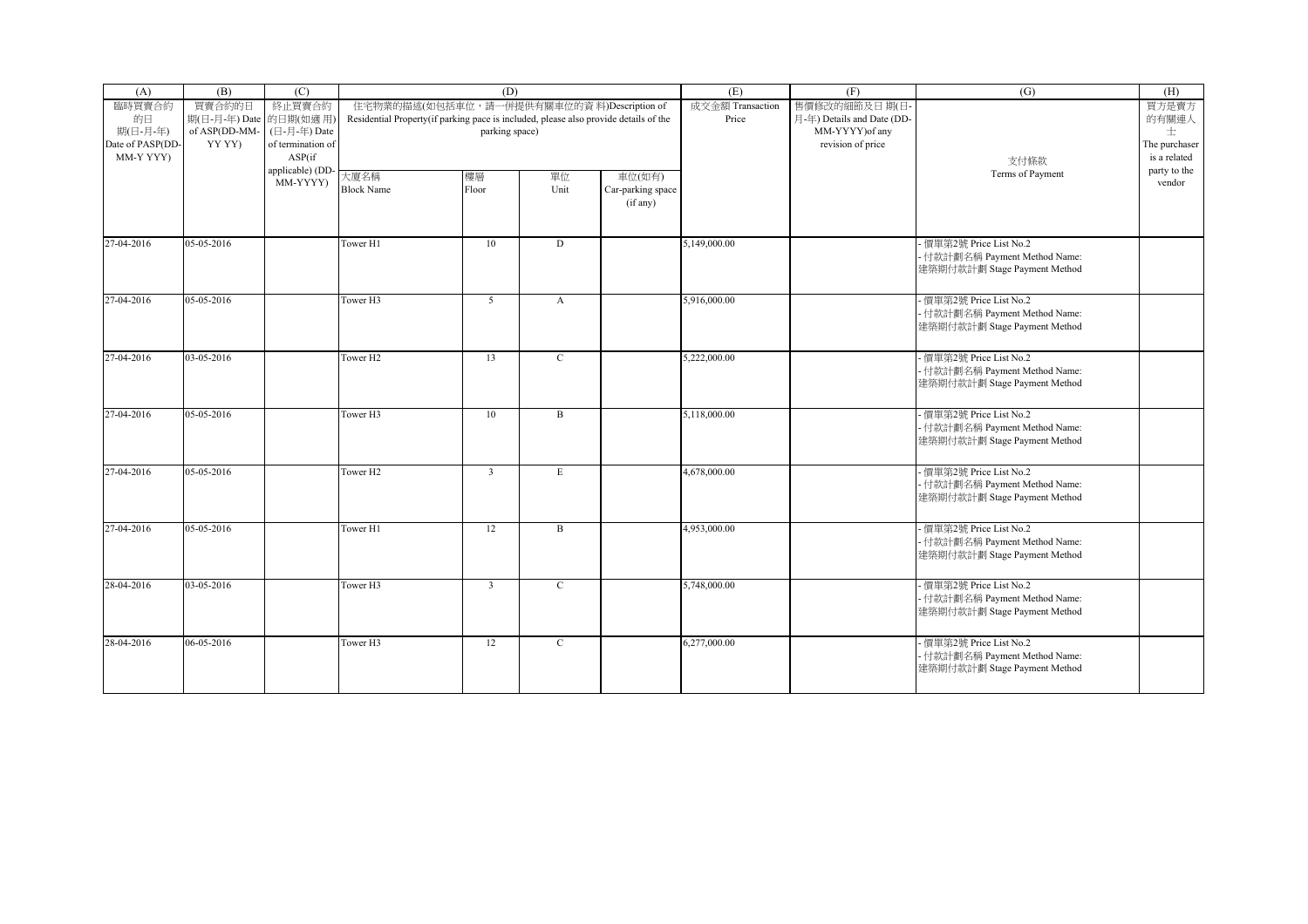| (A)                                       | (B)                              | (C)                                         |                                                                                      | (D)                                        |              |                                         | (E)                       | (F)                                        | (G)                                                                                      | (H)                                |
|-------------------------------------------|----------------------------------|---------------------------------------------|--------------------------------------------------------------------------------------|--------------------------------------------|--------------|-----------------------------------------|---------------------------|--------------------------------------------|------------------------------------------------------------------------------------------|------------------------------------|
| 臨時買賣合約<br>的日                              | 買賣合約的日<br>期(日-月-年) Date 的日期(如適用) | 終止買賣合約                                      | Residential Property(if parking pace is included, please also provide details of the | 住宅物業的描述(如包括車位, 請一併提供有關車位的資料)Description of |              |                                         | 成交金額 Transaction<br>Price | 售價修改的細節及日期(日<br>月-年) Details and Date (DD- |                                                                                          | 買方是賣方<br>的有關連人                     |
| 期(日-月-年)<br>Date of PASP(DD-<br>MM-Y YYY) | of ASP(DD-MM-<br>YY YY)          | (日-月-年) Date<br>of termination of<br>ASP(if |                                                                                      | parking space)                             |              |                                         |                           | MM-YYYY) of any<br>revision of price       | 支付條款                                                                                     | 士<br>The purchaser<br>is a related |
|                                           |                                  | applicable) (DD<br>MM-YYYY)                 | 大廈名稱<br><b>Block Name</b>                                                            | 樓層<br>Floor                                | 單位<br>Unit   | 車位(如有)<br>Car-parking space<br>(if any) |                           |                                            | Terms of Payment                                                                         | party to the<br>vendor             |
| 28-04-2016                                | 05-05-2016                       |                                             | Tower H1                                                                             | $\overline{\mathbf{3}}$                    | D            |                                         | 4,786,000.00              |                                            | - 價單第2號 Price List No.2<br>- 付款計劃名稱 Payment Method Name:<br>建築期付款計劃 Stage Payment Method |                                    |
| 28-04-2016                                | 06-05-2016                       |                                             | Tower H <sub>2</sub>                                                                 | 2                                          | $\mathbf{C}$ |                                         | 4,698,000.00              |                                            | - 價單第2號 Price List No.2<br>- 付款計劃名稱 Payment Method Name:<br>建築期付款計劃 Stage Payment Method |                                    |
| 28-04-2016                                | 06-05-2016                       |                                             | Tower H1                                                                             | 15                                         | $\mathbf B$  |                                         | 5,065,000.00              |                                            | 價單第2號 Price List No.2<br>- 付款計劃名稱 Payment Method Name:<br>建築期付款計劃 Stage Payment Method   |                                    |
| 28-04-2016                                | 04-05-2016                       |                                             | Tower H <sub>2</sub>                                                                 | 19                                         | $\mathbf{C}$ |                                         | 5,461,000.00              |                                            | 價單第2號 Price List No.2<br>- 付款計劃名稱 Payment Method Name:<br>建築期付款計劃 Stage Payment Method   |                                    |
| 28-04-2016                                | 06-05-2016                       |                                             | Tower H3                                                                             | 12                                         | $\mathbf B$  |                                         | 5,195,000.00              |                                            | - 價單第2號 Price List No.2<br>- 付款計劃名稱 Payment Method Name:<br>建築期付款計劃 Stage Payment Method |                                    |
| 28-04-2016                                | 04-05-2016                       |                                             | Tower H1                                                                             | 14                                         | $\mathbf B$  |                                         | 5,027,000.00              |                                            | - 價單第2號 Price List No.2<br>- 付款計劃名稱 Payment Method Name:<br>建築期付款計劃 Stage Payment Method |                                    |
| 28-04-2016                                | 03-05-2016                       |                                             | Tower H3                                                                             | 5                                          | D            |                                         | 4,879,000.00              |                                            | 價單第2號 Price List No.2<br>- 付款計劃名稱 Payment Method Name:<br>建築期付款計劃 Stage Payment Method   |                                    |
| 28-04-2016                                | 05-05-2016                       |                                             | Tower H <sub>2</sub>                                                                 | 17                                         | $\mathbf C$  |                                         | 5,380,000.00              |                                            | - 價單第2號 Price List No.2<br>- 付款計劃名稱 Payment Method Name:<br>建築期付款計劃 Stage Payment Method |                                    |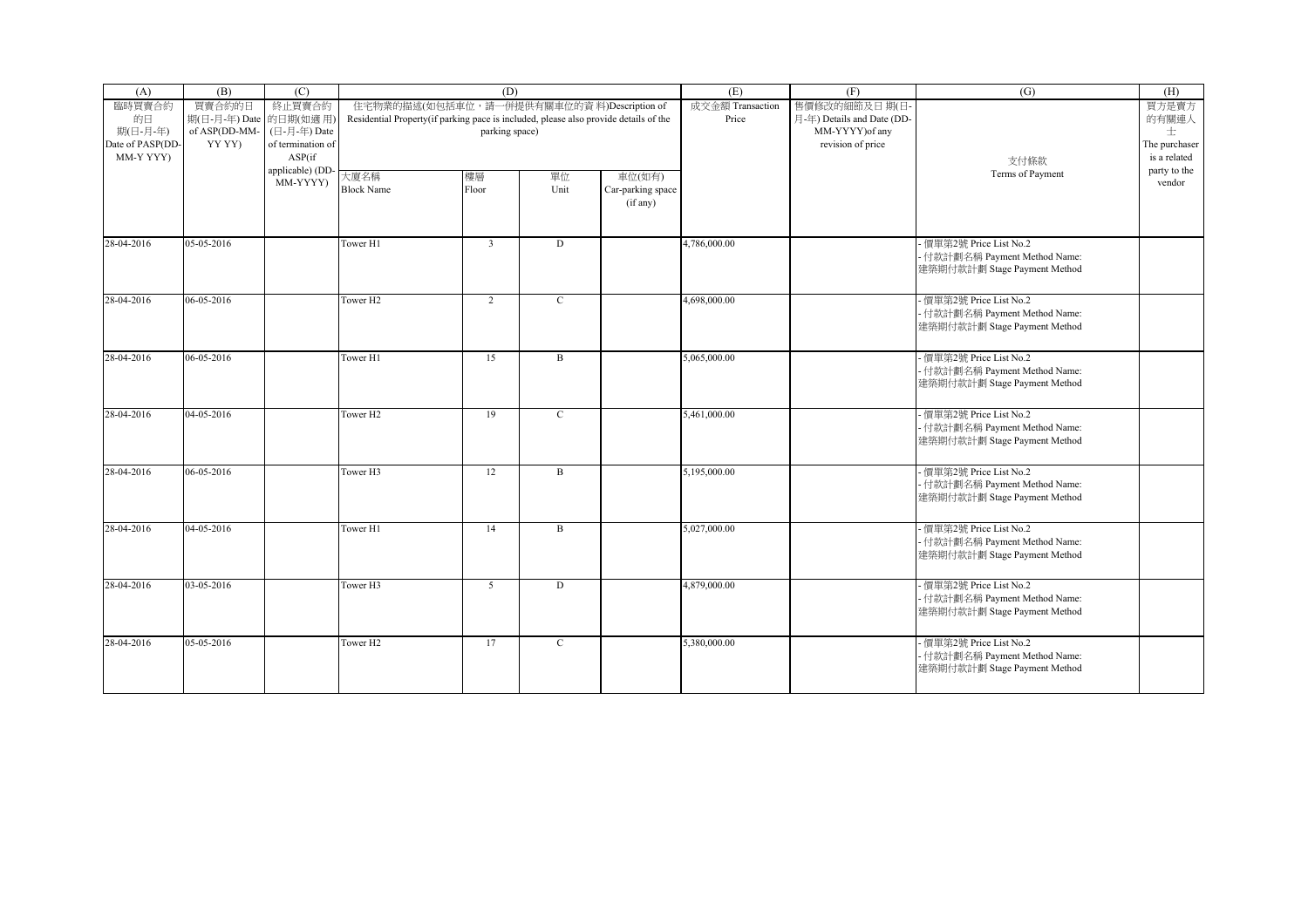| (A)                                       | (B)                              | (C)                                         |                                                                                      | (D)                                        |              |                                         | (E)                       | (F)                                        | (G)                                                                                      | (H)                                |
|-------------------------------------------|----------------------------------|---------------------------------------------|--------------------------------------------------------------------------------------|--------------------------------------------|--------------|-----------------------------------------|---------------------------|--------------------------------------------|------------------------------------------------------------------------------------------|------------------------------------|
| 臨時買賣合約<br>的日                              | 買賣合約的日<br>期(日-月-年) Date 的日期(如適用) | 終止買賣合約                                      | Residential Property(if parking pace is included, please also provide details of the | 住宅物業的描述(如包括車位, 請一併提供有關車位的資料)Description of |              |                                         | 成交金額 Transaction<br>Price | 售價修改的細節及日期(日<br>月-年) Details and Date (DD- |                                                                                          | 買方是賣方<br>的有關連人                     |
| 期(日-月-年)<br>Date of PASP(DD-<br>MM-Y YYY) | of ASP(DD-MM-<br>YY YY)          | (日-月-年) Date<br>of termination of<br>ASP(if |                                                                                      | parking space)                             |              |                                         |                           | MM-YYYY) of any<br>revision of price       | 支付條款                                                                                     | 士<br>The purchaser<br>is a related |
|                                           |                                  | applicable) (DD<br>MM-YYYY)                 | 大廈名稱<br><b>Block Name</b>                                                            | 樓層<br>Floor                                | 單位<br>Unit   | 車位(如有)<br>Car-parking space<br>(if any) |                           |                                            | Terms of Payment                                                                         | party to the<br>vendor             |
| 28-04-2016                                | 05-05-2016                       |                                             | Tower H1                                                                             | $\overline{2}$                             | $\mathbf C$  |                                         | 5,704,000.00              |                                            | - 價單第2號 Price List No.2<br>- 付款計劃名稱 Payment Method Name:<br>建築期付款計劃 Stage Payment Method |                                    |
| 28-04-2016                                | 06-05-2016                       |                                             | Tower H3                                                                             | 18                                         | D            |                                         | 5,530,000.00              |                                            | - 價單第2號 Price List No.2<br>- 付款計劃名稱 Payment Method Name:<br>建築期付款計劃 Stage Payment Method |                                    |
| 28-04-2016                                | 03-05-2016                       |                                             | Tower H <sub>2</sub>                                                                 | 19                                         | D            |                                         | 5,334,000.00              |                                            | 價單第2號 Price List No.2<br>- 付款計劃名稱 Payment Method Name:<br>建築期付款計劃 Stage Payment Method   |                                    |
| 28-04-2016                                | 06-05-2016                       |                                             | Tower H <sub>2</sub>                                                                 | 14                                         | $\mathbf{C}$ |                                         | 5,261,000.00              |                                            | 價單第2號 Price List No.2<br>- 付款計劃名稱 Payment Method Name:<br>建築期付款計劃 Stage Payment Method   |                                    |
| 28-04-2016                                | 04-05-2016                       |                                             | Tower H <sub>2</sub>                                                                 | 18                                         | D            |                                         | 5,334,000.00              |                                            | - 價單第2號 Price List No.2<br>- 付款計劃名稱 Payment Method Name:<br>建築期付款計劃 Stage Payment Method |                                    |
| 29-04-2016                                | 06-05-2016                       |                                             | Tower H1                                                                             | 12                                         | $\mathbf C$  |                                         | 6,166,000.00              |                                            | - 價單第2號 Price List No.2<br>- 付款計劃名稱 Payment Method Name:<br>建築期付款計劃 Stage Payment Method |                                    |
| 29-04-2016                                | 09-05-2016                       |                                             | Tower H <sub>2</sub>                                                                 | 8                                          | $\mathbf{F}$ |                                         | 5,221,000.00              |                                            | 價單第2號 Price List No.2<br>- 付款計劃名稱 Payment Method Name:<br>建築期付款計劃 Stage Payment Method   |                                    |
| 29-04-2016                                | 03-05-2016                       |                                             | Tower H3                                                                             | 8                                          | D            |                                         | 5,132,000.00              |                                            | - 價單第2號 Price List No.2<br>- 付款計劃名稱 Payment Method Name:<br>建築期付款計劃 Stage Payment Method |                                    |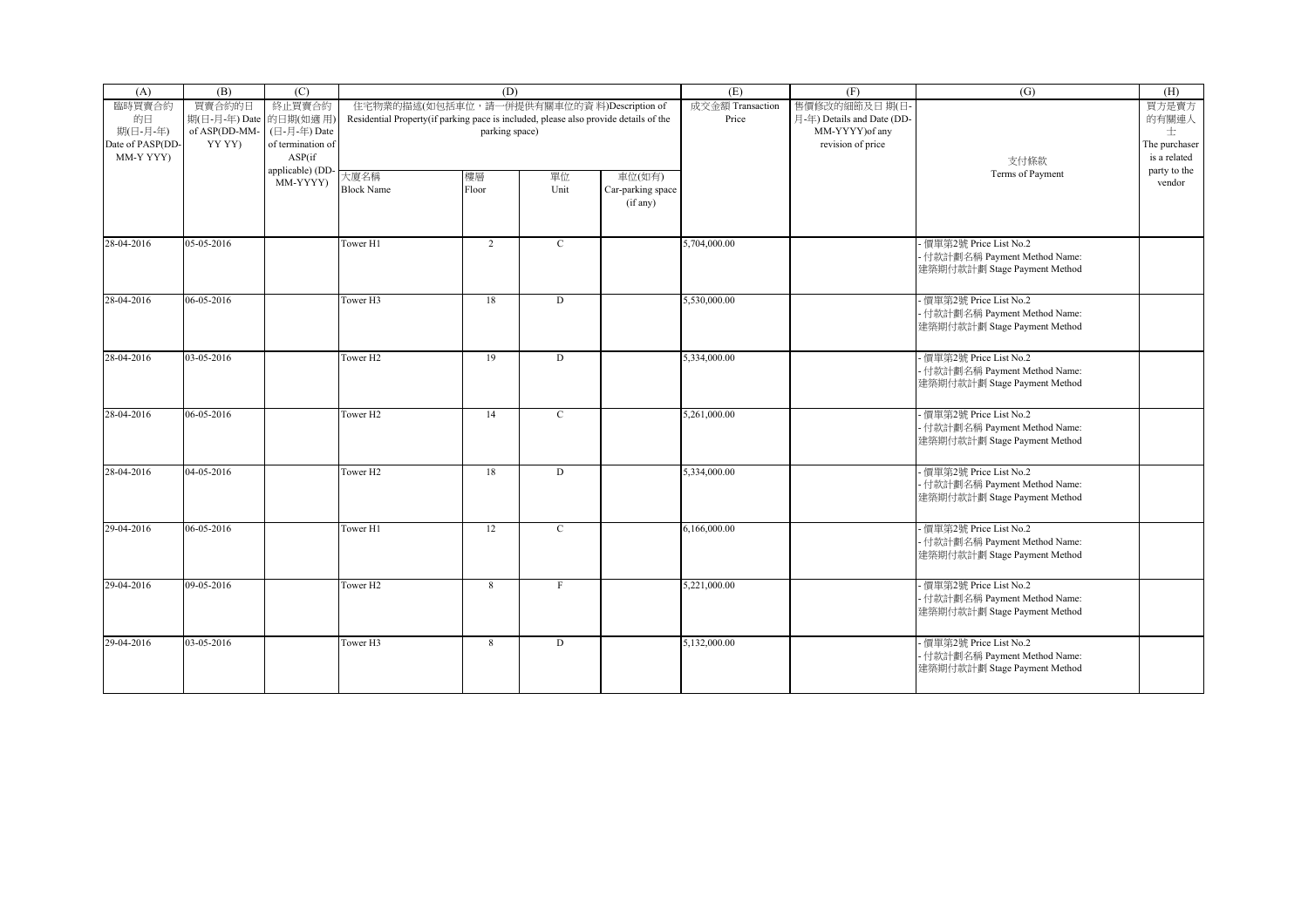| (A)                                                       | (B)                                                         | (C)                                                   |                                                                                      | (D)                                                          |             |                                         | (E)                       | (F)                                                                                | (G)                                                                                      | (H)                                                  |
|-----------------------------------------------------------|-------------------------------------------------------------|-------------------------------------------------------|--------------------------------------------------------------------------------------|--------------------------------------------------------------|-------------|-----------------------------------------|---------------------------|------------------------------------------------------------------------------------|------------------------------------------------------------------------------------------|------------------------------------------------------|
| 臨時買賣合約<br>的日<br>期(日-月-年)<br>Date of PASP(DD-<br>MM-Y YYY) | 買賣合約的日<br>期(日-月-年) Date 的日期(如適用)<br>of ASP(DD-MM-<br>YY YY) | 終止買賣合約<br>(日-月-年) Date<br>of termination of<br>ASP(if | Residential Property(if parking pace is included, please also provide details of the | 住宅物業的描述(如包括車位, 請一併提供有關車位的資料)Description of<br>parking space) |             |                                         | 成交金額 Transaction<br>Price | 售價修改的細節及日期(日<br>月-年) Details and Date (DD-<br>MM-YYYY) of any<br>revision of price | 支付條款                                                                                     | 買方是賣方<br>的有關連人<br>士<br>The purchaser<br>is a related |
|                                                           |                                                             | applicable) (DD-<br>MM-YYYY)                          | 大廈名稱<br><b>Block Name</b>                                                            | 樓層<br>Floor                                                  | 單位<br>Unit  | 車位(如有)<br>Car-parking space<br>(if any) |                           |                                                                                    | Terms of Payment                                                                         | party to the<br>vendor                               |
| 29-04-2016                                                | 09-05-2016                                                  |                                                       | Tower H <sub>2</sub>                                                                 | 13                                                           | G           |                                         | 6,060,000.00              |                                                                                    | 價單第2號 Price List No.2<br>- 付款計劃名稱 Payment Method Name:<br>建築期付款計劃 Stage Payment Method   |                                                      |
| 29-04-2016                                                | 09-05-2016                                                  |                                                       | Tower H3                                                                             | 9                                                            | D           |                                         | 5,132,000.00              |                                                                                    | - 價單第2號 Price List No.2<br>- 付款計劃名稱 Payment Method Name:<br>建築期付款計劃 Stage Payment Method |                                                      |
| 29-04-2016                                                | 05-05-2016                                                  |                                                       | Tower H1                                                                             | 15                                                           | E           |                                         | 6,290,000.00              |                                                                                    | - 價單第2號 Price List No.2<br>- 付款計劃名稱 Payment Method Name:<br>建築期付款計劃 Stage Payment Method |                                                      |
| 29-04-2016                                                | 05-05-2016                                                  |                                                       | Tower H <sub>3</sub>                                                                 | $\overline{2}$                                               | D           |                                         | 4,758,000.00              |                                                                                    | 價單第2號 Price List No.2<br>- 付款計劃名稱 Payment Method Name:<br>建築期付款計劃 Stage Payment Method   |                                                      |
| 29-04-2016                                                | 09-05-2016                                                  |                                                       | Tower H <sub>2</sub>                                                                 | $\overline{2}$                                               | E           |                                         | 4,630,000.00              |                                                                                    | - 價單第2號 Price List No.2<br>- 付款計劃名稱 Payment Method Name:<br>建築期付款計劃 Stage Payment Method |                                                      |
| 29-04-2016                                                | 09-05-2016                                                  |                                                       | Tower H3                                                                             | $7\overline{ }$                                              | $\mathbf D$ |                                         | 5,055,000.00              |                                                                                    | - 價單第2號 Price List No.2<br>- 付款計劃名稱 Payment Method Name:<br>建築期付款計劃 Stage Payment Method |                                                      |
| 29-04-2016                                                | 29-04-2016                                                  |                                                       | Tower H1                                                                             | $\overline{4}$                                               | $\mathbf C$ |                                         | 5,806,000.00              |                                                                                    | - 價單第2號 Price List No.2<br>- 付款計劃名稱 Payment Method Name:<br>建築期付款計劃 Stage Payment Method |                                                      |
| 29-04-2016                                                | 06-05-2016                                                  |                                                       | Tower H3                                                                             | $\overline{4}$                                               | $\mathbf D$ |                                         | 4,842,000.00              |                                                                                    | - 價單第2號 Price List No.2<br>- 付款計劃名稱 Payment Method Name:<br>建築期付款計劃 Stage Payment Method |                                                      |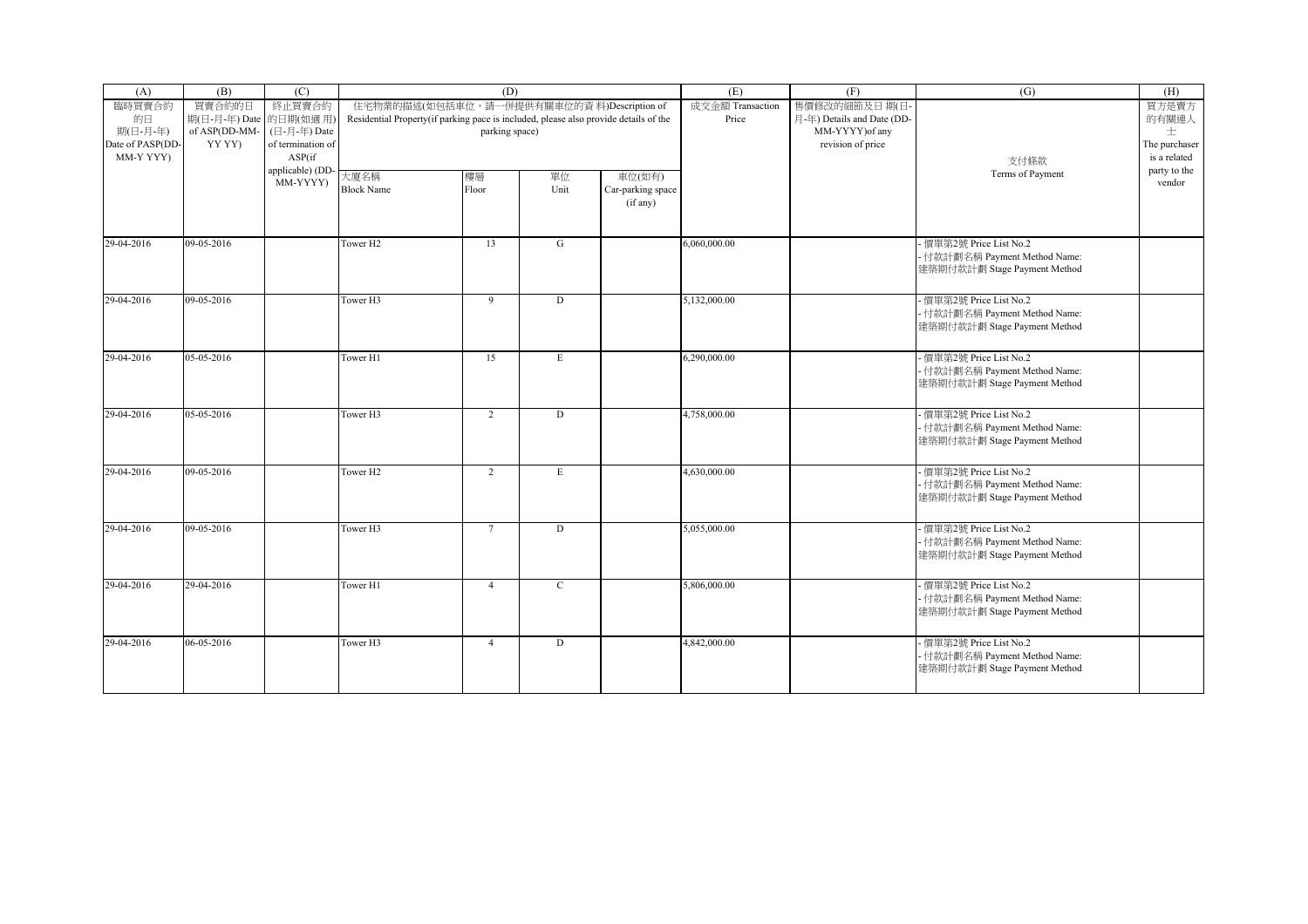| (A)                                                       | (B)                                                         | (C)                                                   |                                                                                      | (D)                                                          |                  |                                         | (E)                       | (F)                                                                                | (G)                                                                                      | (H)                                                  |
|-----------------------------------------------------------|-------------------------------------------------------------|-------------------------------------------------------|--------------------------------------------------------------------------------------|--------------------------------------------------------------|------------------|-----------------------------------------|---------------------------|------------------------------------------------------------------------------------|------------------------------------------------------------------------------------------|------------------------------------------------------|
| 臨時買賣合約<br>的日<br>期(日-月-年)<br>Date of PASP(DD-<br>MM-Y YYY) | 買賣合約的日<br>期(日-月-年) Date 的日期(如適用)<br>of ASP(DD-MM-<br>YY YY) | 終止買賣合約<br>(日-月-年) Date<br>of termination of<br>ASP(if | Residential Property(if parking pace is included, please also provide details of the | 住宅物業的描述(如包括車位, 請一併提供有關車位的資料)Description of<br>parking space) |                  |                                         | 成交金額 Transaction<br>Price | 售價修改的細節及日期(日<br>月-年) Details and Date (DD-<br>MM-YYYY) of any<br>revision of price | 支付條款                                                                                     | 買方是賣方<br>的有關連人<br>士<br>The purchaser<br>is a related |
|                                                           |                                                             | applicable) (DD-<br>MM-YYYY)                          | 大廈名稱<br><b>Block Name</b>                                                            | 樓層<br>Floor                                                  | 單位<br>Unit       | 車位(如有)<br>Car-parking space<br>(if any) |                           |                                                                                    | Terms of Payment                                                                         | party to the<br>vendor                               |
| 29-04-2016                                                | 05-05-2016                                                  |                                                       | Tower H <sub>3</sub>                                                                 | 14                                                           | $\mathbf C$      |                                         | 6,371,000.00              |                                                                                    | 價單第2號 Price List No.2<br>- 付款計劃名稱 Payment Method Name:<br>建築期付款計劃 Stage Payment Method   |                                                      |
| 29-04-2016                                                | 05-05-2016                                                  |                                                       | Tower H <sub>2</sub>                                                                 | 16                                                           | $\boldsymbol{A}$ |                                         | 5,530,000.00              |                                                                                    | - 價單第2號 Price List No.2<br>- 付款計劃名稱 Payment Method Name:<br>建築期付款計劃 Stage Payment Method |                                                      |
| 29-04-2016                                                | 05-05-2016                                                  |                                                       | Tower H1                                                                             | 17                                                           | $\mathbf{B}$     |                                         | 5,142,000.00              |                                                                                    | - 價單第2號 Price List No.2<br>- 付款計劃名稱 Payment Method Name:<br>建築期付款計劃 Stage Payment Method |                                                      |
| 29-04-2016                                                | 09-05-2016                                                  |                                                       | Tower H <sub>3</sub>                                                                 | $\overline{3}$                                               | D                |                                         | 4,806,000.00              |                                                                                    | 價單第2號 Price List No.2<br>- 付款計劃名稱 Payment Method Name:<br>建築期付款計劃 Stage Payment Method   |                                                      |
| 29-04-2016                                                | 06-05-2016                                                  |                                                       | Tower H3                                                                             | 11                                                           | D                |                                         | 5.210.000.00              |                                                                                    | - 價單第2號 Price List No.2<br>- 付款計劃名稱 Payment Method Name:<br>建築期付款計劃 Stage Payment Method |                                                      |
| 29-04-2016                                                | 09-05-2016                                                  |                                                       | Tower L1                                                                             | $\overline{2}$                                               | G                |                                         | 4,715,000.00              |                                                                                    | - 價單第2號 Price List No.2<br>- 付款計劃名稱 Payment Method Name:<br>建築期付款計劃 Stage Payment Method |                                                      |
| 03-05-2016                                                | 10-05-2016                                                  |                                                       | Tower H3                                                                             | 12                                                           | D                |                                         | 5,249,000.00              |                                                                                    | - 價單第2號 Price List No.2<br>- 付款計劃名稱 Payment Method Name:<br>建築期付款計劃 Stage Payment Method |                                                      |
| 03-05-2016                                                | 10-05-2016                                                  |                                                       | Tower H3                                                                             | 6                                                            | B                |                                         | 4,966,000.00              |                                                                                    | - 價單第2號 Price List No.2<br>- 付款計劃名稱 Payment Method Name:<br>建築期付款計劃 Stage Payment Method |                                                      |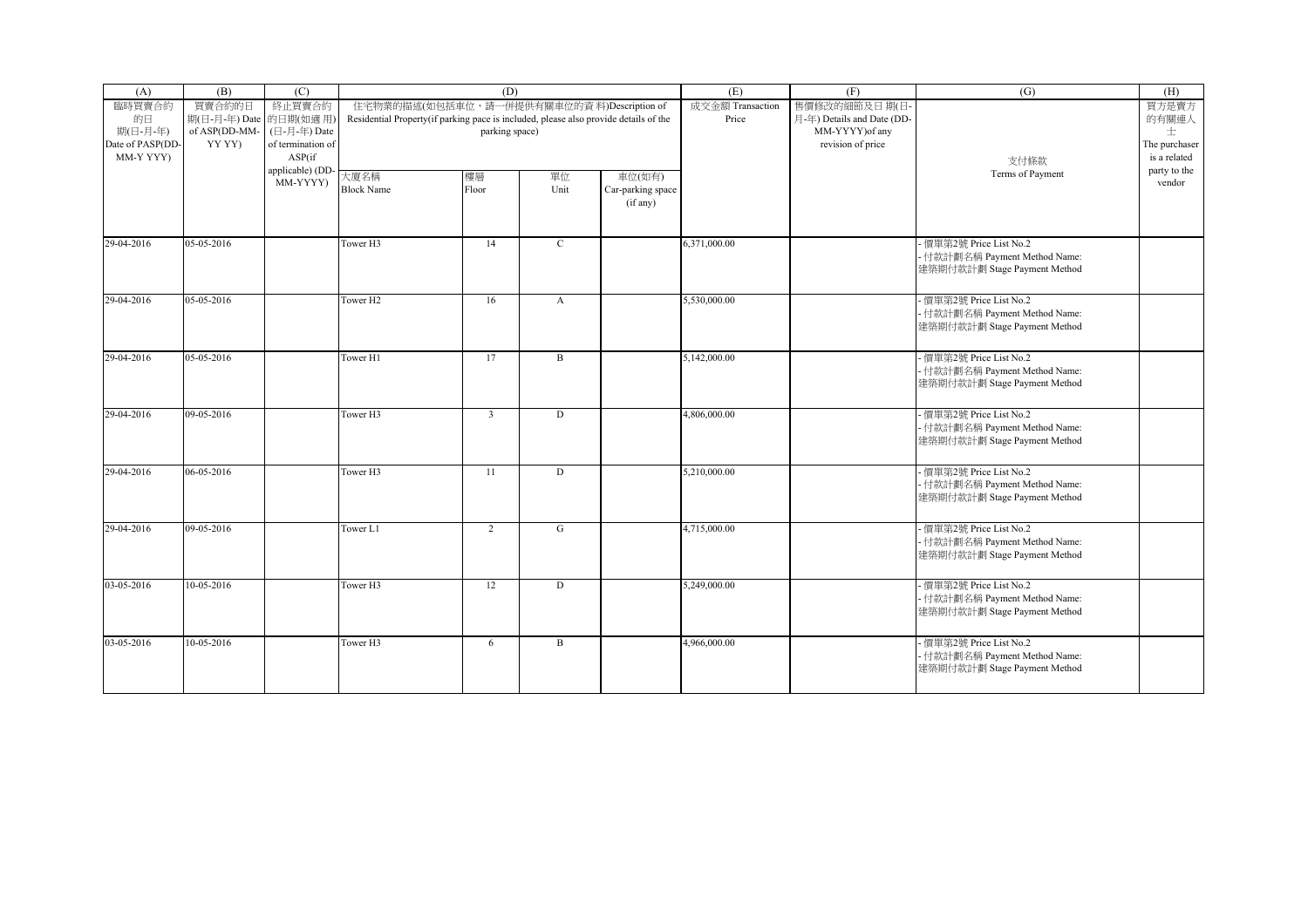| (A)              | (B)                    | (C)               |                                                                                      | (D)            |              |                   | (E)              | (F)                        | (G)                           | (H)           |
|------------------|------------------------|-------------------|--------------------------------------------------------------------------------------|----------------|--------------|-------------------|------------------|----------------------------|-------------------------------|---------------|
| 臨時買賣合約           | 買賣合約的日                 | 終止買賣合約            | 住宅物業的描述(如包括車位, 請一併提供有關車位的資料)Description of                                           |                |              |                   | 成交金額 Transaction | 售價修改的細節及日期(日               |                               | 買方是賣方         |
| 的日               | 期(日-月-年) Date 的日期(如適用) |                   | Residential Property(if parking pace is included, please also provide details of the |                |              |                   | Price            | 月-年) Details and Date (DD- |                               | 的有關連人         |
| 期(日-月-年)         | of ASP(DD-MM-          | (日-月-年) Date      |                                                                                      | parking space) |              |                   |                  | MM-YYYY) of any            |                               | 士             |
| Date of PASP(DD- | YY YY)                 | of termination of |                                                                                      |                |              |                   |                  | revision of price          |                               | The purchaser |
| MM-Y YYY)        |                        | ASP(if)           |                                                                                      |                |              |                   |                  |                            | 支付條款                          | is a related  |
|                  |                        | applicable) (DD-  | 大廈名稱                                                                                 | 樓層             | 單位           | 車位(如有)            |                  |                            | Terms of Payment              | party to the  |
|                  |                        | MM-YYYYY)         | <b>Block Name</b>                                                                    | Floor          | Unit         | Car-parking space |                  |                            |                               | vendor        |
|                  |                        |                   |                                                                                      |                |              | (if any)          |                  |                            |                               |               |
|                  |                        |                   |                                                                                      |                |              |                   |                  |                            |                               |               |
|                  |                        |                   |                                                                                      |                |              |                   |                  |                            |                               |               |
| 03-05-2016       | $09-05-2016$           |                   | Tower H1                                                                             | 18             | $\mathbf{B}$ |                   | 5,218,000.00     |                            | 便單第2號 Price List No.2         |               |
|                  |                        |                   |                                                                                      |                |              |                   |                  |                            | · 付款計劃名稱 Payment Method Name: |               |
|                  |                        |                   |                                                                                      |                |              |                   |                  |                            | 建築期付款計劃 Stage Payment Method  |               |
|                  |                        |                   |                                                                                      |                |              |                   |                  |                            |                               |               |
| 03-05-2016       | 06-05-2016             |                   | Tower H1                                                                             | 2              | D            |                   | 4,738,000.00     |                            | 價單第2號 Price List No.2         |               |
|                  |                        |                   |                                                                                      |                |              |                   |                  |                            | - 付款計劃名稱 Payment Method Name: |               |
|                  |                        |                   |                                                                                      |                |              |                   |                  |                            |                               |               |
|                  |                        |                   |                                                                                      |                |              |                   |                  |                            | 建築期付款計劃 Stage Payment Method  |               |
|                  |                        |                   |                                                                                      |                |              |                   |                  |                            |                               |               |
| 03-05-2016       | 09-05-2016             |                   | Tower H1                                                                             | 18             | E            |                   | 6,480,000.00     |                            | 便單第2號 Price List No.2         |               |
|                  |                        |                   |                                                                                      |                |              |                   |                  |                            | - 付款計劃名稱 Payment Method Name: |               |
|                  |                        |                   |                                                                                      |                |              |                   |                  |                            | 建築期付款計劃 Stage Payment Method  |               |
|                  |                        |                   |                                                                                      |                |              |                   |                  |                            |                               |               |
| 03-05-2016       | 10-05-2016             |                   | Tower <sub>H2</sub>                                                                  | 10             | $\, {\bf B}$ |                   | 5,985,000.00     |                            | 便單第2號 Price List No.2         |               |
|                  |                        |                   |                                                                                      |                |              |                   |                  |                            | · 付款計劃名稱 Payment Method Name: |               |
|                  |                        |                   |                                                                                      |                |              |                   |                  |                            | 建築期付款計劃 Stage Payment Method  |               |
|                  |                        |                   |                                                                                      |                |              |                   |                  |                            |                               |               |
| 03-05-2016       | 簽訂臨時買                  |                   | Tower <sub>H3</sub>                                                                  | 19             | D            |                   | 5,530,000.00     |                            | 便單第2號 Price List No.2         |               |
|                  | 賣合約後交                  |                   |                                                                                      |                |              |                   |                  |                            | - 付款計劃名稱 Payment Method Name: |               |
|                  | 易再未有進 展                |                   |                                                                                      |                |              |                   |                  |                            | 建築期付款計劃 Stage Payment Method  |               |
|                  | The PASP               |                   |                                                                                      |                |              |                   |                  |                            |                               |               |
|                  | has not proceeded      |                   |                                                                                      |                |              |                   |                  |                            |                               |               |
|                  | further                |                   |                                                                                      |                |              |                   |                  |                            |                               |               |
|                  |                        |                   |                                                                                      |                |              |                   |                  |                            |                               |               |
|                  |                        |                   |                                                                                      |                |              |                   |                  |                            |                               |               |
| 03-05-2016       | 10-05-2016             |                   | Tower <sub>H2</sub>                                                                  | 10             | $\mathbf{A}$ |                   | 5,288,000.00     |                            | 便單第2號 Price List No.2         |               |
|                  |                        |                   |                                                                                      |                |              |                   |                  |                            | - 付款計劃名稱 Payment Method Name: |               |
|                  |                        |                   |                                                                                      |                |              |                   |                  |                            | 建築期付款計劃 Stage Payment Method  |               |
|                  |                        |                   |                                                                                      |                |              |                   |                  |                            |                               |               |
| 03-05-2016       | 09-05-2016             |                   | Tower H1                                                                             | 13             | $\mathbf E$  |                   | 6,196,000.00     |                            | 便單第2號 Price List No.2         |               |
|                  |                        |                   |                                                                                      |                |              |                   |                  |                            | · 付款計劃名稱 Payment Method Name: |               |
|                  |                        |                   |                                                                                      |                |              |                   |                  |                            |                               |               |
|                  |                        |                   |                                                                                      |                |              |                   |                  |                            | 建築期付款計劃 Stage Payment Method  |               |
|                  |                        |                   |                                                                                      |                |              |                   |                  |                            |                               |               |
| 03-05-2016       | 09-05-2016             |                   | Tower <sub>H2</sub>                                                                  | $\overline{4}$ | $\mathbf{A}$ |                   | 5,054,000.00     |                            | - 價單第2號 Price List No.2       |               |
|                  |                        |                   |                                                                                      |                |              |                   |                  |                            | - 付款計劃名稱 Payment Method Name: |               |
|                  |                        |                   |                                                                                      |                |              |                   |                  |                            | 建築期付款計劃 Stage Payment Method  |               |
|                  |                        |                   |                                                                                      |                |              |                   |                  |                            |                               |               |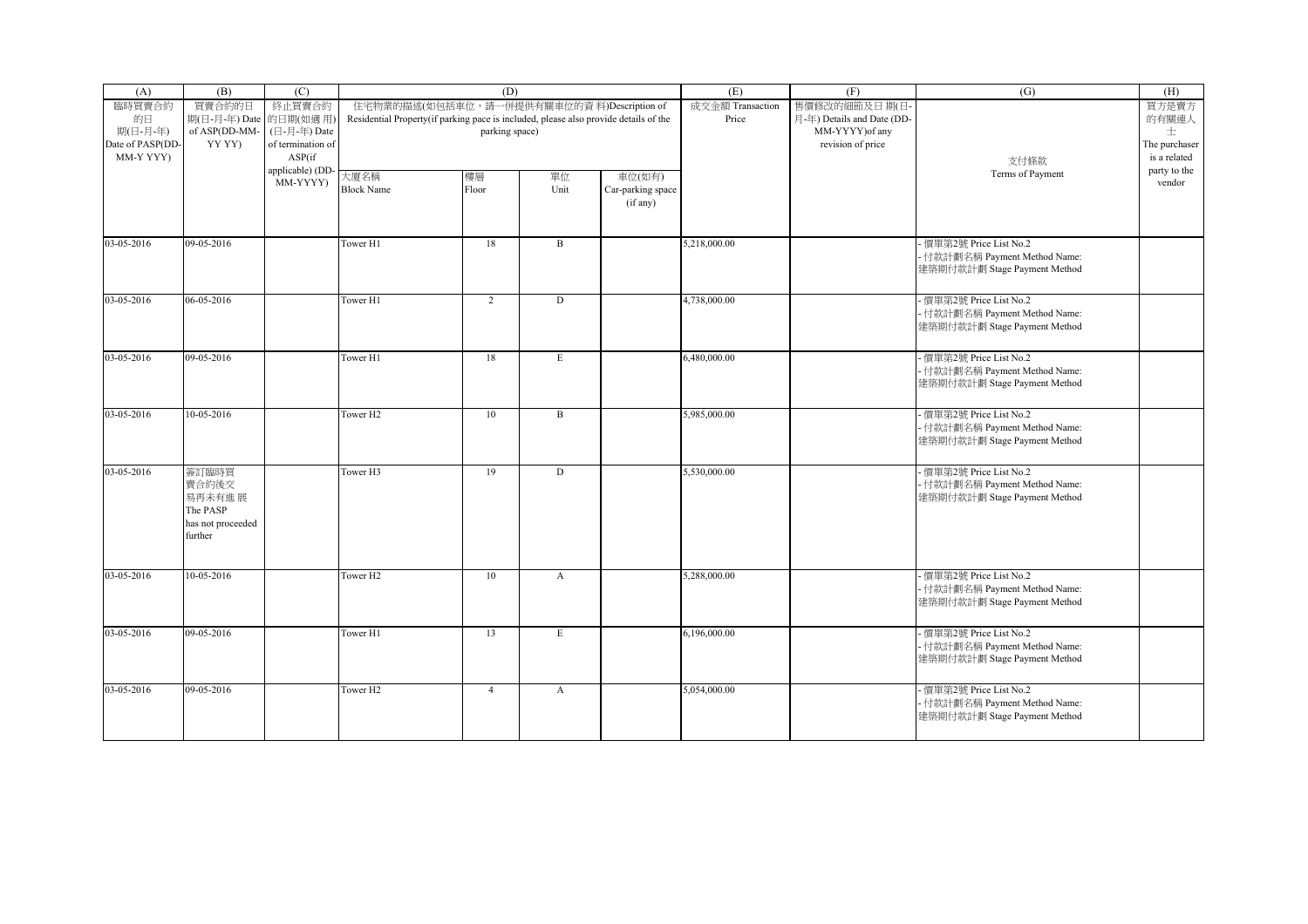| (A)                           | (B)                                               | (C)                         |                                                                                      | (D)                                                          |              |                                         | (E)                       | (F)                                                           | (G)                                                                                      | (H)                           |
|-------------------------------|---------------------------------------------------|-----------------------------|--------------------------------------------------------------------------------------|--------------------------------------------------------------|--------------|-----------------------------------------|---------------------------|---------------------------------------------------------------|------------------------------------------------------------------------------------------|-------------------------------|
| 臨時買賣合約<br>的日<br>期(日-月-年)      | 買賣合約的日<br>期(日-月-年) Date 的日期(如適用)<br>of ASP(DD-MM- | 終止買賣合約<br>(日-月-年) Date      | Residential Property(if parking pace is included, please also provide details of the | 住宅物業的描述(如包括車位, 請一併提供有關車位的資料)Description of<br>parking space) |              |                                         | 成交金額 Transaction<br>Price | 售價修改的細節及日期(日<br>月-年) Details and Date (DD-<br>MM-YYYY) of any |                                                                                          | 買方是賣方<br>的有關連人<br>士           |
| Date of PASP(DD-<br>MM-Y YYY) | YY YY)                                            | of termination of<br>ASP(if |                                                                                      |                                                              |              |                                         |                           | revision of price                                             | 支付條款                                                                                     | The purchaser<br>is a related |
|                               |                                                   | applicable) (DD<br>MM-YYYY) | 大廈名稱<br><b>Block Name</b>                                                            | 樓層<br>Floor                                                  | 單位<br>Unit   | 車位(如有)<br>Car-parking space<br>(if any) |                           |                                                               | Terms of Payment                                                                         | party to the<br>vendor        |
| 03-05-2016                    | 06-05-2016                                        |                             | Tower H3                                                                             | $\overline{4}$                                               | $\mathbf C$  |                                         | 5,791,000.00              |                                                               | - 價單第2號 Price List No.2<br>- 付款計劃名稱 Payment Method Name:<br>建築期付款計劃 Stage Payment Method |                               |
| 03-05-2016                    | 10-05-2016                                        |                             | Tower H3                                                                             | 8                                                            | $\mathbf{F}$ |                                         | 5,017,000.00              |                                                               | - 價單第2號 Price List No.2<br>- 付款計劃名稱 Payment Method Name:<br>建築期付款計劃 Stage Payment Method |                               |
| 03-05-2016                    | 10-05-2016                                        |                             | Tower H1                                                                             | 19                                                           | $\mathbf{B}$ |                                         | 5,218,000.00              |                                                               | 價單第2號 Price List No.2<br>- 付款計劃名稱 Payment Method Name:<br>建築期付款計劃 Stage Payment Method   |                               |
| 03-05-2016                    | 10-05-2016                                        |                             | Tower L1                                                                             | $\mathbf{1}$                                                 | $\mathbf{B}$ |                                         | 4,619,000.00              |                                                               | 價單第2號 Price List No.2<br>- 付款計劃名稱 Payment Method Name:<br>建築期付款計劃 Stage Payment Method   |                               |
| 03-05-2016                    | 09-05-2016                                        |                             | Tower H3                                                                             | $\overline{1}$                                               | D            |                                         | 4,710,000.00              |                                                               | - 價單第2號 Price List No.2<br>- 付款計劃名稱 Payment Method Name:<br>建築期付款計劃 Stage Payment Method |                               |
| 03-05-2016                    | 10-05-2016                                        |                             | Tower H1                                                                             | 13                                                           | $\mathbf C$  |                                         | 6,212,000.00              |                                                               | - 價單第2號 Price List No.2<br>- 付款計劃名稱 Payment Method Name:<br>建築期付款計劃 Stage Payment Method |                               |
| 03-05-2016                    | 10-05-2016                                        |                             | Tower H <sub>2</sub>                                                                 | $\overline{1}$                                               | E            |                                         | 4.585,000.00              |                                                               | 價單第2號 Price List No.2<br>- 付款計劃名稱 Payment Method Name:<br>建築期付款計劃 Stage Payment Method   |                               |
| 04-05-2016                    | 11-05-2016                                        |                             | Tower H <sub>2</sub>                                                                 | 21                                                           | D            |                                         | 5,415,000.00              |                                                               | - 價單第2號 Price List No.2<br>- 付款計劃名稱 Payment Method Name:<br>建築期付款計劃 Stage Payment Method |                               |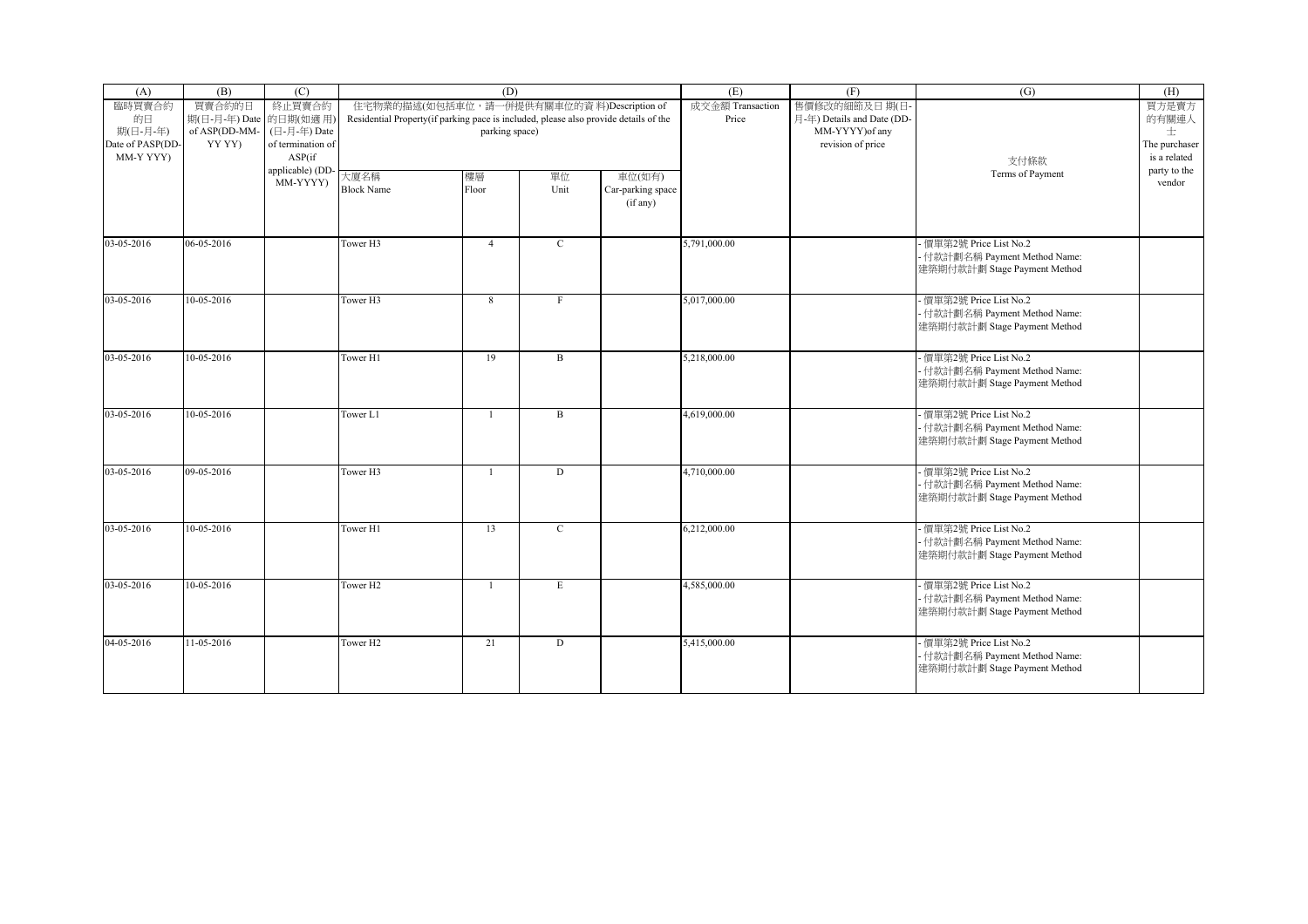| (A)                                       | (B)                              | (C)                                         |                                                                                      | (D)                                        |              |                                         | (E)                       | (F)                                        | (G)                                                                                      | (H)                                |
|-------------------------------------------|----------------------------------|---------------------------------------------|--------------------------------------------------------------------------------------|--------------------------------------------|--------------|-----------------------------------------|---------------------------|--------------------------------------------|------------------------------------------------------------------------------------------|------------------------------------|
| 臨時買賣合約<br>的日                              | 買賣合約的日<br>期(日-月-年) Date 的日期(如適用) | 終止買賣合約                                      | Residential Property(if parking pace is included, please also provide details of the | 住宅物業的描述(如包括車位, 請一併提供有關車位的資料)Description of |              |                                         | 成交金額 Transaction<br>Price | 售價修改的細節及日期(日<br>月-年) Details and Date (DD- |                                                                                          | 買方是賣方<br>的有關連人                     |
| 期(日-月-年)<br>Date of PASP(DD-<br>MM-Y YYY) | of ASP(DD-MM-<br>YY YY)          | (日-月-年) Date<br>of termination of<br>ASP(if |                                                                                      | parking space)                             |              |                                         |                           | MM-YYYY) of any<br>revision of price       | 支付條款                                                                                     | 士<br>The purchaser<br>is a related |
|                                           |                                  | applicable) (DD<br>MM-YYYY)                 | 大廈名稱<br><b>Block Name</b>                                                            | 樓層<br>Floor                                | 單位<br>Unit   | 車位(如有)<br>Car-parking space<br>(if any) |                           |                                            | Terms of Payment                                                                         | party to the<br>vendor             |
| 04-05-2016                                | 11-05-2016                       |                                             | Tower H <sub>2</sub>                                                                 | 21                                         | $\mathbf C$  |                                         | 5,543,000.00              |                                            | - 價單第2號 Price List No.2<br>- 付款計劃名稱 Payment Method Name:<br>建築期付款計劃 Stage Payment Method |                                    |
| 04-05-2016                                | 10-05-2016                       |                                             | Tower H <sub>2</sub>                                                                 | $\mathbf{1}$                               | $\mathbf{C}$ |                                         | 4,651,000.00              |                                            | - 價單第2號 Price List No.2<br>- 付款計劃名稱 Payment Method Name:<br>建築期付款計劃 Stage Payment Method |                                    |
| 04-05-2016                                | 11-05-2016                       |                                             | Tower H3                                                                             | 6                                          | F            |                                         | 4,904,000.00              |                                            | 價單第2號 Price List No.2<br>- 付款計劃名稱 Payment Method Name:<br>建築期付款計劃 Stage Payment Method   |                                    |
| 04-05-2016                                | 11-05-2016                       |                                             | Tower H3                                                                             | $\overline{7}$                             | $\mathbf{F}$ |                                         | 4,942,000.00              |                                            | 價單第2號 Price List No.2<br>- 付款計劃名稱 Payment Method Name:<br>建築期付款計劃 Stage Payment Method   |                                    |
| 04-05-2016                                | 10-05-2016                       |                                             | Tower H1                                                                             | 20                                         | $\mathbf B$  |                                         | 5,258,000.00              |                                            | - 價單第2號 Price List No.2<br>- 付款計劃名稱 Payment Method Name:<br>建築期付款計劃 Stage Payment Method |                                    |
| 04-05-2016                                | 09-05-2016                       |                                             | Tower H1                                                                             | 16                                         | $\mathbf C$  |                                         | 6,353,000.00              |                                            | - 價單第2號 Price List No.2<br>- 付款計劃名稱 Payment Method Name:<br>建築期付款計劃 Stage Payment Method |                                    |
| 04-05-2016                                | 11-05-2016                       |                                             | Tower H <sub>2</sub>                                                                 | $7\overline{ }$                            | $\mathbf{F}$ |                                         | 5,142,000.00              |                                            | 價單第2號 Price List No.2<br>- 付款計劃名稱 Payment Method Name:<br>建築期付款計劃 Stage Payment Method   |                                    |
| 04-05-2016                                | 11-05-2016                       |                                             | Tower H3                                                                             | 8                                          | B            |                                         | 5,079,000.00              |                                            | - 價單第2號 Price List No.2<br>- 付款計劃名稱 Payment Method Name:<br>建築期付款計劃 Stage Payment Method |                                    |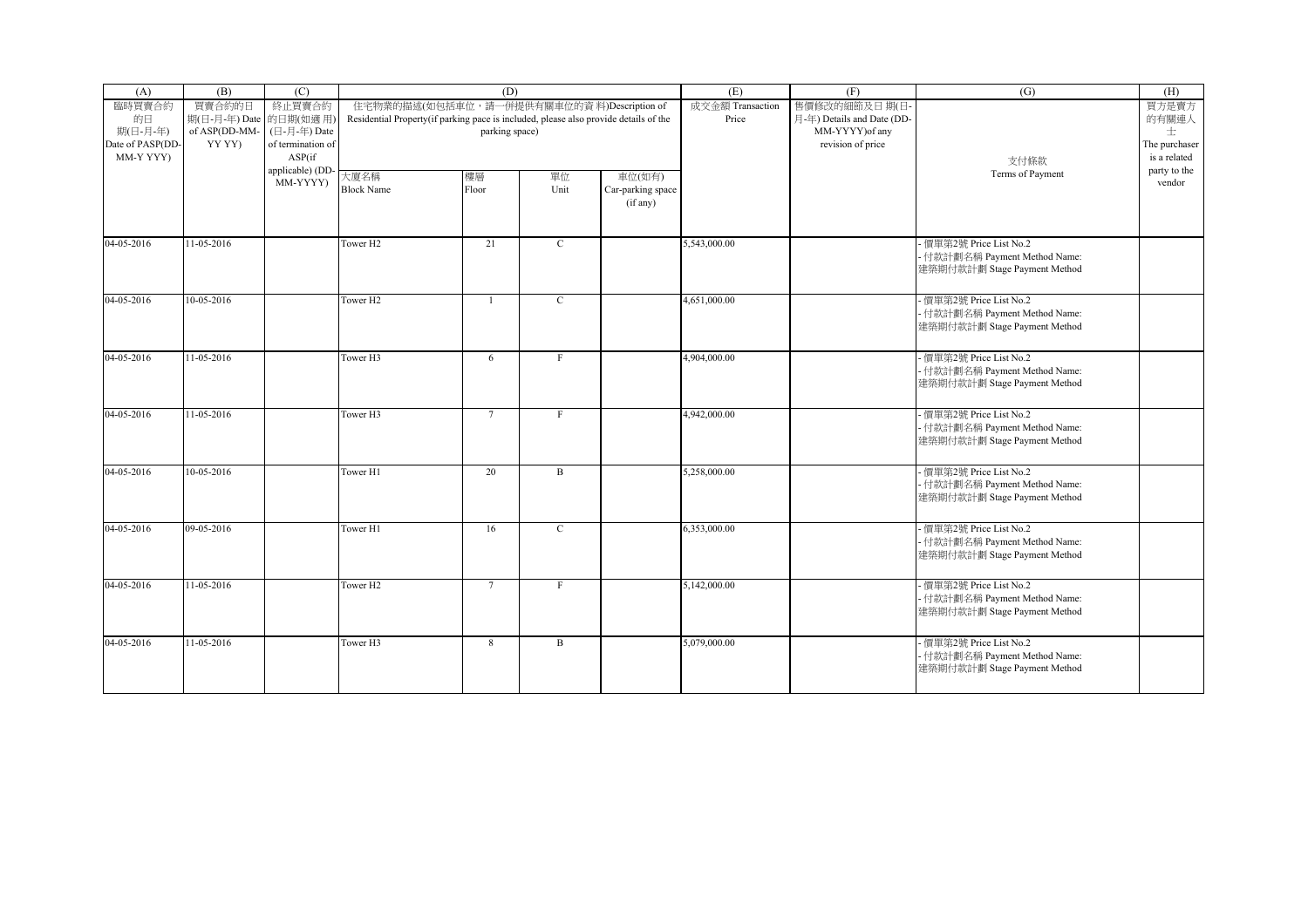| (A)                                       | (B)                              | (C)                                         |                                                                                      | (D)                                        |              |                                         | (E)                       | (F)                                        | (G)                                                                                      | (H)                                |
|-------------------------------------------|----------------------------------|---------------------------------------------|--------------------------------------------------------------------------------------|--------------------------------------------|--------------|-----------------------------------------|---------------------------|--------------------------------------------|------------------------------------------------------------------------------------------|------------------------------------|
| 臨時買賣合約<br>的日                              | 買賣合約的日<br>期(日-月-年) Date 的日期(如適用) | 終止買賣合約                                      | Residential Property(if parking pace is included, please also provide details of the | 住宅物業的描述(如包括車位, 請一併提供有關車位的資料)Description of |              |                                         | 成交金額 Transaction<br>Price | 售價修改的細節及日期(日<br>月-年) Details and Date (DD- |                                                                                          | 買方是賣方<br>的有關連人                     |
| 期(日-月-年)<br>Date of PASP(DD-<br>MM-Y YYY) | of ASP(DD-MM-<br>YY YY)          | (日-月-年) Date<br>of termination of<br>ASP(if |                                                                                      | parking space)                             |              |                                         |                           | MM-YYYY) of any<br>revision of price       | 支付條款                                                                                     | 士<br>The purchaser<br>is a related |
|                                           |                                  | applicable) (DD<br>MM-YYYY)                 | 大廈名稱<br><b>Block Name</b>                                                            | 樓層<br>Floor                                | 單位<br>Unit   | 車位(如有)<br>Car-parking space<br>(if any) |                           |                                            | Terms of Payment                                                                         | party to the<br>vendor             |
| 05-05-2016                                | 10-05-2016                       |                                             | Tower H1                                                                             | 13                                         | D            |                                         | 5,266,000.00              |                                            | - 價單第2號 Price List No.2<br>- 付款計劃名稱 Payment Method Name:<br>建築期付款計劃 Stage Payment Method |                                    |
| 05-05-2016                                | 10-05-2016                       |                                             | Tower H3                                                                             | $7\overline{ }$                            | B            |                                         | 5,003,000.00              |                                            | - 價單第2號 Price List No.2<br>- 付款計劃名稱 Payment Method Name:<br>建築期付款計劃 Stage Payment Method |                                    |
| 05-05-2016                                | 10-05-2016                       |                                             | Tower H1                                                                             | 15                                         | $\mathbf{C}$ |                                         | 6,306,000.00              |                                            | 價單第2號 Price List No.2<br>- 付款計劃名稱 Payment Method Name:<br>建築期付款計劃 Stage Payment Method   |                                    |
| 05-05-2016                                | 11-05-2016                       |                                             | Tower H3                                                                             | $\overline{7}$                             | $\mathbf{A}$ |                                         | 6,006,000.00              |                                            | 價單第2號 Price List No.2<br>- 付款計劃名稱 Payment Method Name:<br>建築期付款計劃 Stage Payment Method   |                                    |
| 05-05-2016                                | 10-05-2016                       |                                             | Tower H <sub>2</sub>                                                                 | 6                                          | $_{\rm F}$   |                                         | 5,104,000.00              |                                            | - 價單第2號 Price List No.2<br>- 付款計劃名稱 Payment Method Name:<br>建築期付款計劃 Stage Payment Method |                                    |
| 05-05-2016                                | 10-05-2016                       |                                             | Tower <sub>H3</sub>                                                                  | 19                                         | F            |                                         | 5,406,000.00              |                                            | - 價單第2號 Price List No.2<br>- 付款計劃名稱 Payment Method Name:<br>建築期付款計劃 Stage Payment Method |                                    |
| 05-05-2016                                | 12-05-2016                       | 27-06-2016                                  | Tower H3                                                                             | $\overline{3}$                             | $\mathbf{F}$ |                                         | 4,795,000.00              |                                            | 價單第2號 Price List No.2<br>- 付款計劃名稱 Payment Method Name:<br>建築期付款計劃 Stage Payment Method   |                                    |
| 05-05-2016                                | 11-05-2016                       |                                             | Tower H2                                                                             | 8                                          | B            |                                         | 5,940,000.00              |                                            | - 價單第2號 Price List No.2<br>- 付款計劃名稱 Payment Method Name:<br>建築期付款計劃 Stage Payment Method |                                    |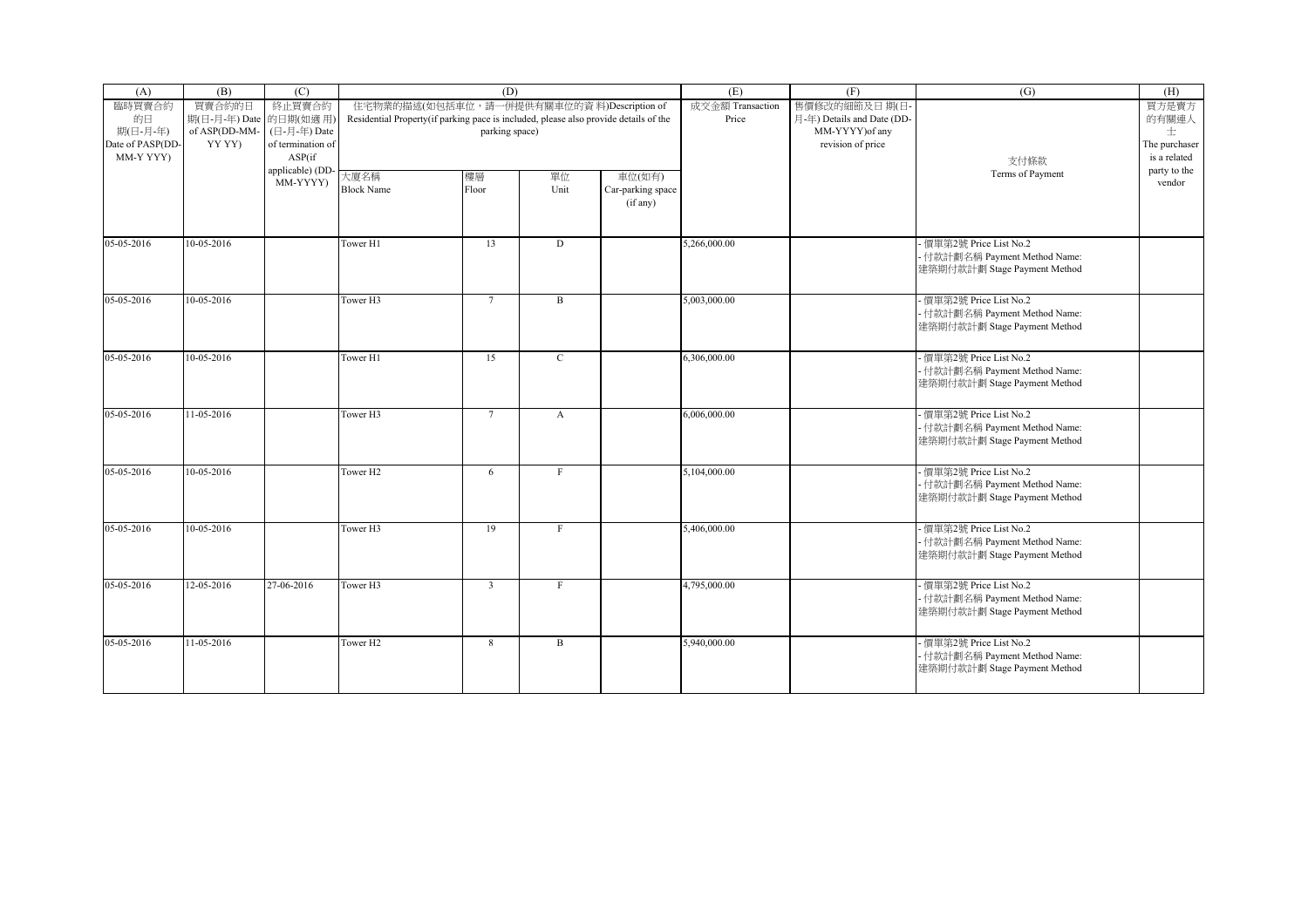| (A)                                       | (B)                              | (C)                                         |                                                                                      | (D)                                        |              |                                         | (E)                       | (F)                                        | (G)                                                                                      | (H)                                |
|-------------------------------------------|----------------------------------|---------------------------------------------|--------------------------------------------------------------------------------------|--------------------------------------------|--------------|-----------------------------------------|---------------------------|--------------------------------------------|------------------------------------------------------------------------------------------|------------------------------------|
| 臨時買賣合約<br>的日                              | 買賣合約的日<br>期(日-月-年) Date 的日期(如適用) | 終止買賣合約                                      | Residential Property(if parking pace is included, please also provide details of the | 住宅物業的描述(如包括車位, 請一併提供有關車位的資料)Description of |              |                                         | 成交金額 Transaction<br>Price | 售價修改的細節及日期(日<br>月-年) Details and Date (DD- |                                                                                          | 買方是賣方<br>的有關連人                     |
| 期(日-月-年)<br>Date of PASP(DD-<br>MM-Y YYY) | of ASP(DD-MM-<br>YY YY)          | (日-月-年) Date<br>of termination of<br>ASP(if |                                                                                      | parking space)                             |              |                                         |                           | MM-YYYY) of any<br>revision of price       | 支付條款                                                                                     | 士<br>The purchaser<br>is a related |
|                                           |                                  | applicable) (DD<br>MM-YYYY)                 | 大廈名稱<br><b>Block Name</b>                                                            | 樓層<br>Floor                                | 單位<br>Unit   | 車位(如有)<br>Car-parking space<br>(if any) |                           |                                            | Terms of Payment                                                                         | party to the<br>vendor             |
| 05-05-2016                                | 12-05-2016                       |                                             | Tower H3                                                                             | 12                                         | $_{\rm F}$   |                                         | 5,131,000.00              |                                            | - 價單第2號 Price List No.2<br>- 付款計劃名稱 Payment Method Name:<br>建築期付款計劃 Stage Payment Method |                                    |
| 05-05-2016                                | 12-05-2016                       |                                             | Tower H <sub>2</sub>                                                                 | $\overline{4}$                             | G            |                                         | 5,663,000.00              |                                            | - 價單第2號 Price List No.2<br>- 付款計劃名稱 Payment Method Name:<br>建築期付款計劃 Stage Payment Method |                                    |
| 05-05-2016                                | 12-05-2016                       |                                             | Tower H1                                                                             | 17                                         | D            |                                         | 5,426,000.00              |                                            | 價單第2號 Price List No.2<br>- 付款計劃名稱 Payment Method Name:<br>建築期付款計劃 Stage Payment Method   |                                    |
| 05-05-2016                                | 10-05-2016                       |                                             | Tower H <sub>2</sub>                                                                 | 20                                         | $\mathbf{A}$ |                                         | 5,698,000.00              |                                            | 價單第2號 Price List No.2<br>- 付款計劃名稱 Payment Method Name:<br>建築期付款計劃 Stage Payment Method   |                                    |
| 05-05-2016                                | 10-05-2016                       |                                             | Tower H3                                                                             | 11                                         | $_{\rm F}$   |                                         | 5,093,000.00              |                                            | - 價單第2號 Price List No.2<br>- 付款計劃名稱 Payment Method Name:<br>建築期付款計劃 Stage Payment Method |                                    |
| 05-05-2016                                | 10-05-2016                       |                                             | Tower <sub>H3</sub>                                                                  | 20                                         | F            |                                         | 5,446,000.00              |                                            | - 價單第2號 Price List No.2<br>- 付款計劃名稱 Payment Method Name:<br>建築期付款計劃 Stage Payment Method |                                    |
| 05-05-2016                                | 11-05-2016                       |                                             | Tower H <sub>2</sub>                                                                 | $\overline{2}$                             | G            |                                         | 5,565,000.00              |                                            | 價單第2號 Price List No.2<br>- 付款計劃名稱 Payment Method Name:<br>建築期付款計劃 Stage Payment Method   |                                    |
| 06-05-2016                                | 13-05-2016                       |                                             | Tower H3                                                                             | 8                                          | $\mathbf C$  |                                         | 6,137,000.00              |                                            | - 價單第2號 Price List No.2<br>- 付款計劃名稱 Payment Method Name:<br>建築期付款計劃 Stage Payment Method |                                    |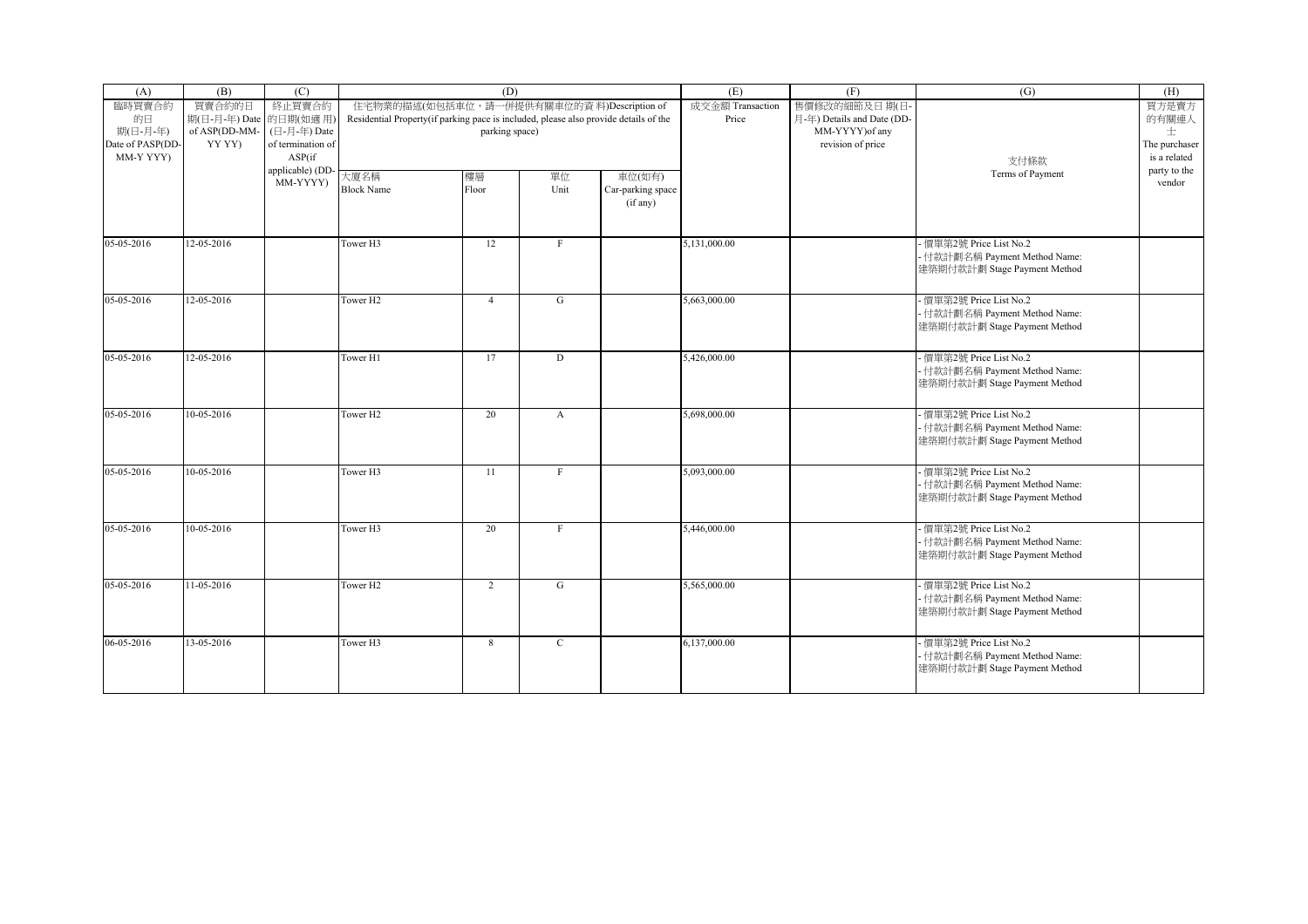| (A)                                       | (B)                              | (C)                                         |                                                                                      | (D)                                        |              |                                         | (E)                       | (F)                                        | (G)                                                                                      | (H)                                |
|-------------------------------------------|----------------------------------|---------------------------------------------|--------------------------------------------------------------------------------------|--------------------------------------------|--------------|-----------------------------------------|---------------------------|--------------------------------------------|------------------------------------------------------------------------------------------|------------------------------------|
| 臨時買賣合約<br>的日                              | 買賣合約的日<br>期(日-月-年) Date 的日期(如適用) | 終止買賣合約                                      | Residential Property(if parking pace is included, please also provide details of the | 住宅物業的描述(如包括車位, 請一併提供有關車位的資料)Description of |              |                                         | 成交金額 Transaction<br>Price | 售價修改的細節及日期(日<br>月-年) Details and Date (DD- |                                                                                          | 買方是賣方<br>的有關連人                     |
| 期(日-月-年)<br>Date of PASP(DD-<br>MM-Y YYY) | of ASP(DD-MM-<br>YY YY)          | (日-月-年) Date<br>of termination of<br>ASP(if |                                                                                      | parking space)                             |              |                                         |                           | MM-YYYY) of any<br>revision of price       | 支付條款                                                                                     | 士<br>The purchaser<br>is a related |
|                                           |                                  | applicable) (DD<br>MM-YYYY)                 | 大廈名稱<br><b>Block Name</b>                                                            | 樓層<br>Floor                                | 單位<br>Unit   | 車位(如有)<br>Car-parking space<br>(if any) |                           |                                            | Terms of Payment                                                                         | party to the<br>vendor             |
| 06-05-2016                                | 12-05-2016                       |                                             | Tower H1                                                                             | 18                                         | $\mathbf C$  |                                         | 6,496,000.00              |                                            | - 價單第2號 Price List No.2<br>- 付款計劃名稱 Payment Method Name:<br>建築期付款計劃 Stage Payment Method |                                    |
| 06-05-2016                                | 13-05-2016                       |                                             | Tower H <sub>2</sub>                                                                 | 2                                          | B            |                                         | 4,854,000.00              |                                            | - 價單第2號 Price List No.2<br>- 付款計劃名稱 Payment Method Name:<br>建築期付款計劃 Stage Payment Method |                                    |
| 06-05-2016                                | 12-05-2016                       |                                             | Tower H <sub>2</sub>                                                                 | 6                                          | $\mathbf{A}$ |                                         | 5,130,000.00              |                                            | 價單第2號 Price List No.2<br>- 付款計劃名稱 Payment Method Name:<br>建築期付款計劃 Stage Payment Method   |                                    |
| 06-05-2016                                | 13-05-2016                       |                                             | Tower H3                                                                             | 18                                         | $\mathbf{F}$ |                                         | 5,406,000.00              |                                            | 價單第2號 Price List No.2<br>- 付款計劃名稱 Payment Method Name:<br>建築期付款計劃 Stage Payment Method   |                                    |
| 06-05-2016                                | 13-05-2016                       |                                             | Tower H1                                                                             | $\overline{1}$                             | D            |                                         | 4,690,000.00              |                                            | - 價單第2號 Price List No.2<br>- 付款計劃名稱 Payment Method Name:<br>建築期付款計劃 Stage Payment Method |                                    |
| 06-05-2016                                | 13-05-2016                       |                                             | Tower <sub>H3</sub>                                                                  | 5                                          | $\mathbf{B}$ |                                         | 4,929,000.00              |                                            | - 價單第2號 Price List No.2<br>- 付款計劃名稱 Payment Method Name:<br>建築期付款計劃 Stage Payment Method |                                    |
| 06-05-2016                                | 11-05-2016                       |                                             | Tower L1                                                                             | $\overline{1}$                             | G            |                                         | 4.668,000.00              |                                            | 價單第2號 Price List No.2<br>- 付款計劃名稱 Payment Method Name:<br>建築期付款計劃 Stage Payment Method   |                                    |
| 06-05-2016                                | 13-05-2016                       |                                             | Tower H3                                                                             | 21                                         | $\mathbf F$  |                                         | 5,487,000.00              |                                            | - 價單第2號 Price List No.2<br>- 付款計劃名稱 Payment Method Name:<br>建築期付款計劃 Stage Payment Method |                                    |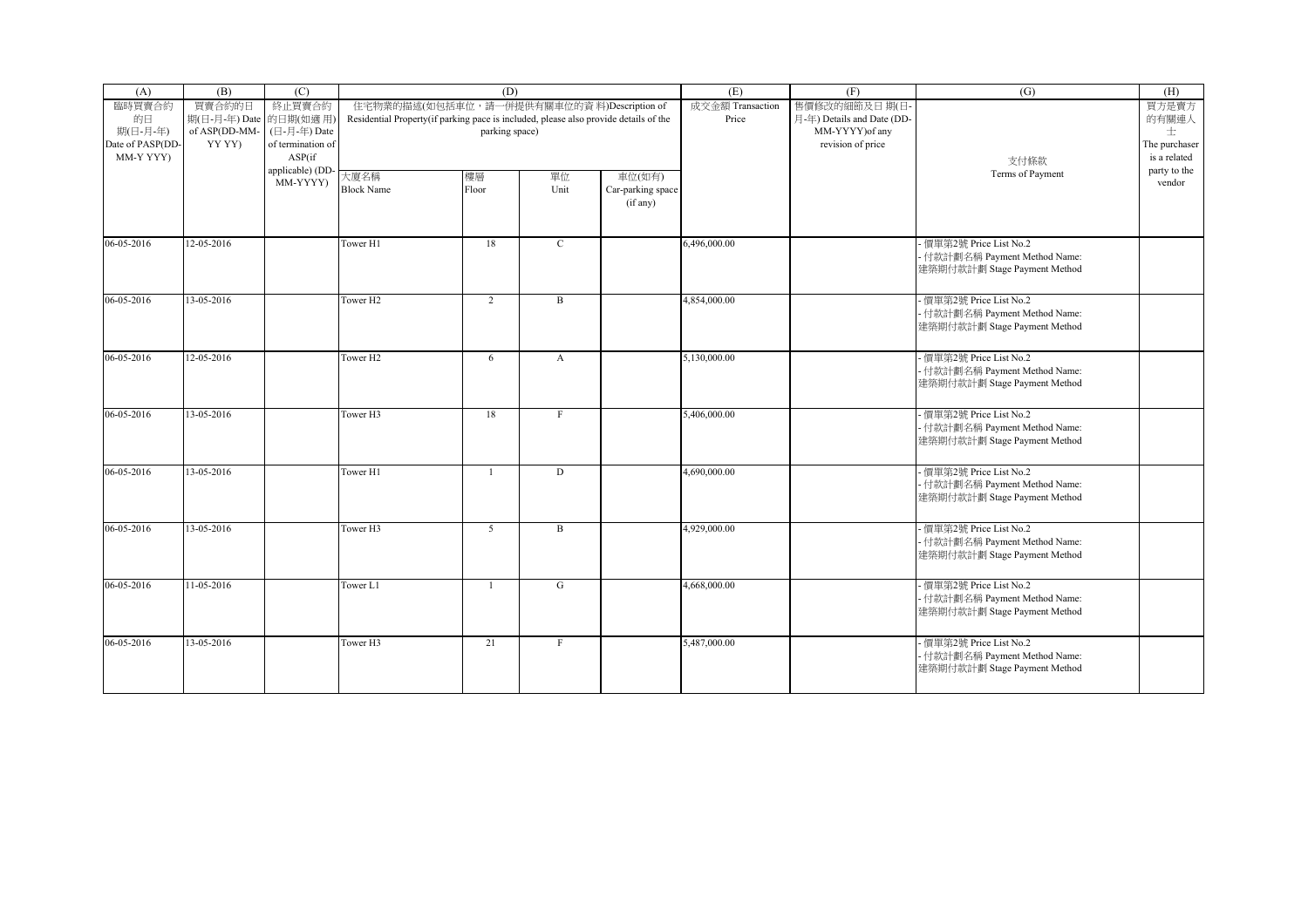| (A)                                       | (B)                              | (C)                                         |                                                                                      | (D)                                        |              |                                         | (E)                       | (F)                                        | (G)                                                                                      | (H)                                |
|-------------------------------------------|----------------------------------|---------------------------------------------|--------------------------------------------------------------------------------------|--------------------------------------------|--------------|-----------------------------------------|---------------------------|--------------------------------------------|------------------------------------------------------------------------------------------|------------------------------------|
| 臨時買賣合約<br>的日                              | 買賣合約的日<br>期(日-月-年) Date 的日期(如適用) | 終止買賣合約                                      | Residential Property(if parking pace is included, please also provide details of the | 住宅物業的描述(如包括車位, 請一併提供有關車位的資料)Description of |              |                                         | 成交金額 Transaction<br>Price | 售價修改的細節及日期(日<br>月-年) Details and Date (DD- |                                                                                          | 買方是賣方<br>的有關連人                     |
| 期(日-月-年)<br>Date of PASP(DD-<br>MM-Y YYY) | of ASP(DD-MM-<br>YY YY)          | (日-月-年) Date<br>of termination of<br>ASP(if |                                                                                      | parking space)                             |              |                                         |                           | MM-YYYY) of any<br>revision of price       | 支付條款                                                                                     | 士<br>The purchaser<br>is a related |
|                                           |                                  | applicable) (DD<br>MM-YYYY)                 | 大廈名稱<br><b>Block Name</b>                                                            | 樓層<br>Floor                                | 單位<br>Unit   | 車位(如有)<br>Car-parking space<br>(if any) |                           |                                            | Terms of Payment                                                                         | party to the<br>vendor             |
| 06-05-2016                                | 12-05-2016                       |                                             | Tower H <sub>2</sub>                                                                 | 5 <sup>5</sup>                             | $\mathbf{F}$ |                                         | 5,066,000.00              |                                            | - 價單第2號 Price List No.2<br>- 付款計劃名稱 Payment Method Name:<br>建築期付款計劃 Stage Payment Method |                                    |
| 06-05-2016                                | 13-05-2016                       |                                             | Tower H1                                                                             | 17                                         | E            |                                         | 6,384,000.00              |                                            | - 價單第2號 Price List No.2<br>- 付款計劃名稱 Payment Method Name:<br>建築期付款計劃 Stage Payment Method |                                    |
| 06-05-2016                                | 12-05-2016                       |                                             | Tower H1                                                                             | 22                                         | $\mathbf{B}$ |                                         | 5,337,000.00              |                                            | 價單第2號 Price List No.2<br>- 付款計劃名稱 Payment Method Name:<br>建築期付款計劃 Stage Payment Method   |                                    |
| 06-05-2016                                | 13-05-2016                       |                                             | Tower H <sub>2</sub>                                                                 | $\overline{4}$                             | $\mathbf{F}$ |                                         | 5,028,000.00              |                                            | 價單第2號 Price List No.2<br>- 付款計劃名稱 Payment Method Name:<br>建築期付款計劃 Stage Payment Method   |                                    |
| 06-05-2016                                | 11-05-2016                       |                                             | Tower H1                                                                             | 19                                         | D            |                                         | 5,507,000.00              |                                            | - 價單第2號 Price List No.2<br>- 付款計劃名稱 Payment Method Name:<br>建築期付款計劃 Stage Payment Method |                                    |
| 06-05-2016                                | 12-05-2016                       |                                             | Tower <sub>H3</sub>                                                                  | $\overline{4}$                             | $_{\rm F}$   |                                         | 4,831,000.00              |                                            | - 價單第2號 Price List No.2<br>- 付款計劃名稱 Payment Method Name:<br>建築期付款計劃 Stage Payment Method |                                    |
| 06-05-2016                                | 13-05-2016                       |                                             | Tower H1                                                                             | 21                                         | D            |                                         | 5,590,000.00              |                                            | 價單第2號 Price List No.2<br>- 付款計劃名稱 Payment Method Name:<br>建築期付款計劃 Stage Payment Method   |                                    |
| 06-05-2016                                | 13-05-2016                       |                                             | Tower H3                                                                             | $\overline{1}$                             | B            |                                         | 4,758,000.00              |                                            | - 價單第2號 Price List No.2<br>- 付款計劃名稱 Payment Method Name:<br>建築期付款計劃 Stage Payment Method |                                    |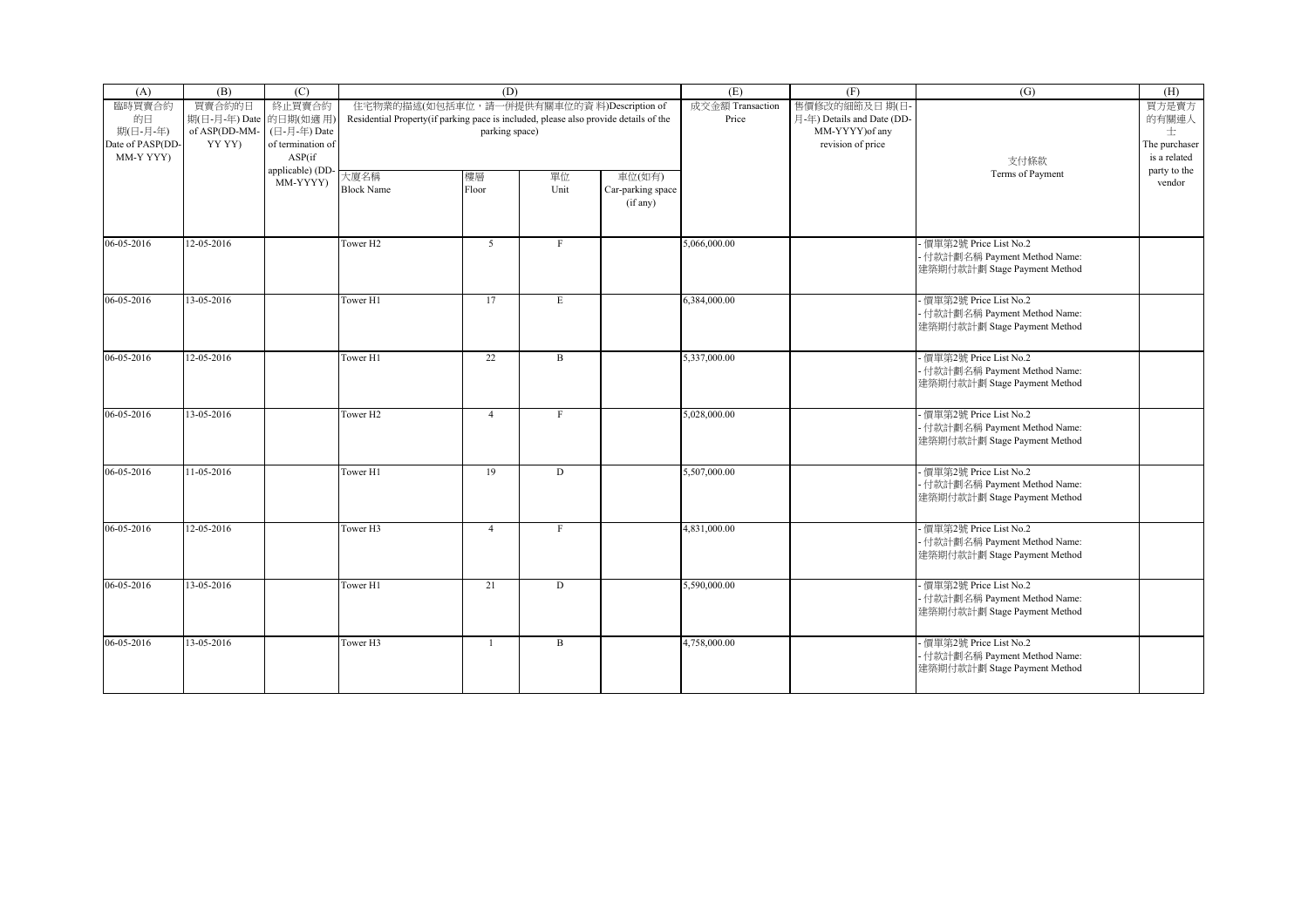| (A)              | (B)                    | (C)               |                                                                                      | (D)             |              |                   | (E)              | (F)                        | (G)                           | (H)           |
|------------------|------------------------|-------------------|--------------------------------------------------------------------------------------|-----------------|--------------|-------------------|------------------|----------------------------|-------------------------------|---------------|
| 臨時買賣合約           | 買賣合約的日                 | 終止買賣合約            | 住宅物業的描述(如包括車位, 請一併提供有關車位的資料)Description of                                           |                 |              |                   | 成交金額 Transaction | 售價修改的細節及日期(日               |                               | 買方是賣方         |
| 的日               | 期(日-月-年) Date 的日期(如適用) |                   | Residential Property(if parking pace is included, please also provide details of the |                 |              |                   | Price            | 月-年) Details and Date (DD- |                               | 的有關連人         |
| 期(日-月-年)         | of ASP(DD-MM-          | (日-月-年) Date      |                                                                                      | parking space)  |              |                   |                  | MM-YYYY) of any            |                               | 士             |
| Date of PASP(DD- | YY YY)                 | of termination of |                                                                                      |                 |              |                   |                  | revision of price          |                               | The purchaser |
| MM-Y YYY)        |                        | ASP(if            |                                                                                      |                 |              |                   |                  |                            | 支付條款                          | is a related  |
|                  |                        | applicable) (DD-  | 大廈名稱                                                                                 | 樓層              | 單位           | 車位(如有)            |                  |                            | Terms of Payment              | party to the  |
|                  |                        | MM-YYYY)          | <b>Block Name</b>                                                                    | Floor           | Unit         | Car-parking space |                  |                            |                               | vendor        |
|                  |                        |                   |                                                                                      |                 |              | (if any)          |                  |                            |                               |               |
|                  |                        |                   |                                                                                      |                 |              |                   |                  |                            |                               |               |
|                  |                        |                   |                                                                                      |                 |              |                   |                  |                            |                               |               |
| 06-05-2016       | $13 - 05 - 2016$       |                   | Tower <sub>H2</sub>                                                                  | $\overline{4}$  | $\mathbf{B}$ |                   | 4,939,000.00     |                            | 便單第2號 Price List No.2         |               |
|                  |                        |                   |                                                                                      |                 |              |                   |                  |                            | · 付款計劃名稱 Payment Method Name: |               |
|                  |                        |                   |                                                                                      |                 |              |                   |                  |                            | 建築期付款計劃 Stage Payment Method  |               |
|                  |                        |                   |                                                                                      |                 |              |                   |                  |                            |                               |               |
| 09-05-2016       | $16 - 05 - 2016$       |                   | Tower H1                                                                             | 17              | $\mathbf{C}$ |                   | 6,400,000.00     |                            | 便單第2號 Price List No.2         |               |
|                  |                        |                   |                                                                                      |                 |              |                   |                  |                            | - 付款計劃名稱 Payment Method Name: |               |
|                  |                        |                   |                                                                                      |                 |              |                   |                  |                            | 建築期付款計劃 Stage Payment Method  |               |
|                  |                        |                   |                                                                                      |                 |              |                   |                  |                            |                               |               |
| 09-05-2016       | 16-05-2016             |                   | Tower <sub>H2</sub>                                                                  | $7\phantom{.0}$ | $\mathbf{B}$ |                   | 5,850,000.00     |                            | 便單第2號 Price List No.2         |               |
|                  |                        |                   |                                                                                      |                 |              |                   |                  |                            | · 付款計劃名稱 Payment Method Name: |               |
|                  |                        |                   |                                                                                      |                 |              |                   |                  |                            | 建築期付款計劃 Stage Payment Method  |               |
|                  |                        |                   |                                                                                      |                 |              |                   |                  |                            |                               |               |
| 09-05-2016       | 12-05-2016             |                   | Tower <sub>H3</sub>                                                                  | $\overline{3}$  | $_{\rm B}$   |                   | 4,855,000.00     |                            | 便單第2號 Price List No.2         |               |
|                  |                        |                   |                                                                                      |                 |              |                   |                  |                            | - 付款計劃名稱 Payment Method Name: |               |
|                  |                        |                   |                                                                                      |                 |              |                   |                  |                            | 建築期付款計劃 Stage Payment Method  |               |
|                  |                        |                   |                                                                                      |                 |              |                   |                  |                            |                               |               |
| 09-05-2016       | 簽訂臨時買                  |                   | Tower <sub>H3</sub>                                                                  | 13              | A            |                   | 6,283,000.00     |                            | 便單第2號 Price List No.2         |               |
|                  | 賣合約後交                  |                   |                                                                                      |                 |              |                   |                  |                            | · 付款計劃名稱 Payment Method Name: |               |
|                  | 易再未有進 展                |                   |                                                                                      |                 |              |                   |                  |                            | 建築期付款計劃 Stage Payment Method  |               |
|                  | The PASP               |                   |                                                                                      |                 |              |                   |                  |                            |                               |               |
|                  | has not proceeded      |                   |                                                                                      |                 |              |                   |                  |                            |                               |               |
|                  | further                |                   |                                                                                      |                 |              |                   |                  |                            |                               |               |
|                  |                        |                   |                                                                                      |                 |              |                   |                  |                            |                               |               |
|                  |                        |                   |                                                                                      |                 |              |                   |                  |                            |                               |               |
| 09-05-2016       | 16-05-2016             |                   | Tower <sub>H2</sub>                                                                  | 19              | A            |                   | 5,655,000.00     |                            | 便單第2號 Price List No.2         |               |
|                  |                        |                   |                                                                                      |                 |              |                   |                  |                            | · 付款計劃名稱 Payment Method Name: |               |
|                  |                        |                   |                                                                                      |                 |              |                   |                  |                            | 建築期付款計劃 Stage Payment Method  |               |
|                  |                        |                   |                                                                                      |                 |              |                   |                  |                            |                               |               |
| 09-05-2016       | 12-05-2016             |                   | Tower <sub>H2</sub>                                                                  | $\overline{3}$  | $\mathbf{B}$ |                   | 4,902,000.00     |                            | 便單第2號 Price List No.2         |               |
|                  |                        |                   |                                                                                      |                 |              |                   |                  |                            | · 付款計劃名稱 Payment Method Name: |               |
|                  |                        |                   |                                                                                      |                 |              |                   |                  |                            | 建築期付款計劃 Stage Payment Method  |               |
|                  |                        |                   |                                                                                      |                 |              |                   |                  |                            |                               |               |
| 09-05-2016       | $16 - 05 - 2016$       |                   | Tower H1                                                                             | 14              | D            |                   | 5,306,000.00     |                            | - 價單第2號 Price List No.2       |               |
|                  |                        |                   |                                                                                      |                 |              |                   |                  |                            | · 付款計劃名稱 Payment Method Name: |               |
|                  |                        |                   |                                                                                      |                 |              |                   |                  |                            | 建築期付款計劃 Stage Payment Method  |               |
|                  |                        |                   |                                                                                      |                 |              |                   |                  |                            |                               |               |
|                  |                        |                   |                                                                                      |                 |              |                   |                  |                            |                               |               |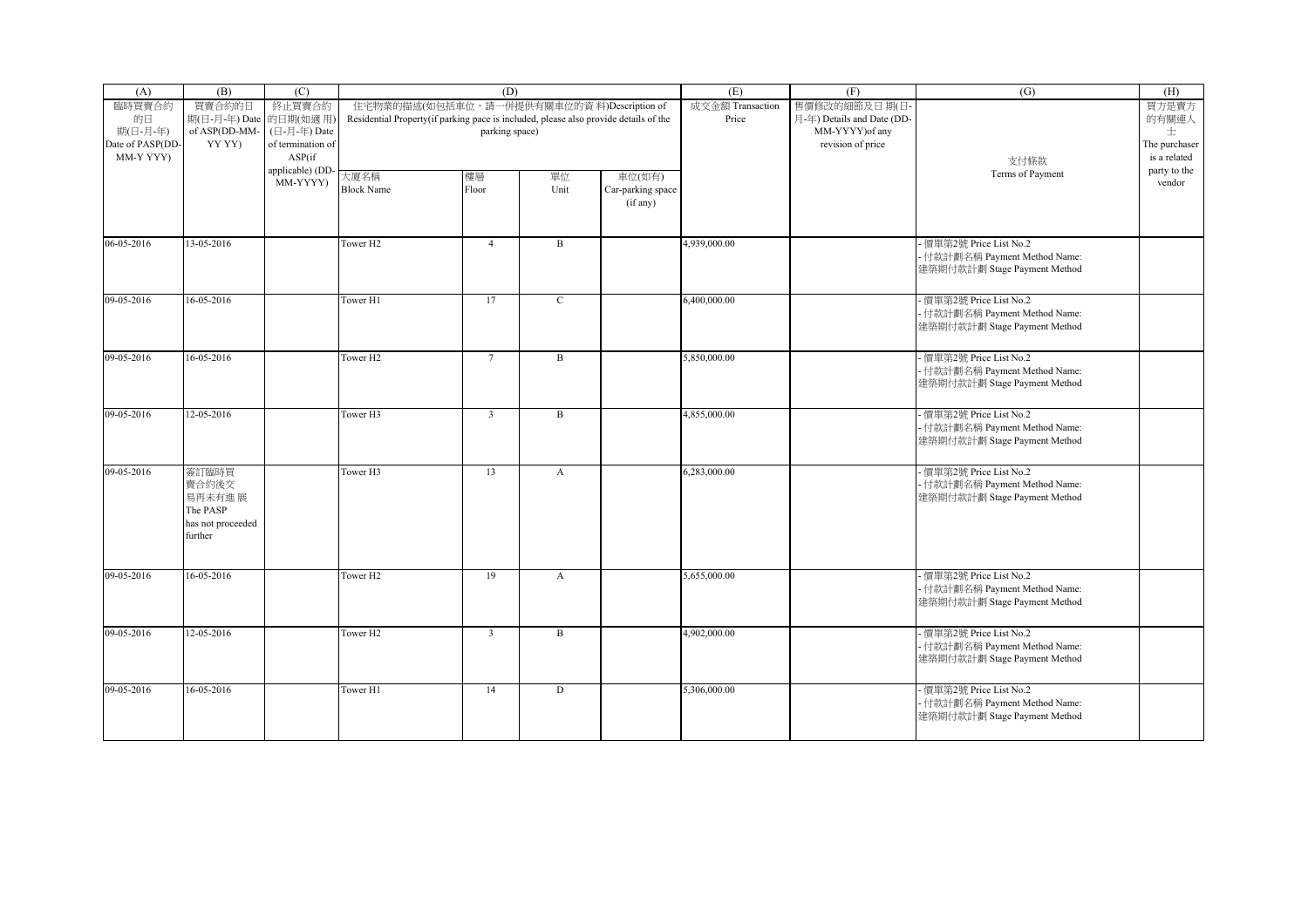| (A)                                                       | (B)                                                         | (C)                                                   |                                                                                      | (D)                                                          |                  |                                         | (E)                       | (F)                                                                                | (G)                                                                                      | (H)                                                  |
|-----------------------------------------------------------|-------------------------------------------------------------|-------------------------------------------------------|--------------------------------------------------------------------------------------|--------------------------------------------------------------|------------------|-----------------------------------------|---------------------------|------------------------------------------------------------------------------------|------------------------------------------------------------------------------------------|------------------------------------------------------|
| 臨時買賣合約<br>的日<br>期(日-月-年)<br>Date of PASP(DD-<br>MM-Y YYY) | 買賣合約的日<br>期(日-月-年) Date 的日期(如適用)<br>of ASP(DD-MM-<br>YY YY) | 終止買賣合約<br>(日-月-年) Date<br>of termination of<br>ASP(if | Residential Property(if parking pace is included, please also provide details of the | 住宅物業的描述(如包括車位, 請一併提供有關車位的資料)Description of<br>parking space) |                  |                                         | 成交金額 Transaction<br>Price | 售價修改的細節及日期(日<br>月-年) Details and Date (DD-<br>MM-YYYY) of any<br>revision of price | 支付條款                                                                                     | 買方是賣方<br>的有關連人<br>士<br>The purchaser<br>is a related |
|                                                           |                                                             | applicable) (DD-<br>MM-YYYY)                          | 大廈名稱<br><b>Block Name</b>                                                            | 樓層<br>Floor                                                  | 單位<br>Unit       | 車位(如有)<br>Car-parking space<br>(if any) |                           |                                                                                    | Terms of Payment                                                                         | party to the<br>vendor                               |
| 09-05-2016                                                | 16-05-2016                                                  |                                                       | Tower H <sub>2</sub>                                                                 | $\overline{7}$                                               | $\mathbf{A}$     |                                         | 5,170,000.00              |                                                                                    | 價單第2號 Price List No.2<br>- 付款計劃名稱 Payment Method Name:<br>建築期付款計劃 Stage Payment Method   |                                                      |
| 09-05-2016                                                | 16-05-2016                                                  |                                                       | Tower H <sub>2</sub>                                                                 | 6                                                            | $\, {\bf B}$     |                                         | 5,806,000.00              |                                                                                    | - 價單第2號 Price List No.2<br>- 付款計劃名稱 Payment Method Name:<br>建築期付款計劃 Stage Payment Method |                                                      |
| 09-05-2016                                                | 16-05-2016                                                  |                                                       | Tower H3                                                                             | $\overline{2}$                                               | F                |                                         | 4,747,000.00              |                                                                                    | - 價單第2號 Price List No.2<br>- 付款計劃名稱 Payment Method Name:<br>建築期付款計劃 Stage Payment Method |                                                      |
| 09-05-2016                                                | 16-05-2016                                                  |                                                       | Tower H1                                                                             | $\overline{1}$                                               | $\mathbf E$      |                                         | 5,519,000.00              |                                                                                    | 價單第2號 Price List No.2<br>- 付款計劃名稱 Payment Method Name:<br>建築期付款計劃 Stage Payment Method   |                                                      |
| 09-05-2016                                                | 16-05-2016                                                  |                                                       | Tower H <sub>2</sub>                                                                 | $\overline{3}$                                               | F                |                                         | 4,990,000.00              |                                                                                    | - 價單第2號 Price List No.2<br>- 付款計劃名稱 Payment Method Name:<br>建築期付款計劃 Stage Payment Method |                                                      |
| 09-05-2016                                                | 12-05-2016                                                  |                                                       | Tower <sub>H2</sub>                                                                  | 15                                                           | G                |                                         | 6,151,000.00              |                                                                                    | - 價單第2號 Price List No.2<br>- 付款計劃名稱 Payment Method Name:<br>建築期付款計劃 Stage Payment Method |                                                      |
| 09-05-2016                                                | 16-05-2016                                                  |                                                       | Tower H <sub>2</sub>                                                                 | 9                                                            | B                |                                         | 5,940,000.00              |                                                                                    | - 價單第2號 Price List No.2<br>- 付款計劃名稱 Payment Method Name:<br>建築期付款計劃 Stage Payment Method |                                                      |
| 09-05-2016                                                | 16-05-2016                                                  |                                                       | Tower H <sub>2</sub>                                                                 | $\overline{2}$                                               | $\boldsymbol{A}$ |                                         | 4,966,000.00              |                                                                                    | - 價單第2號 Price List No.2<br>- 付款計劃名稱 Payment Method Name:<br>建築期付款計劃 Stage Payment Method |                                                      |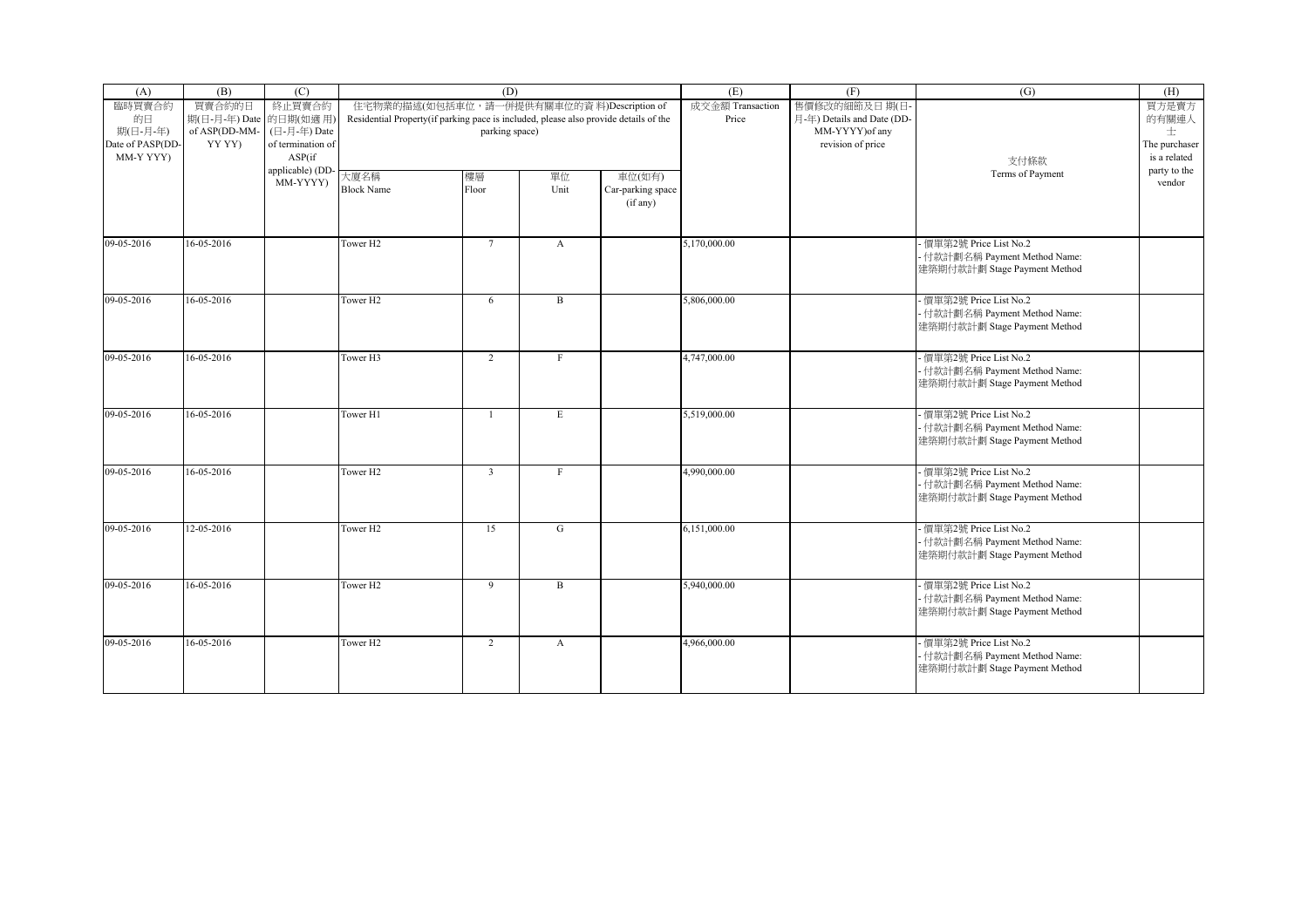| (A)                                          | (B)                                                         | (C)                                         |                                                                                      | (D)                                                          |                  |                                         | (E)                       | (F)                                                                                | (G)                                                                                      | (H)                                    |
|----------------------------------------------|-------------------------------------------------------------|---------------------------------------------|--------------------------------------------------------------------------------------|--------------------------------------------------------------|------------------|-----------------------------------------|---------------------------|------------------------------------------------------------------------------------|------------------------------------------------------------------------------------------|----------------------------------------|
| 臨時買賣合約<br>的日<br>期(日-月-年)<br>Date of PASP(DD- | 買賣合約的日<br>期(日-月-年) Date 的日期(如適用)<br>of ASP(DD-MM-<br>YY YY) | 終止買賣合約<br>(日-月-年) Date<br>of termination of | Residential Property(if parking pace is included, please also provide details of the | 住宅物業的描述(如包括車位, 請一併提供有關車位的資料)Description of<br>parking space) |                  |                                         | 成交金額 Transaction<br>Price | 售價修改的細節及日期(日<br>月-年) Details and Date (DD-<br>MM-YYYY) of any<br>revision of price |                                                                                          | 買方是賣方<br>的有關連人<br>士<br>The purchaser   |
| MM-Y YYY)                                    |                                                             | ASP(if<br>applicable) (DD-<br>MM-YYYY)      | 大廈名稱<br><b>Block Name</b>                                                            | 樓層<br>Floor                                                  | 單位<br>Unit       | 車位(如有)<br>Car-parking space<br>(if any) |                           |                                                                                    | 支付條款<br>Terms of Payment                                                                 | is a related<br>party to the<br>vendor |
| 09-05-2016                                   | 11-05-2016                                                  |                                             | Tower H <sub>2</sub>                                                                 | 15                                                           | $\mathbf{A}$     |                                         | 5,490,000.00              |                                                                                    | 價單第2號 Price List No.2<br>- 付款計劃名稱 Payment Method Name:<br>建築期付款計劃 Stage Payment Method   |                                        |
| 10-05-2016                                   | 16-05-2016                                                  |                                             | Tower H1                                                                             | 14                                                           | $\mathbf E$      |                                         | 6,242,000.00              |                                                                                    | - 價單第2號 Price List No.2<br>- 付款計劃名稱 Payment Method Name:<br>建築期付款計劃 Stage Payment Method |                                        |
| 10-05-2016                                   | 13-05-2016                                                  |                                             | Tower H <sub>2</sub>                                                                 | 18                                                           | $\mathbf{A}$     |                                         | 5,655,000.00              |                                                                                    | - 價單第2號 Price List No.2<br>- 付款計劃名稱 Payment Method Name:<br>建築期付款計劃 Stage Payment Method |                                        |
| 10-05-2016                                   | 17-05-2016                                                  |                                             | Tower H <sub>2</sub>                                                                 | $5\overline{)}$                                              | $\mathbf{A}$     |                                         | 5,092,000.00              |                                                                                    | 價單第2號 Price List No.2<br>- 付款計劃名稱 Payment Method Name:<br>建築期付款計劃 Stage Payment Method   |                                        |
| 10-05-2016                                   | 17-05-2016                                                  |                                             | Tower H <sub>2</sub>                                                                 | 17                                                           | $\mathbf{A}$     |                                         | 5,572,000.00              |                                                                                    | - 價單第2號 Price List No.2<br>- 付款計劃名稱 Payment Method Name:<br>建築期付款計劃 Stage Payment Method |                                        |
| 10-05-2016                                   | 13-05-2016                                                  |                                             | Tower H <sub>2</sub>                                                                 | $\mathbf{1}$                                                 | G                |                                         | 5,509,000.00              |                                                                                    | - 價單第2號 Price List No.2<br>- 付款計劃名稱 Payment Method Name:<br>建築期付款計劃 Stage Payment Method |                                        |
| 10-05-2016                                   | 16-05-2016                                                  |                                             | Tower H1                                                                             | 19                                                           | E                |                                         | 6,480,000.00              |                                                                                    | - 價單第2號 Price List No.2<br>- 付款計劃名稱 Payment Method Name:<br>建築期付款計劃 Stage Payment Method |                                        |
| 10-05-2016                                   | 16-05-2016                                                  |                                             | Tower H <sub>2</sub>                                                                 | 13                                                           | $\boldsymbol{A}$ |                                         | 5,408,000.00              |                                                                                    | - 價單第2號 Price List No.2<br>- 付款計劃名稱 Payment Method Name:<br>建築期付款計劃 Stage Payment Method |                                        |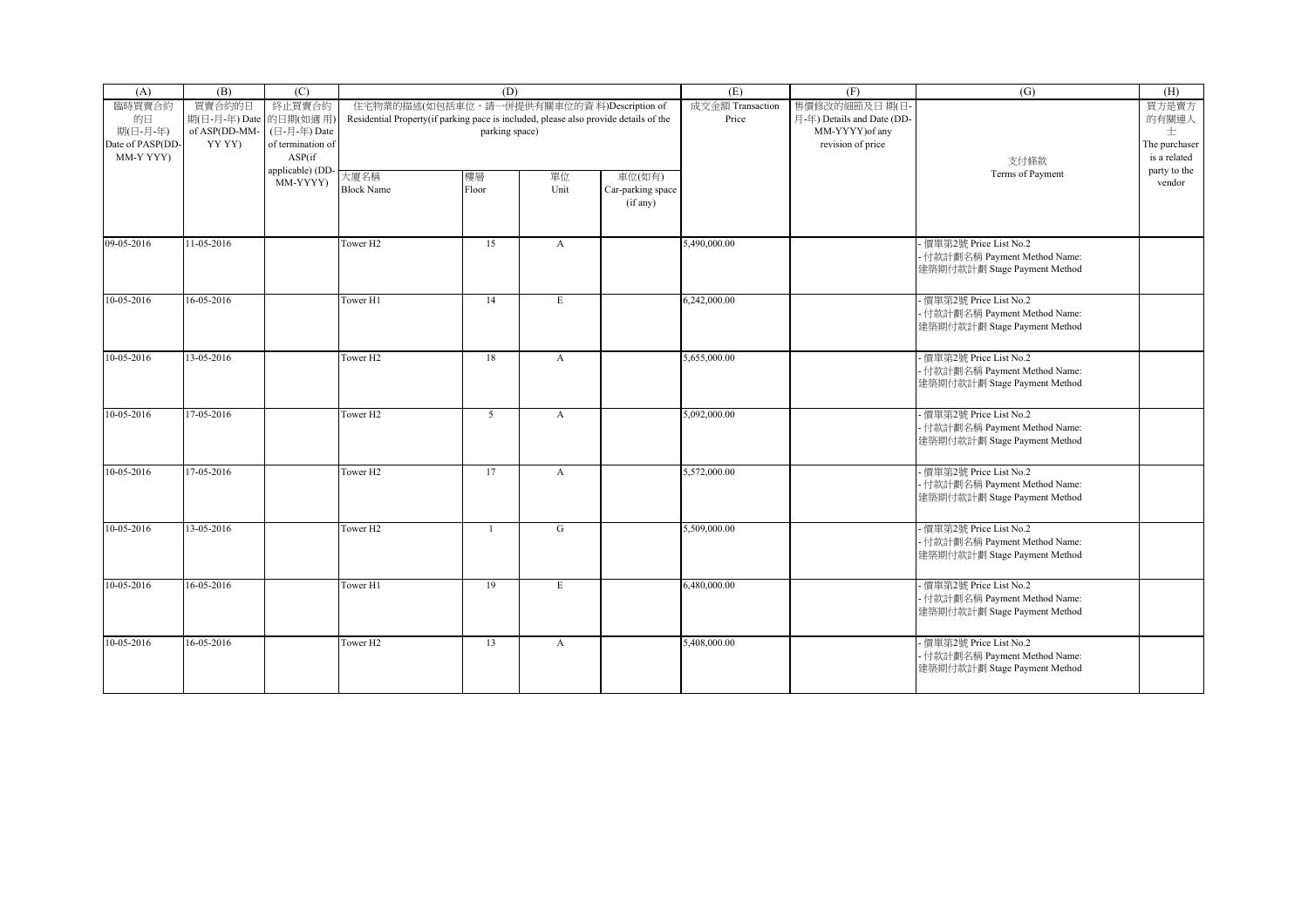| (A)                                       | (B)                              | (C)                                         |                                                                                      | (D)                                        |              |                                         | (E)                       | (F)                                        | (G)                                                                                      | (H)                                |
|-------------------------------------------|----------------------------------|---------------------------------------------|--------------------------------------------------------------------------------------|--------------------------------------------|--------------|-----------------------------------------|---------------------------|--------------------------------------------|------------------------------------------------------------------------------------------|------------------------------------|
| 臨時買賣合約<br>的日                              | 買賣合約的日<br>期(日-月-年) Date 的日期(如適用) | 終止買賣合約                                      | Residential Property(if parking pace is included, please also provide details of the | 住宅物業的描述(如包括車位, 請一併提供有關車位的資料)Description of |              |                                         | 成交金額 Transaction<br>Price | 售價修改的細節及日期(日<br>月-年) Details and Date (DD- |                                                                                          | 買方是賣方<br>的有關連人                     |
| 期(日-月-年)<br>Date of PASP(DD-<br>MM-Y YYY) | of ASP(DD-MM-<br>YY YY)          | (日-月-年) Date<br>of termination of<br>ASP(if |                                                                                      | parking space)                             |              |                                         |                           | MM-YYYY) of any<br>revision of price       | 支付條款                                                                                     | 士<br>The purchaser<br>is a related |
|                                           |                                  | applicable) (DD<br>MM-YYYY)                 | 大廈名稱<br><b>Block Name</b>                                                            | 樓層<br>Floor                                | 單位<br>Unit   | 車位(如有)<br>Car-parking space<br>(if any) |                           |                                            | Terms of Payment                                                                         | party to the<br>vendor             |
| 10-05-2016                                | 16-05-2016                       |                                             | Tower H3                                                                             | $7\overline{ }$                            | $\mathbf C$  |                                         | 6,045,000.00              |                                            | - 價單第2號 Price List No.2<br>- 付款計劃名稱 Payment Method Name:<br>建築期付款計劃 Stage Payment Method |                                    |
| $10-05-2016$                              | 17-05-2016                       |                                             | Tower H <sub>2</sub>                                                                 | 21                                         | G            |                                         | 6,433,000.00              |                                            | - 價單第2號 Price List No.2<br>- 付款計劃名稱 Payment Method Name:<br>建築期付款計劃 Stage Payment Method |                                    |
| 10-05-2016                                | 16-05-2016                       |                                             | Tower H1                                                                             | 20                                         | E            |                                         | 6,529,000.00              |                                            | 價單第2號 Price List No.2<br>- 付款計劃名稱 Payment Method Name:<br>建築期付款計劃 Stage Payment Method   |                                    |
| 10-05-2016                                | 16-05-2016                       |                                             | Tower H1                                                                             | 22                                         | D            |                                         | 5,632,000.00              |                                            | 價單第2號 Price List No.2<br>- 付款計劃名稱 Payment Method Name:<br>建築期付款計劃 Stage Payment Method   |                                    |
| 10-05-2016                                | 16-05-2016                       |                                             | Tower H1                                                                             | 11                                         | E            |                                         | 6,105,000.00              |                                            | - 價單第2號 Price List No.2<br>- 付款計劃名稱 Payment Method Name:<br>建築期付款計劃 Stage Payment Method |                                    |
| 10-05-2016                                | 13-05-2016                       |                                             | Tower <sub>H3</sub>                                                                  | $\overline{4}$                             | $\mathbf{B}$ |                                         | 4,891,000.00              |                                            | - 價單第2號 Price List No.2<br>- 付款計劃名稱 Payment Method Name:<br>建築期付款計劃 Stage Payment Method |                                    |
| $10-05-2016$                              | 17-05-2016                       |                                             | Tower H <sub>2</sub>                                                                 | 11                                         | $\mathbf{A}$ |                                         | 5,328,000.00              |                                            | 價單第2號 Price List No.2<br>- 付款計劃名稱 Payment Method Name:<br>建築期付款計劃 Stage Payment Method   |                                    |
| 10-05-2016                                | 17-05-2016                       |                                             | Tower H1                                                                             | $\overline{4}$                             | $\mathbf F$  |                                         | 5,112,000.00              |                                            | - 價單第2號 Price List No.2<br>- 付款計劃名稱 Payment Method Name:<br>建築期付款計劃 Stage Payment Method |                                    |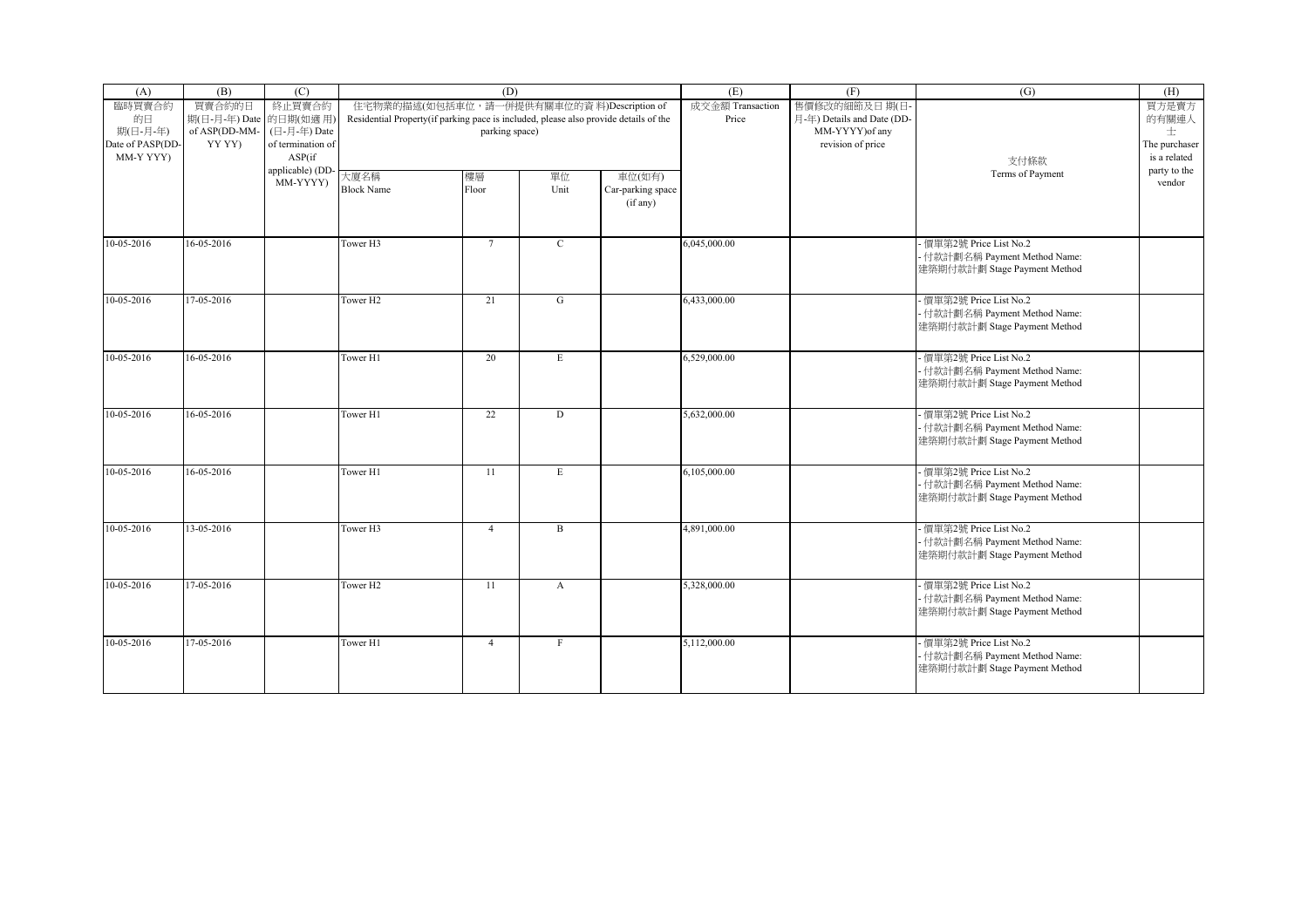| (A)                                                       | (B)                                                         | (C)                                                   |                                                                                      | (D)                                                          |                  |                                         | (E)                       | (F)                                                                                | (G)                                                                                      | (H)                                                  |
|-----------------------------------------------------------|-------------------------------------------------------------|-------------------------------------------------------|--------------------------------------------------------------------------------------|--------------------------------------------------------------|------------------|-----------------------------------------|---------------------------|------------------------------------------------------------------------------------|------------------------------------------------------------------------------------------|------------------------------------------------------|
| 臨時買賣合約<br>的日<br>期(日-月-年)<br>Date of PASP(DD-<br>MM-Y YYY) | 買賣合約的日<br>期(日-月-年) Date 的日期(如適用)<br>of ASP(DD-MM-<br>YY YY) | 終止買賣合約<br>(日-月-年) Date<br>of termination of<br>ASP(if | Residential Property(if parking pace is included, please also provide details of the | 住宅物業的描述(如包括車位, 請一併提供有關車位的資料)Description of<br>parking space) |                  |                                         | 成交金額 Transaction<br>Price | 售價修改的細節及日期(日<br>月-年) Details and Date (DD-<br>MM-YYYY) of any<br>revision of price | 支付條款                                                                                     | 買方是賣方<br>的有關連人<br>士<br>The purchaser<br>is a related |
|                                                           |                                                             | applicable) (DD-<br>MM-YYYY)                          | 大廈名稱<br><b>Block Name</b>                                                            | 樓層<br>Floor                                                  | 單位<br>Unit       | 車位(如有)<br>Car-parking space<br>(if any) |                           |                                                                                    | Terms of Payment                                                                         | party to the<br>vendor                               |
| 10-05-2016                                                | 17-05-2016                                                  |                                                       | Tower H1                                                                             | 22                                                           | $\mathbf E$      |                                         | 6,627,000.00              |                                                                                    | 價單第2號 Price List No.2<br>- 付款計劃名稱 Payment Method Name:<br>建築期付款計劃 Stage Payment Method   |                                                      |
| 10-05-2016                                                | 17-05-2016                                                  |                                                       | Tower H3                                                                             | $\overline{2}$                                               | $\, {\bf B}$     |                                         | 4,806,000.00              |                                                                                    | - 價單第2號 Price List No.2<br>- 付款計劃名稱 Payment Method Name:<br>建築期付款計劃 Stage Payment Method |                                                      |
| 10-05-2016                                                | 13-05-2016                                                  |                                                       | Tower H <sub>2</sub>                                                                 | 21                                                           | $\mathbf{A}$     |                                         | 5,741,000.00              |                                                                                    | - 價單第2號 Price List No.2<br>- 付款計劃名稱 Payment Method Name:<br>建築期付款計劃 Stage Payment Method |                                                      |
| 10-05-2016                                                | 12-05-2016                                                  |                                                       | Tower H1                                                                             | 8                                                            | $\mathbf E$      |                                         | 6,013,000.00              |                                                                                    | 價單第2號 Price List No.2<br>- 付款計劃名稱 Payment Method Name:<br>建築期付款計劃 Stage Payment Method   |                                                      |
| 10-05-2016                                                | 12-05-2016                                                  |                                                       | Tower H <sub>2</sub>                                                                 | 1                                                            | B                |                                         | 4,805,000.00              |                                                                                    | - 價單第2號 Price List No.2<br>- 付款計劃名稱 Payment Method Name:<br>建築期付款計劃 Stage Payment Method |                                                      |
| 10-05-2016                                                | 12-05-2016                                                  |                                                       | Tower H <sub>2</sub>                                                                 | 8                                                            | $\mathbf{A}$     |                                         | 5,248,000.00              |                                                                                    | - 價單第2號 Price List No.2<br>- 付款計劃名稱 Payment Method Name:<br>建築期付款計劃 Stage Payment Method |                                                      |
| 11-05-2016                                                | 18-05-2016                                                  |                                                       | Tower H <sub>2</sub>                                                                 | $\overline{2}$                                               | $_{\rm F}$       |                                         | 4,940,000.00              |                                                                                    | - 價單第2號 Price List No.2<br>- 付款計劃名稱 Payment Method Name:<br>建築期付款計劃 Stage Payment Method |                                                      |
| 11-05-2016                                                | 16-05-2016                                                  |                                                       | Tower H <sub>2</sub>                                                                 | $\overline{3}$                                               | $\boldsymbol{A}$ |                                         | 5,016,000.00              |                                                                                    | - 價單第2號 Price List No.2<br>- 付款計劃名稱 Payment Method Name:<br>建築期付款計劃 Stage Payment Method |                                                      |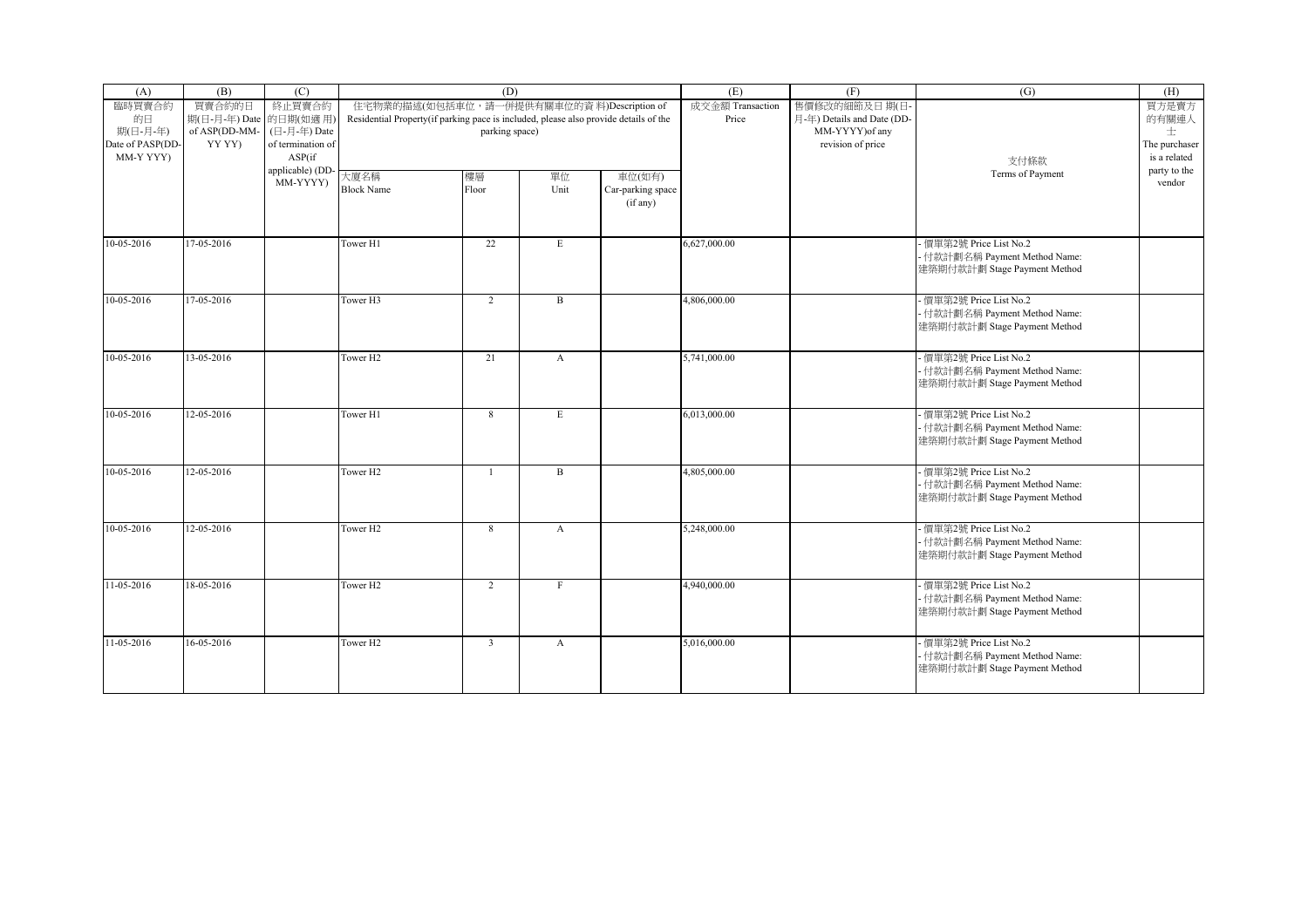| (A)                                       | (B)                              | (C)                                         |                                                                                      | (D)                                        |              |                                         | (E)                       | (F)                                        | (G)                                                                                      | (H)                                |
|-------------------------------------------|----------------------------------|---------------------------------------------|--------------------------------------------------------------------------------------|--------------------------------------------|--------------|-----------------------------------------|---------------------------|--------------------------------------------|------------------------------------------------------------------------------------------|------------------------------------|
| 臨時買賣合約<br>的日                              | 買賣合約的日<br>期(日-月-年) Date 的日期(如適用) | 終止買賣合約                                      | Residential Property(if parking pace is included, please also provide details of the | 住宅物業的描述(如包括車位, 請一併提供有關車位的資料)Description of |              |                                         | 成交金額 Transaction<br>Price | 售價修改的細節及日期(日<br>月-年) Details and Date (DD- |                                                                                          | 買方是賣方<br>的有關連人                     |
| 期(日-月-年)<br>Date of PASP(DD-<br>MM-Y YYY) | of ASP(DD-MM-<br>YY YY)          | (日-月-年) Date<br>of termination of<br>ASP(if |                                                                                      | parking space)                             |              |                                         |                           | MM-YYYY) of any<br>revision of price       | 支付條款                                                                                     | 士<br>The purchaser<br>is a related |
|                                           |                                  | applicable) (DD<br>MM-YYYY)                 | 大廈名稱<br><b>Block Name</b>                                                            | 樓層<br>Floor                                | 單位<br>Unit   | 車位(如有)<br>Car-parking space<br>(if any) |                           |                                            | Terms of Payment                                                                         | party to the<br>vendor             |
| 11-05-2016                                | 13-05-2016                       |                                             | Tower H3                                                                             | 19                                         | D            |                                         | 5,530,000.00              |                                            | - 價單第2號 Price List No.2<br>- 付款計劃名稱 Payment Method Name:<br>建築期付款計劃 Stage Payment Method |                                    |
| 11-05-2016                                | 18-05-2016                       |                                             | Tower H <sub>2</sub>                                                                 | 5 <sup>5</sup>                             | B            |                                         | 5,763,000.00              |                                            | - 價單第2號 Price List No.2<br>- 付款計劃名稱 Payment Method Name:<br>建築期付款計劃 Stage Payment Method |                                    |
| 11-05-2016                                | 18-05-2016                       |                                             | Tower H <sub>2</sub>                                                                 | 14                                         | $\mathbf{A}$ |                                         | 5,449,000.00              |                                            | 價單第2號 Price List No.2<br>- 付款計劃名稱 Payment Method Name:<br>建築期付款計劃 Stage Payment Method   |                                    |
| 11-05-2016                                | 18-05-2016                       |                                             | Tower H <sub>2</sub>                                                                 | 20                                         | G            |                                         | 6,385,000.00              |                                            | 價單第2號 Price List No.2<br>- 付款計劃名稱 Payment Method Name:<br>建築期付款計劃 Stage Payment Method   |                                    |
| 11-05-2016                                | 18-05-2016                       |                                             | Tower H1                                                                             | $\overline{3}$                             | $\mathbf{F}$ |                                         | 5,074,000.00              |                                            | - 價單第2號 Price List No.2<br>- 付款計劃名稱 Payment Method Name:<br>建築期付款計劃 Stage Payment Method |                                    |
| 11-05-2016                                | 18-05-2016                       |                                             | Tower H1                                                                             | 2                                          | $_{\rm F}$   |                                         | 5,023,000.00              |                                            | - 價單第2號 Price List No.2<br>- 付款計劃名稱 Payment Method Name:<br>建築期付款計劃 Stage Payment Method |                                    |
| $11-05-2016$                              | 17-05-2016                       |                                             | Tower H1                                                                             | 14                                         | $\mathbf C$  |                                         | 6,258,000.00              |                                            | 價單第2號 Price List No.2<br>- 付款計劃名稱 Payment Method Name:<br>建築期付款計劃 Stage Payment Method   |                                    |
| 11-05-2016                                | 18-05-2016                       |                                             | Tower H1                                                                             | 6                                          | $\mathbf F$  |                                         | 5,976,000.00              |                                            | - 價單第2號 Price List No.2<br>- 付款計劃名稱 Payment Method Name:<br>建築期付款計劃 Stage Payment Method |                                    |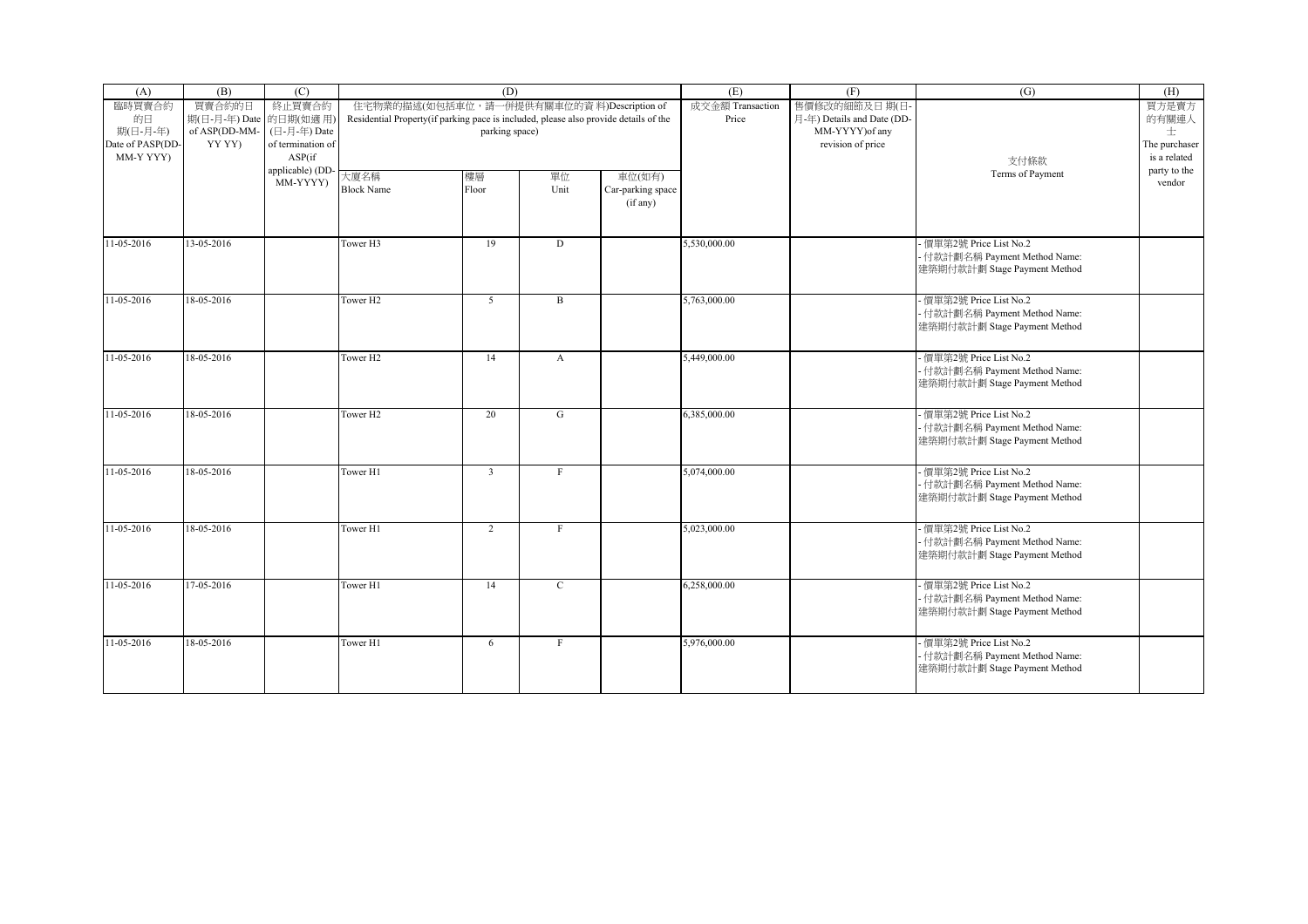| (A)                                       | (B)                              | (C)                                         |                                                                                      | (D)                                        |              |                                         | (E)                       | (F)                                        | (G)                                                                                      | (H)                                |
|-------------------------------------------|----------------------------------|---------------------------------------------|--------------------------------------------------------------------------------------|--------------------------------------------|--------------|-----------------------------------------|---------------------------|--------------------------------------------|------------------------------------------------------------------------------------------|------------------------------------|
| 臨時買賣合約<br>的日                              | 買賣合約的日<br>期(日-月-年) Date 的日期(如適用) | 終止買賣合約                                      | Residential Property(if parking pace is included, please also provide details of the | 住宅物業的描述(如包括車位, 請一併提供有關車位的資料)Description of |              |                                         | 成交金額 Transaction<br>Price | 售價修改的細節及日期(日<br>月-年) Details and Date (DD- |                                                                                          | 買方是賣方<br>的有關連人                     |
| 期(日-月-年)<br>Date of PASP(DD-<br>MM-Y YYY) | of ASP(DD-MM-<br>YY YY)          | (日-月-年) Date<br>of termination of<br>ASP(if |                                                                                      | parking space)                             |              |                                         |                           | MM-YYYY) of any<br>revision of price       | 支付條款                                                                                     | 士<br>The purchaser<br>is a related |
|                                           |                                  | applicable) (DD<br>MM-YYYY)                 | 大廈名稱<br><b>Block Name</b>                                                            | 樓層<br>Floor                                | 單位<br>Unit   | 車位(如有)<br>Car-parking space<br>(if any) |                           |                                            | Terms of Payment                                                                         | party to the<br>vendor             |
| 12-05-2016                                | 17-05-2016                       |                                             | Tower H <sub>2</sub>                                                                 | 14                                         | G            |                                         | 6,105,000.00              |                                            | - 價單第2號 Price List No.2<br>- 付款計劃名稱 Payment Method Name:<br>建築期付款計劃 Stage Payment Method |                                    |
| 12-05-2016                                | 16-05-2016                       |                                             | Tower H <sub>2</sub>                                                                 | 17                                         | G            |                                         | 6.243,000.00              |                                            | - 價單第2號 Price List No.2<br>- 付款計劃名稱 Payment Method Name:<br>建築期付款計劃 Stage Payment Method |                                    |
| 12-05-2016                                | 17-05-2016                       |                                             | Tower H <sub>2</sub>                                                                 |                                            | $\mathbf{A}$ |                                         | 4,916,000.00              |                                            | 價單第2號 Price List No.2<br>- 付款計劃名稱 Payment Method Name:<br>建築期付款計劃 Stage Payment Method   |                                    |
| 12-05-2016                                | 19-05-2016                       |                                             | Tower H <sub>3</sub>                                                                 | $\overline{1}$                             | $\mathbf{F}$ |                                         | 4,699,000.00              |                                            | 價單第2號 Price List No.2<br>- 付款計劃名稱 Payment Method Name:<br>建築期付款計劃 Stage Payment Method   |                                    |
| 12-05-2016                                | 16-05-2016                       |                                             | Tower H <sub>2</sub>                                                                 | 19                                         | G            |                                         | 6,338,000.00              |                                            | - 價單第2號 Price List No.2<br>- 付款計劃名稱 Payment Method Name:<br>建築期付款計劃 Stage Payment Method |                                    |
| 12-05-2016                                | 19-05-2016                       |                                             | Tower H1                                                                             | $\overline{1}$                             | F            |                                         | 4,973,000.00              |                                            | - 價單第2號 Price List No.2<br>- 付款計劃名稱 Payment Method Name:<br>建築期付款計劃 Stage Payment Method |                                    |
| $12 - 05 - 2016$                          | 18-05-2016                       |                                             | Tower H <sub>2</sub>                                                                 | $\overline{1}$                             | $\mathbf{F}$ |                                         | 4,891,000.00              |                                            | 價單第2號 Price List No.2<br>- 付款計劃名稱 Payment Method Name:<br>建築期付款計劃 Stage Payment Method   |                                    |
| 12-05-2016                                | 19-05-2016                       |                                             | Tower H1                                                                             | 5 <sup>5</sup>                             | $_{\rm F}$   |                                         | 5,931,000.00              |                                            | - 價單第2號 Price List No.2<br>- 付款計劃名稱 Payment Method Name:<br>建築期付款計劃 Stage Payment Method |                                    |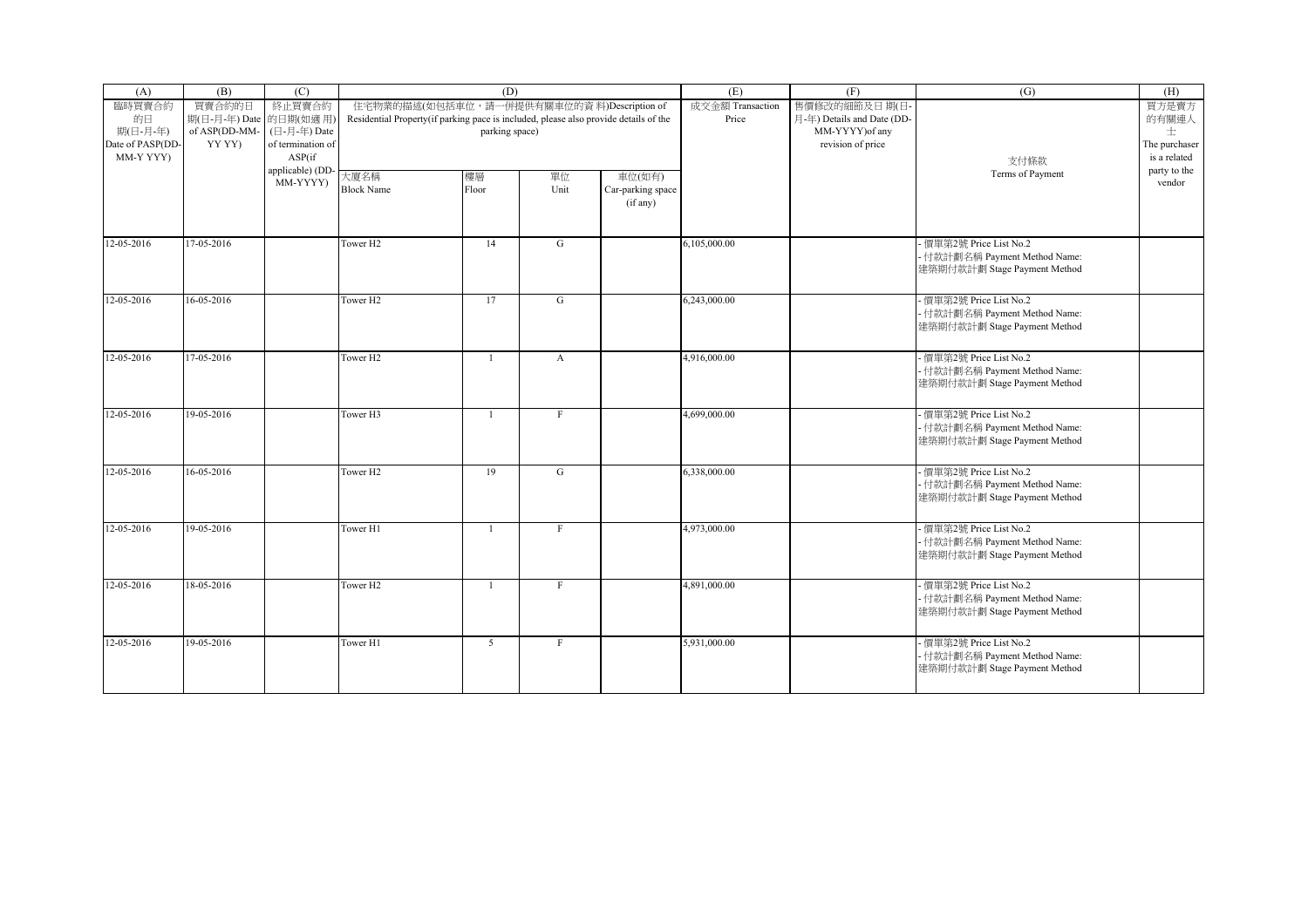| (A)                                       | (B)                              | (C)                                         |                                                                                      | (D)                                        |                  |                                         | (E)                       | (F)                                        | (G)                                                                                      | (H)                                |
|-------------------------------------------|----------------------------------|---------------------------------------------|--------------------------------------------------------------------------------------|--------------------------------------------|------------------|-----------------------------------------|---------------------------|--------------------------------------------|------------------------------------------------------------------------------------------|------------------------------------|
| 臨時買賣合約<br>的日                              | 買賣合約的日<br>期(日-月-年) Date 的日期(如適用) | 終止買賣合約                                      | Residential Property(if parking pace is included, please also provide details of the | 住宅物業的描述(如包括車位, 請一併提供有關車位的資料)Description of |                  |                                         | 成交金額 Transaction<br>Price | 售價修改的細節及日期(日<br>月-年) Details and Date (DD- |                                                                                          | 買方是賣方<br>的有關連人                     |
| 期(日-月-年)<br>Date of PASP(DD-<br>MM-Y YYY) | of ASP(DD-MM-<br>YY YY)          | (日-月-年) Date<br>of termination of<br>ASP(if |                                                                                      | parking space)                             |                  |                                         |                           | MM-YYYY) of any<br>revision of price       | 支付條款                                                                                     | 士<br>The purchaser<br>is a related |
|                                           |                                  | applicable) (DD<br>MM-YYYY)                 | 大廈名稱<br><b>Block Name</b>                                                            | 樓層<br>Floor                                | 單位<br>Unit       | 車位(如有)<br>Car-parking space<br>(if any) |                           |                                            | Terms of Payment                                                                         | party to the<br>vendor             |
| 12-05-2016                                | 17-05-2016                       |                                             | Tower H1                                                                             | $\overline{1}$                             | $\mathbf C$      |                                         | 5,647,000.00              |                                            | - 價單第2號 Price List No.2<br>- 付款計劃名稱 Payment Method Name:<br>建築期付款計劃 Stage Payment Method |                                    |
| 13-05-2016                                | 17-05-2016                       |                                             | Tower H <sub>2</sub>                                                                 | 18                                         | G                |                                         | 6,338,000.00              |                                            | - 價單第2號 Price List No.2<br>- 付款計劃名稱 Payment Method Name:<br>建築期付款計劃 Stage Payment Method |                                    |
| 13-05-2016                                | 17-05-2016                       |                                             | Tower H3                                                                             | 17                                         | $\mathbf B$      |                                         | 6,244,000.00              |                                            | 價單第2號 Price List No.2<br>- 付款計劃名稱 Payment Method Name:<br>建築期付款計劃 Stage Payment Method   |                                    |
| 13-05-2016                                | 20-05-2016                       |                                             | Tower H <sub>2</sub>                                                                 | 11                                         | $\mathbf{B}$     |                                         | 6,030,000.00              |                                            | 價單第2號 Price List No.2<br>- 付款計劃名稱 Payment Method Name:<br>建築期付款計劃 Stage Payment Method   |                                    |
| 13-05-2016                                | 20-05-2016                       |                                             | Tower H1                                                                             | 11                                         | $_{\rm F}$       |                                         | 6,206,000.00              |                                            | - 價單第2號 Price List No.2<br>- 付款計劃名稱 Payment Method Name:<br>建築期付款計劃 Stage Payment Method |                                    |
| 17-05-2016                                | 19-05-2016                       |                                             | Tower <sub>H3</sub>                                                                  | 15                                         | $\mathbf B$      |                                         | 6,152,000.00              |                                            | - 價單第2號 Price List No.2<br>- 付款計劃名稱 Payment Method Name:<br>建築期付款計劃 Stage Payment Method |                                    |
| 17-05-2016                                | 23-05-2016                       |                                             | Tower H3                                                                             | 9                                          | $\mathbf{A}$     |                                         | 6,098,000.00              |                                            | 價單第2號 Price List No.2<br>- 付款計劃名稱 Payment Method Name:<br>建築期付款計劃 Stage Payment Method   |                                    |
| 17-05-2016                                | 24-05-2016                       |                                             | Tower H3                                                                             | 13                                         | $\boldsymbol{A}$ |                                         | 6,283,000.00              |                                            | - 價單第2號 Price List No.2<br>- 付款計劃名稱 Payment Method Name:<br>建築期付款計劃 Stage Payment Method |                                    |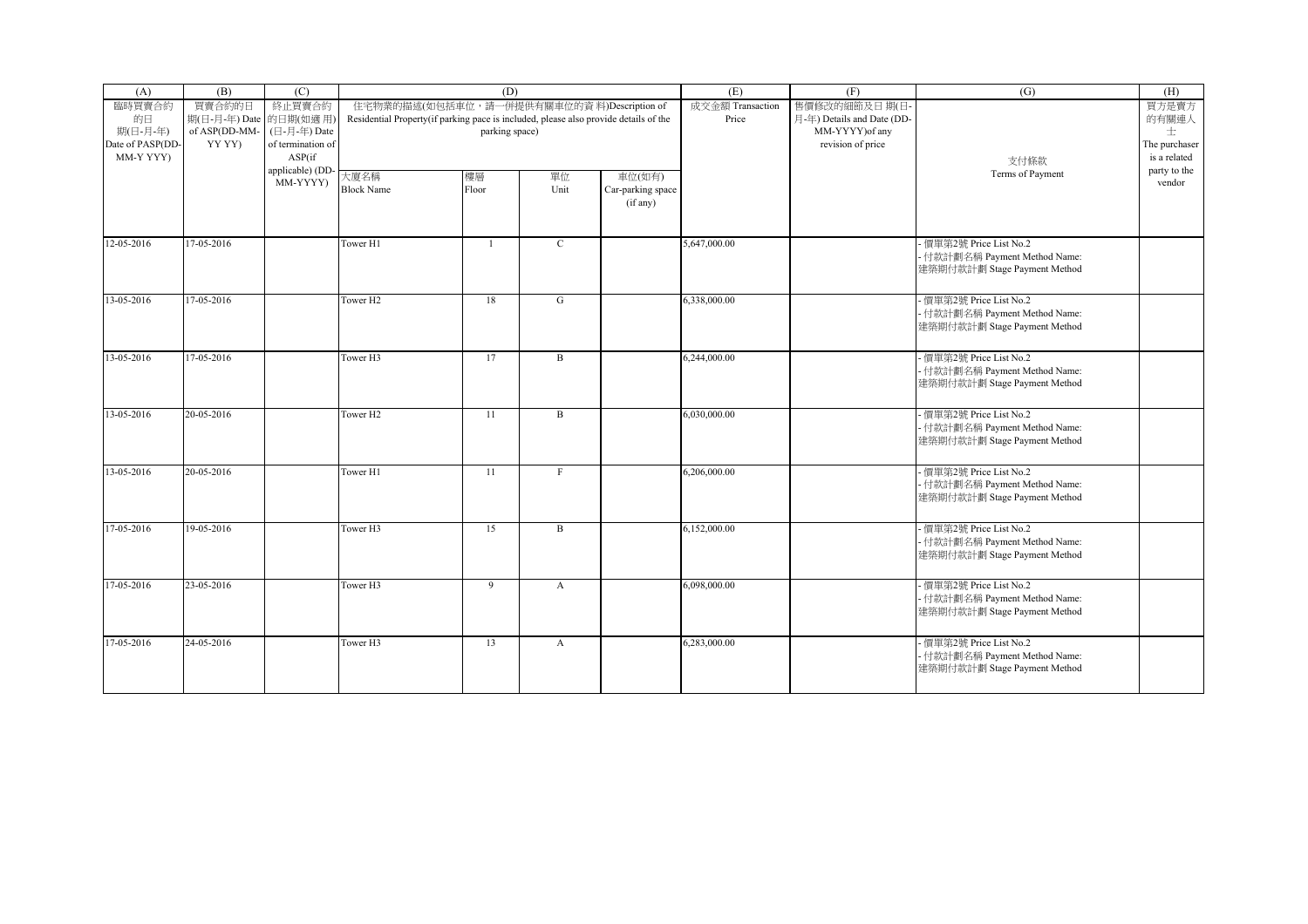| (A)                                                       | (B)                                                         | (C)                                                   |                                                                                      | (D)                                                          |                  |                                         | (E)                       | (F)                                                                                | (G)                                                                                         | (H)                                                  |
|-----------------------------------------------------------|-------------------------------------------------------------|-------------------------------------------------------|--------------------------------------------------------------------------------------|--------------------------------------------------------------|------------------|-----------------------------------------|---------------------------|------------------------------------------------------------------------------------|---------------------------------------------------------------------------------------------|------------------------------------------------------|
| 臨時買賣合約<br>的日<br>期(日-月-年)<br>Date of PASP(DD-<br>MM-Y YYY) | 買賣合約的日<br>期(日-月-年) Date 的日期(如適用)<br>of ASP(DD-MM-<br>YY YY) | 終止買賣合約<br>(日-月-年) Date<br>of termination of<br>ASP(if | Residential Property(if parking pace is included, please also provide details of the | 住宅物業的描述(如包括車位, 請一併提供有關車位的資料)Description of<br>parking space) |                  |                                         | 成交金額 Transaction<br>Price | 售價修改的細節及日期(日<br>月-年) Details and Date (DD-<br>MM-YYYY) of any<br>revision of price |                                                                                             | 買方是賣方<br>的有關連人<br>士<br>The purchaser<br>is a related |
|                                                           |                                                             | applicable) (DD-<br>MM-YYYY)                          | 大廈名稱<br><b>Block Name</b>                                                            | 樓層<br>Floor                                                  | 單位<br>Unit       | 車位(如有)<br>Car-parking space<br>(if any) |                           |                                                                                    | 支付條款<br>Terms of Payment                                                                    | party to the<br>vendor                               |
| 18-05-2016                                                | 18-05-2016                                                  |                                                       | Tower H <sub>2</sub>                                                                 | 12                                                           | $\mathbf B$      |                                         | 6,075,000.00              |                                                                                    | 價單第2號 Price List No.2<br>- 付款計劃名稱 Payment Method Name:<br>建築期付款計劃 Stage Payment Method      |                                                      |
| 18-05-2016                                                | 25-05-2016                                                  |                                                       | Tower H3                                                                             | 8                                                            | $\boldsymbol{A}$ |                                         | 6,098,000.00              |                                                                                    | - 價單第2號 Price List No.2<br>- 付款計劃名稱 Payment Method Name:<br>建築期付款計劃 Stage Payment Method    |                                                      |
| 19-05-2016                                                | 24-05-2016                                                  |                                                       | Tower H3                                                                             | 11                                                           | $\mathbf{A}$     |                                         | 6,190,000.00              |                                                                                    | - 價單第2號 Price List No.2<br>- 付款計劃名稱 Payment Method Name:<br>建築期付款計劃 Stage Payment Method    |                                                      |
| 19-05-2016                                                | 24-05-2016                                                  |                                                       | Tower <sub>H2</sub>                                                                  | 16                                                           | $\mathbf B$      |                                         | 6,259,000.00              |                                                                                    | 價單第2號 Price List No.2<br>- 付款計劃名稱 Payment Method Name:<br>建築期付款計劃 Stage Payment Method      |                                                      |
| 19-05-2016                                                | 25-05-2016                                                  |                                                       | Tower H3                                                                             | 16                                                           | B                |                                         | 6.198.000.00              |                                                                                    | - 價單第2號 Price List No.2<br>- 付款計劃名稱 Payment Method Name:<br>建築期付款計劃 Stage Payment Method    |                                                      |
| 27-04-2017                                                | 05-05-2017                                                  |                                                       | Tower H <sub>2</sub>                                                                 | 17                                                           | $\mathbf B$      |                                         | 8,883,000.00              |                                                                                    | - 價單第2A號 Price List No.2A<br>- 付款計劃名稱 Payment Method Name:<br>90天付款計劃 90-day Payment Method |                                                      |
| 27-04-2017                                                | 08-05-2017                                                  |                                                       | Tower H1                                                                             | 12                                                           | F                |                                         | 8,716,000.00              |                                                                                    | 便單第2A號 Price List No.2A<br>- 付款計劃名稱 Payment Method Name:<br>90天付款計劃 90-day Payment Method   |                                                      |
| 27-04-2017                                                | 08-05-2017                                                  |                                                       | Tower H3                                                                             | 14                                                           | $\, {\bf B}$     |                                         | 8,864,000.00              |                                                                                    | - 價單第2A號 Price List No.2A<br>- 付款計劃名稱 Payment Method Name:<br>90天付款計劃 90-day Payment Method |                                                      |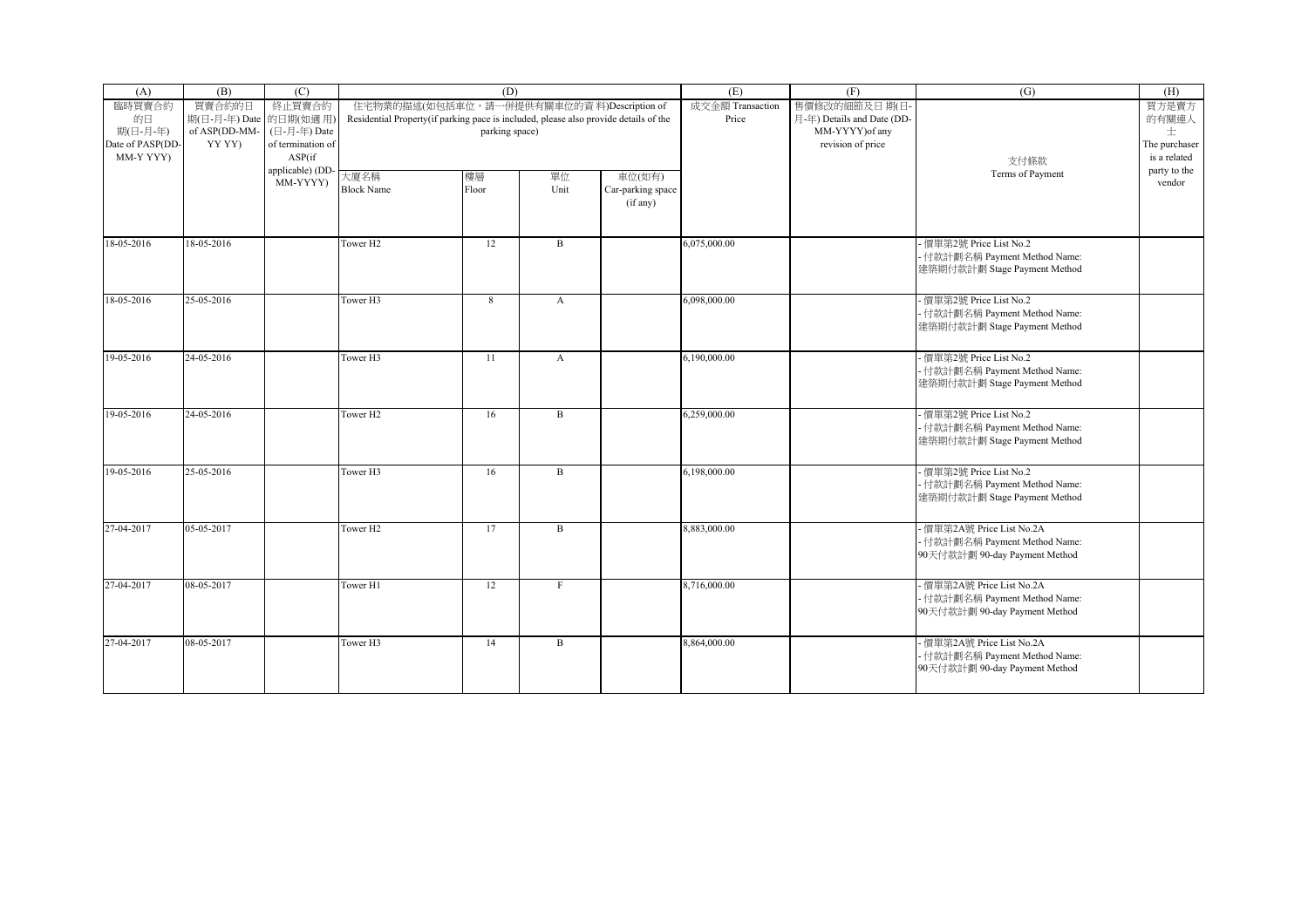| (A)                                       | (B)                              | (C)                                         |                                                                                      | (D)                                        |              |                                         | (E)                       | (F)                                        | (G)                                                                                         | (H)                                |
|-------------------------------------------|----------------------------------|---------------------------------------------|--------------------------------------------------------------------------------------|--------------------------------------------|--------------|-----------------------------------------|---------------------------|--------------------------------------------|---------------------------------------------------------------------------------------------|------------------------------------|
| 臨時買賣合約<br>的日                              | 買賣合約的日<br>期(日-月-年) Date 的日期(如適用) | 終止買賣合約                                      | Residential Property(if parking pace is included, please also provide details of the | 住宅物業的描述(如包括車位, 請一併提供有關車位的資料)Description of |              |                                         | 成交金額 Transaction<br>Price | 售價修改的細節及日期(日<br>月-年) Details and Date (DD- |                                                                                             | 買方是賣方<br>的有關連人                     |
| 期(日-月-年)<br>Date of PASP(DD-<br>MM-Y YYY) | of ASP(DD-MM-<br>YY YY)          | (日-月-年) Date<br>of termination of<br>ASP(if |                                                                                      | parking space)                             |              |                                         |                           | MM-YYYY) of any<br>revision of price       | 支付條款                                                                                        | 士<br>The purchaser<br>is a related |
|                                           |                                  | applicable) (DD<br>MM-YYYY)                 | 大廈名稱<br><b>Block Name</b>                                                            | 樓層<br>Floor                                | 單位<br>Unit   | 車位(如有)<br>Car-parking space<br>(if any) |                           |                                            | Terms of Payment                                                                            | party to the<br>vendor             |
| 27-04-2017                                | 08-05-2017                       |                                             | Tower H1                                                                             | 9                                          | $_{\rm F}$   |                                         | 8,522,000.00              |                                            | - 價單第2A號 Price List No.2A<br>- 付款計劃名稱 Payment Method Name:<br>90天付款計劃 90-day Payment Method |                                    |
| 27-04-2017                                | 05-05-2017                       |                                             | Tower H1                                                                             | 15                                         | $_{\rm F}$   |                                         | 8,914,000.00              |                                            | - 價單第2A號 Price List No.2A<br>- 付款計劃名稱 Payment Method Name:<br>90天付款計劃 90-day Payment Method |                                    |
| 27-04-2017                                | 08-05-2017                       |                                             | Tower H <sub>2</sub>                                                                 | 14                                         | F            |                                         | 8,980,000.00              |                                            | 價單第2A號 Price List No.2A<br>- 付款計劃名稱 Payment Method Name:<br>90天付款計劃 90-day Payment Method   |                                    |
| 27-04-2017                                | 08-05-2017                       |                                             | Tower H3                                                                             | 10                                         | $\mathbf{A}$ |                                         | 8,832,000.00              |                                            | 價單第2A號 Price List No.2A<br>- 付款計劃名稱 Payment Method Name:<br>90天付款計劃 90-day Payment Method   |                                    |
| 27-04-2017                                | 08-05-2017                       |                                             | Tower H1                                                                             | 8                                          | $\mathbf{F}$ |                                         | 8,522,000.00              |                                            | - 價單第2A號 Price List No.2A<br>- 付款計劃名稱 Payment Method Name:<br>90天付款計劃 90-day Payment Method |                                    |
| 27-04-2017                                | 08-05-2017                       |                                             | Tower H <sub>2</sub>                                                                 | 13                                         | $\mathbf{B}$ |                                         | 8,622,000.00              |                                            | - 價單第2A號 Price List No.2A<br>- 付款計劃名稱 Payment Method Name:<br>90天付款計劃 90-day Payment Method |                                    |
| 27-04-2017                                | 08-05-2017                       |                                             | Tower H1                                                                             | 13                                         | $\mathbf{F}$ |                                         | 8,782,000.00              |                                            | 便單第2A號 Price List No.2A<br>- 付款計劃名稱 Payment Method Name:<br>90天付款計劃 90-day Payment Method   |                                    |
| 27-04-2017                                | 05-05-2017                       |                                             | Tower H1                                                                             | 10                                         | $\mathbf F$  |                                         | 8,587,000.00              |                                            | - 價單第2A號 Price List No.2A<br>- 付款計劃名稱 Payment Method Name:<br>90天付款計劃 90-day Payment Method |                                    |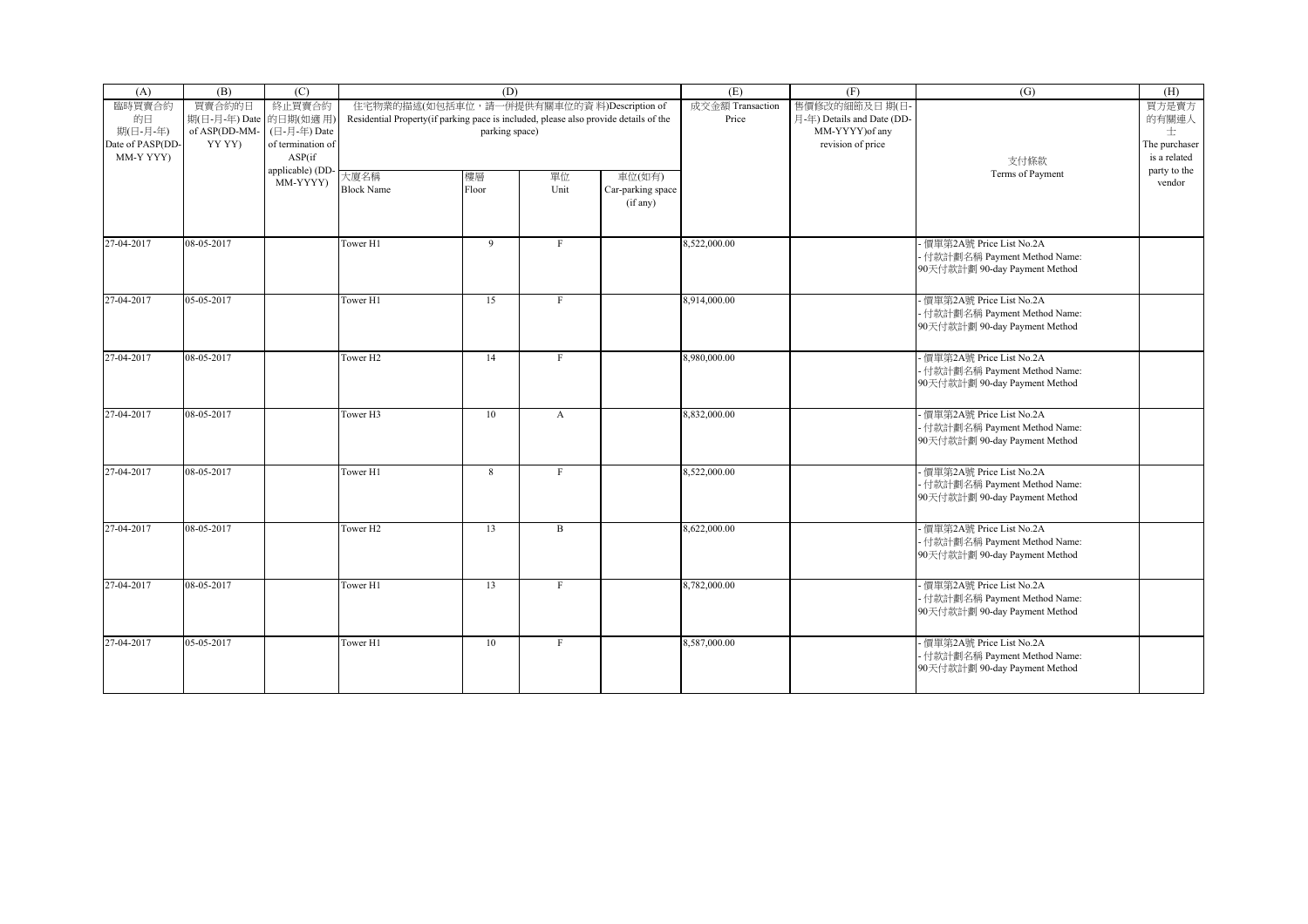| (A)              | (B)              | (C)                          |                                                                                      | (D)                     |                |                   | (E)              | (F)                        | (G)                           | (H)                    |
|------------------|------------------|------------------------------|--------------------------------------------------------------------------------------|-------------------------|----------------|-------------------|------------------|----------------------------|-------------------------------|------------------------|
| 臨時買賣合約           | 買賣合約的日           | 終止買賣合約                       | 住宅物業的描述(如包括車位,請一併提供有關車位的資料)Description of                                            |                         |                |                   | 成交金額 Transaction | 售價修改的細節及日期(日·              |                               | 買方是賣方                  |
| 的日               | 期(日-月-年) Date    | 的日期                          | Residential Property(if parking pace is included, please also provide details of the |                         |                |                   | Price            | 月-年) Details and Date (DD- |                               | 的有關連人                  |
| 期(日-月-年)         | of ASP(DD-MM-    | (如適用)                        |                                                                                      | parking space)          |                |                   |                  | MM-YYYY) of any            |                               | 士                      |
| Date of PASP(DD- | YY YY)           | (日-月-年) Date                 |                                                                                      |                         |                |                   |                  | revision of price          |                               | The purchaser          |
| MM-Y YYY)        |                  | of termination of            |                                                                                      |                         |                |                   |                  |                            | 支付條款                          | is a related           |
|                  |                  | ASP(if                       | 大廈名稱                                                                                 | 樓層                      | 單位             | 車位(如有)            |                  |                            | Terms of Payment              | party to the<br>vendor |
|                  |                  | applicable) (DD-<br>MM-YYYY) | <b>Block Name</b>                                                                    | Floor                   | Unit           | Car-parking space |                  |                            |                               |                        |
|                  |                  |                              |                                                                                      |                         |                | (if any)          |                  |                            |                               |                        |
|                  |                  |                              |                                                                                      |                         |                |                   |                  |                            |                               |                        |
|                  |                  |                              |                                                                                      |                         |                |                   |                  |                            |                               |                        |
|                  |                  |                              |                                                                                      |                         |                |                   |                  |                            |                               |                        |
| 27-04-2017       | 08-05-2017       |                              | Tower H1                                                                             | $7\phantom{.0}$         | $\rm F$        |                   | 8,394,000.00     |                            | 價單第2A號 Price List No.2A       |                        |
|                  |                  |                              |                                                                                      |                         |                |                   |                  |                            | 付款計劃名稱 Payment Method Name:   |                        |
|                  |                  |                              |                                                                                      |                         |                |                   |                  |                            | 90天付款計劃 90-day Payment Method |                        |
|                  |                  |                              |                                                                                      |                         |                |                   |                  |                            |                               |                        |
| 27-04-2017       | 08-05-2017       |                              | Tower <sub>H2</sub>                                                                  | 14                      | $\mathbf{B}$   |                   | 8,686,000.00     |                            | 價單第2A號 Price List No.2A       |                        |
|                  |                  |                              |                                                                                      |                         |                |                   |                  |                            | 付款計劃名稱 Payment Method Name:   |                        |
|                  |                  |                              |                                                                                      |                         |                |                   |                  |                            | 90天付款計劃 90-day Payment Method |                        |
|                  |                  |                              |                                                                                      |                         |                |                   |                  |                            |                               |                        |
| 27-04-2017       | 08-05-2017       |                              | Tower <sub>H3</sub>                                                                  | $\overline{3}$          | $\mathbf F$    |                   | 6,967,000.00     |                            | 價單第2A號 Price List No.2A       |                        |
|                  |                  |                              |                                                                                      |                         |                |                   |                  |                            | 付款計劃名稱 Payment Method Name:   |                        |
|                  |                  |                              |                                                                                      |                         |                |                   |                  |                            | 90天付款計劃 90-day Payment Method |                        |
|                  |                  |                              |                                                                                      |                         |                |                   |                  |                            |                               |                        |
| 27-04-2017       | 08-05-2017       |                              | Tower <sub>H2</sub>                                                                  | 15                      | $\, {\bf B}$   |                   | 8,751,000.00     |                            | 價單第2A號 Price List No.2A       |                        |
|                  |                  |                              |                                                                                      |                         |                |                   |                  |                            | · 付款計劃名稱 Payment Method Name: |                        |
|                  |                  |                              |                                                                                      |                         |                |                   |                  |                            | 90天付款計劃 90-day Payment Method |                        |
|                  |                  |                              |                                                                                      |                         |                |                   |                  |                            |                               |                        |
| 27-04-2017       | 08-05-2017       |                              | Tower H1                                                                             | 14                      | $\rm F$        |                   | 8,848,000.00     |                            | 價單第2A號 Price List No.2A       |                        |
|                  |                  |                              |                                                                                      |                         |                |                   |                  |                            | · 付款計劃名稱 Payment Method Name: |                        |
|                  |                  |                              |                                                                                      |                         |                |                   |                  |                            | 90天付款計劃 90-day Payment Method |                        |
|                  |                  |                              |                                                                                      |                         |                |                   |                  |                            |                               |                        |
| 16-01-2018       | 19-01-2018       |                              | Tower L1                                                                             | $\overline{4}$          | ${\rm D}$      |                   | 5,403,000.00     |                            | 價單第1B號 Price List No.1B       |                        |
|                  |                  |                              |                                                                                      |                         |                |                   |                  |                            | 付款計劃名稱 Payment Method Name:   |                        |
|                  |                  |                              |                                                                                      |                         |                |                   |                  |                            | 90天付款計劃 90-day Payment Method |                        |
|                  |                  |                              |                                                                                      |                         |                |                   |                  |                            |                               |                        |
|                  |                  |                              |                                                                                      |                         |                |                   |                  |                            |                               |                        |
| 16-01-2018       | $23 - 01 - 2018$ |                              | Tower L1                                                                             | $\overline{3}$          | $\overline{D}$ |                   | 5,363,000.00     |                            | 價單第1B號 Price List No.1B       |                        |
|                  |                  |                              |                                                                                      |                         |                |                   |                  |                            | · 付款計劃名稱 Payment Method Name: |                        |
|                  |                  |                              |                                                                                      |                         |                |                   |                  |                            | 90天付款計劃 90-day Payment Method |                        |
|                  |                  |                              |                                                                                      |                         |                |                   |                  |                            |                               |                        |
| 16-01-2018       | 23-01-2018       |                              | Tower H1                                                                             | $\overline{8}$          | $\mathbf{A}$   |                   | 10,874,000.00    |                            | 價單第1B號 Price List No.1B       |                        |
|                  |                  |                              |                                                                                      |                         |                |                   |                  |                            | · 付款計劃名稱 Payment Method Name: |                        |
|                  |                  |                              |                                                                                      |                         |                |                   |                  |                            | 90天付款計劃 90-day Payment Method |                        |
|                  |                  |                              |                                                                                      |                         |                |                   |                  |                            |                               |                        |
| 16-01-2018       | 23-01-2018       |                              | Tower L1                                                                             | $\overline{\mathbf{3}}$ | $\mathsf{C}$   |                   | 5,359,000.00     |                            | 價單第1B號 Price List No.1B       |                        |
|                  |                  |                              |                                                                                      |                         |                |                   |                  |                            | 付款計劃名稱 Payment Method Name:   |                        |
|                  |                  |                              |                                                                                      |                         |                |                   |                  |                            | 90天付款計劃 90-day Payment Method |                        |
|                  |                  |                              |                                                                                      |                         |                |                   |                  |                            |                               |                        |
| 16-01-2018       | 23-01-2018       |                              | Tower <sub>H3</sub>                                                                  | 6                       | $\mathbf E$    |                   | 10,410,000.00    |                            | 價單第1B號 Price List No.1B       |                        |
|                  |                  |                              |                                                                                      |                         |                |                   |                  |                            | · 付款計劃名稱 Payment Method Name: |                        |
|                  |                  |                              |                                                                                      |                         |                |                   |                  |                            | 90天付款計劃 90-day Payment Method |                        |
|                  |                  |                              |                                                                                      |                         |                |                   |                  |                            |                               |                        |
|                  |                  |                              |                                                                                      |                         |                |                   |                  |                            |                               |                        |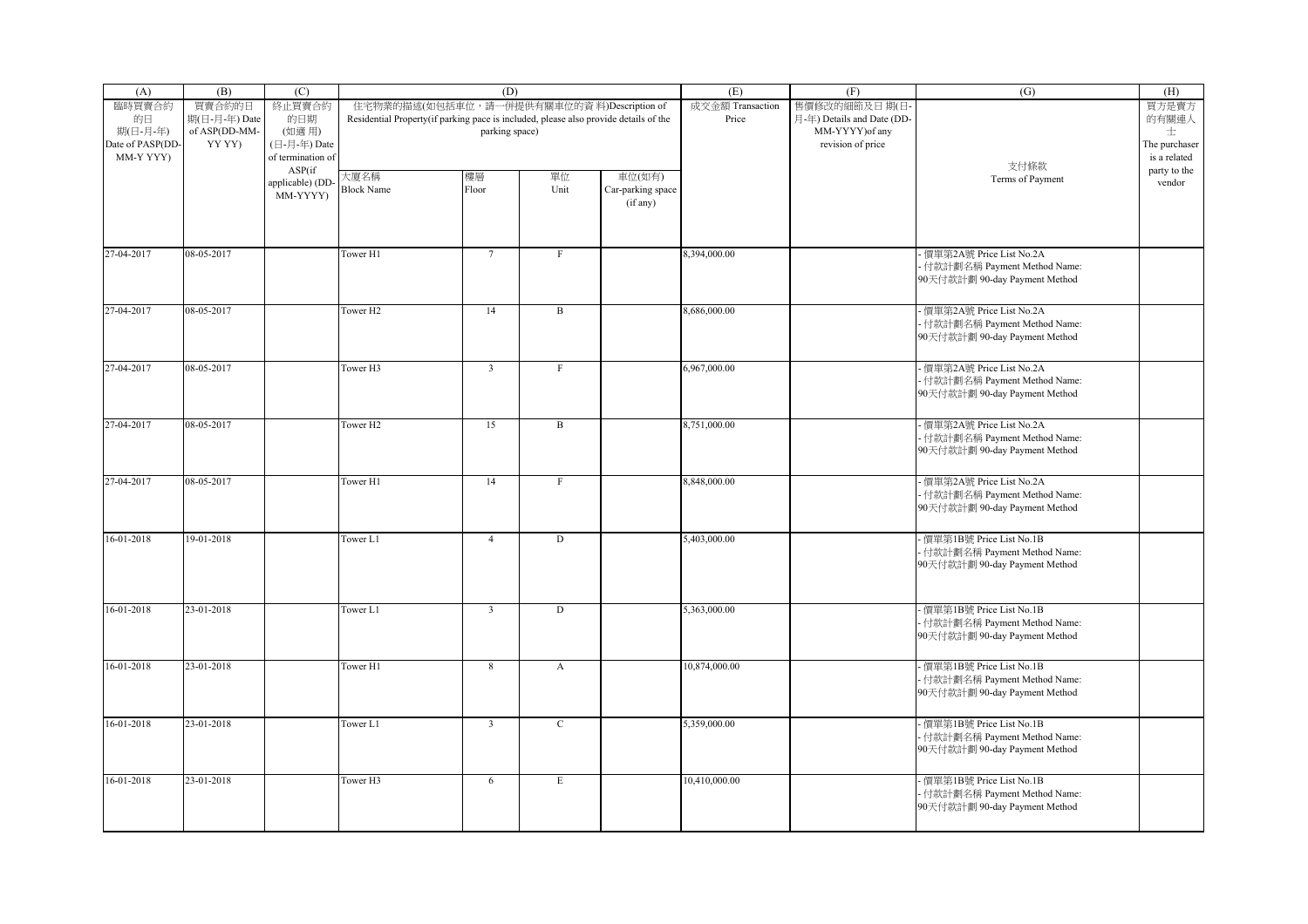| (A)                                                       | (B)                                                | (C)                                                         | (D)                                                                                                                                                 |                         |                         |                                         | (E)                       | (F)                                                                                 | (G)                                                                                         | (H)                                                  |
|-----------------------------------------------------------|----------------------------------------------------|-------------------------------------------------------------|-----------------------------------------------------------------------------------------------------------------------------------------------------|-------------------------|-------------------------|-----------------------------------------|---------------------------|-------------------------------------------------------------------------------------|---------------------------------------------------------------------------------------------|------------------------------------------------------|
| 臨時買賣合約<br>的日<br>期(日-月-年)<br>Date of PASP(DD-<br>MM-Y YYY) | 買賣合約的日<br>期(日-月-年) Date<br>of ASP(DD-MM-<br>YY YY) | 終止買賣合約<br>的日期<br>(如適用)<br>(日-月-年) Date<br>of termination of | 住宅物業的描述(如包括車位,請一併提供有關車位的資料)Description of<br>Residential Property(if parking pace is included, please also provide details of the<br>parking space) |                         |                         |                                         | 成交金額 Transaction<br>Price | 售價修改的細節及日期(日-<br>月-年) Details and Date (DD-<br>MM-YYYY) of any<br>revision of price | 支付條款                                                                                        | 買方是賣方<br>的有關連人<br>士<br>The purchaser<br>is a related |
|                                                           |                                                    | ASP(if<br>applicable) (DD-<br>MM-YYYY)                      | 大廈名稱<br><b>Block Name</b>                                                                                                                           | 樓層<br>Floor             | 單位<br>Unit              | 車位(如有)<br>Car-parking space<br>(if any) |                           |                                                                                     | Terms of Payment                                                                            | party to the<br>vendor                               |
| 16-01-2018                                                | 23-01-2018                                         |                                                             | Tower H3                                                                                                                                            | 8                       | G                       |                                         | 11.001.000.00             |                                                                                     | 便單第1B號 Price List No.1B<br>- 付款計劃名稱 Payment Method Name:<br>90天付款計劃 90-day Payment Method   |                                                      |
| 16-01-2018                                                | 19-01-2018                                         |                                                             | Tower H3                                                                                                                                            | 13                      | E                       |                                         | 11,198,000.00             |                                                                                     | - 價單第1B號 Price List No.1B<br>付款計劃名稱 Payment Method Name:<br>90天付款計劃 90-day Payment Method   |                                                      |
| 16-01-2018                                                | 23-01-2018                                         |                                                             | Tower <sub>H3</sub>                                                                                                                                 | 16                      | $\mathbf{F}$            |                                         | 8,149,000.00              |                                                                                     | - 價單第1B號 Price List No.1B<br>· 付款計劃名稱 Payment Method Name:<br>90天付款計劃 90-day Payment Method |                                                      |
| 16-01-2018                                                | 23-01-2018                                         |                                                             | Tower <sub>H3</sub>                                                                                                                                 | $\overline{2}$          | $\mathbf{A}$            |                                         | 8,106,000.00              |                                                                                     | · 價單第1B號 Price List No.1B<br>- 付款計劃名稱 Payment Method Name:<br>90天付款計劃 90-day Payment Method |                                                      |
| 16-01-2018                                                | 23-01-2018                                         |                                                             | Tower H3                                                                                                                                            | 18                      | $\mathbf C$             |                                         | 10,088,000.00             |                                                                                     | - 價單第1B號 Price List No.1B<br>· 付款計劃名稱 Payment Method Name:<br>90天付款計劃 90-day Payment Method |                                                      |
| 20-06-2018                                                | 26-06-2018                                         |                                                             | Tower <sub>H3</sub>                                                                                                                                 | 2                       | G                       |                                         | 9,704,000.00              |                                                                                     | - 價單第1D號 Price List No.1D<br>- 付款計劃名稱 Payment Method Name:<br>90天付款計劃 90-day Payment Method |                                                      |
| 20-06-2018                                                | 25-06-2018                                         |                                                             | Tower H3                                                                                                                                            | 10                      | $\overline{\mathrm{E}}$ |                                         | 11,326,000.00             |                                                                                     | 便單第1D號 Price List No.1D<br>- 付款計劃名稱 Payment Method Name:<br>90天付款計劃 90-day Payment Method   |                                                      |
| 20-06-2018                                                | 25-06-2018                                         |                                                             | Tower L1                                                                                                                                            | $\overline{\mathbf{3}}$ | E                       |                                         | 5,548,000.00              |                                                                                     | - 價單第1D號 Price List No.1D<br>· 付款計劃名稱 Payment Method Name:<br>90天付款計劃 90-day Payment Method |                                                      |
| 20-06-2018                                                | 25-06-2018                                         |                                                             | Tower <sub>H3</sub>                                                                                                                                 | $7\phantom{.0}$         | E                       |                                         | 11,073,000.00             |                                                                                     | - 價單第1D號 Price List No.1D<br>- 付款計劃名稱 Payment Method Name:<br>90天付款計劃 90-day Payment Method |                                                      |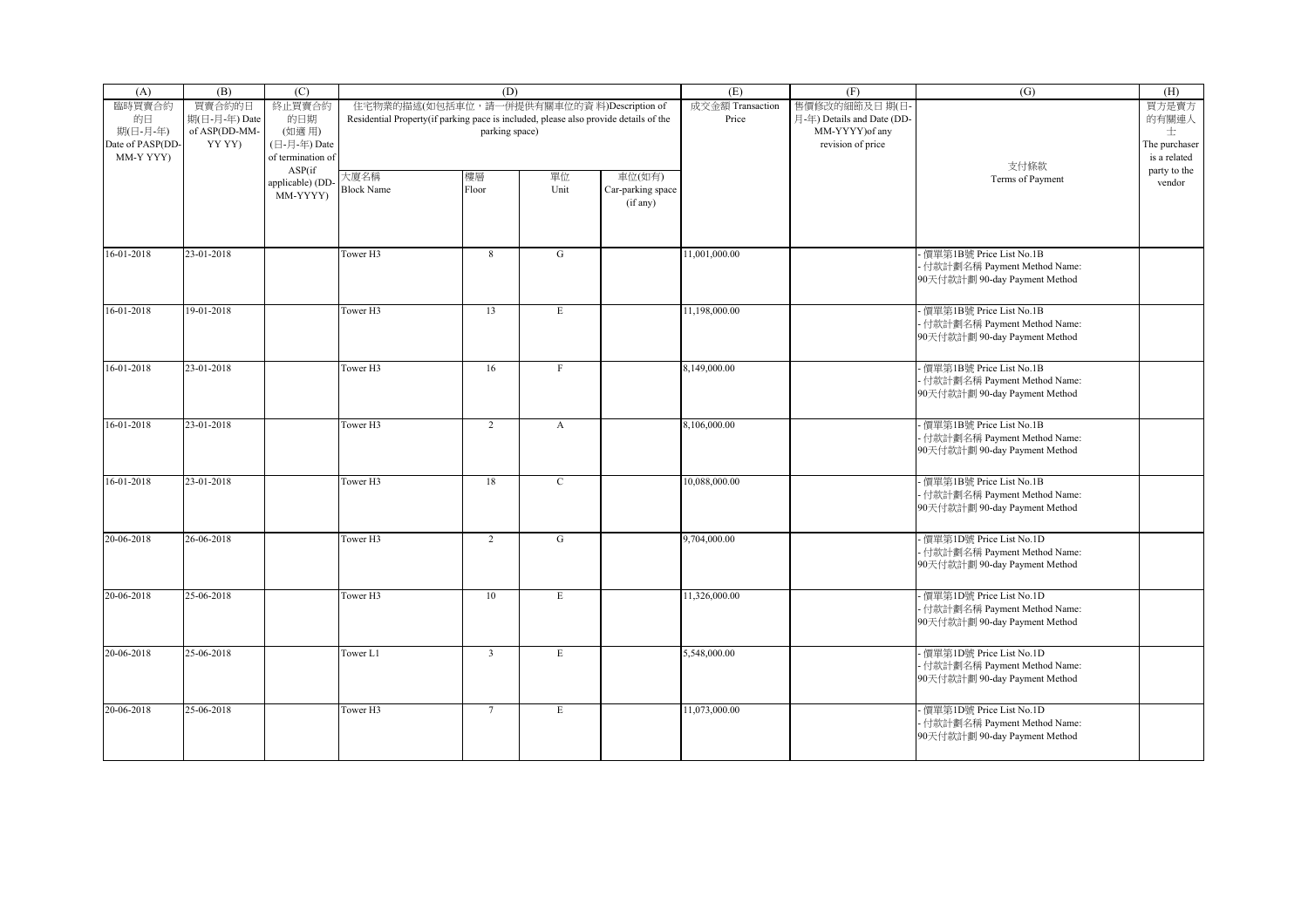| (A)                                                       | (B)                                                | (C)                                                                   | (D)                                                                                                                                                 |                         |              |                                         | (E)                       | (F)                                                                                 | (G)                                                                                                                                  | (H)                                                  |
|-----------------------------------------------------------|----------------------------------------------------|-----------------------------------------------------------------------|-----------------------------------------------------------------------------------------------------------------------------------------------------|-------------------------|--------------|-----------------------------------------|---------------------------|-------------------------------------------------------------------------------------|--------------------------------------------------------------------------------------------------------------------------------------|------------------------------------------------------|
| 臨時買賣合約<br>的日<br>期(日-月-年)<br>Date of PASP(DD-<br>MM-Y YYY) | 買賣合約的日<br>期(日-月-年) Date<br>of ASP(DD-MM-<br>YY YY) | 終止買賣合約<br>的日期<br>(如適用)<br>(日-月-年) Date<br>of termination of<br>ASP(if | 住宅物業的描述(如包括車位,請一併提供有關車位的資料)Description of<br>Residential Property(if parking pace is included, please also provide details of the<br>parking space) |                         |              |                                         | 成交金額 Transaction<br>Price | 售價修改的細節及日期(日·<br>月-年) Details and Date (DD-<br>MM-YYYY) of any<br>revision of price | 支付條款                                                                                                                                 | 買方是賣方<br>的有關連人<br>士<br>The purchaser<br>is a related |
|                                                           |                                                    | applicable) (DD-<br>MM-YYYY)                                          | 大廈名稱<br><b>Block Name</b>                                                                                                                           | 樓層<br>Floor             | 單位<br>Unit   | 車位(如有)<br>Car-parking space<br>(if any) |                           |                                                                                     | Terms of Payment                                                                                                                     | party to the<br>vendor                               |
| 20-06-2018                                                | 26-06-2018                                         |                                                                       | Tower <sub>H2</sub>                                                                                                                                 | 19                      | $\mathbf{B}$ |                                         | 9,894,000.00              |                                                                                     | · 價單第3A號 Price List No.3A<br>- 付款計劃名稱 Payment Method Name:<br>90天付款計劃 90-day Payment Method                                          |                                                      |
| 20-06-2018                                                | 27-06-2018                                         |                                                                       | Tower H3                                                                                                                                            | 9                       | E            |                                         | 11,241,000.00             |                                                                                     | - 價單第1D號 Price List No.1D<br>付款計劃名稱 Payment Method Name:<br>90天付款計劃 90-day Payment Method                                            |                                                      |
| 13-11-2019                                                | 20-11-2019                                         |                                                                       | Tower H <sub>2</sub>                                                                                                                                | 17                      | $\mathbf{F}$ |                                         | 10,881,000.00             |                                                                                     | - 價單第3B號 Price List No.3B<br>· 付款計劃名稱 Payment Method Name:<br>90天付款計劃 90-day Payment Method                                          |                                                      |
| 13-11-2019                                                | 20-11-2019                                         |                                                                       | Tower <sub>H3</sub>                                                                                                                                 | $\overline{1}$          | $\mathbf{A}$ |                                         | 8,963,000.00              |                                                                                     | · 價單第1E號 Price List No.1E<br>- 付款計劃名稱 Payment Method Name:<br>90天付款計劃 90-day Payment Method                                          |                                                      |
| 09-01-2020                                                | 16-01-2020                                         |                                                                       | Tower H1                                                                                                                                            | 20                      | G            |                                         | 12,760,000.00             |                                                                                     | - 價單第3B號 Price List No.3B<br>付款計劃名稱 Payment Method Name:<br>90天付款計劃 90-day Payment Method                                            |                                                      |
| 29-04-2021                                                | $06 - 05 - 2021$                                   |                                                                       | Tower L1                                                                                                                                            | $\overline{4}$          | $\mathbf E$  |                                         | 6,302,000.00              |                                                                                     | - 價單第1F號 Price List No.1F<br>- 付款計劃名稱 Payment Method Name:<br>90天付款計劃 90-day Payment Method<br>-傢俱和物件優惠 Furniture and Chattels Offer |                                                      |
| 29-04-2021                                                | $06 - 05 - 2021$                                   |                                                                       | Tower L1                                                                                                                                            | $\overline{\mathbf{3}}$ | $\rm F$      |                                         | 5,917,000.00              |                                                                                     | - 價單第1F號 Price List No.1F<br>- 付款計劃名稱 Payment Method Name:<br>90天付款計劃 90-day Payment Method                                          |                                                      |
| 29-04-2021                                                | 06-05-2021                                         |                                                                       | Tower H3                                                                                                                                            | $\overline{1}$          | G            |                                         | 9,851,000.00              |                                                                                     | · 價單第1F號 Price List No.1F<br>· 付款計劃名稱 Payment Method Name:<br>90天付款計劃 90-day Payment Method                                          |                                                      |
| 29-04-2021                                                | 06-05-2021                                         |                                                                       | Tower <sub>H3</sub>                                                                                                                                 | $\overline{1}$          | $\mathbf{C}$ |                                         | 9,396,000.00              |                                                                                     | - 價單第1F號 Price List No.1F<br>- 付款計劃名稱 Payment Method Name:<br>90天付款計劃 90-day Payment Method                                          |                                                      |